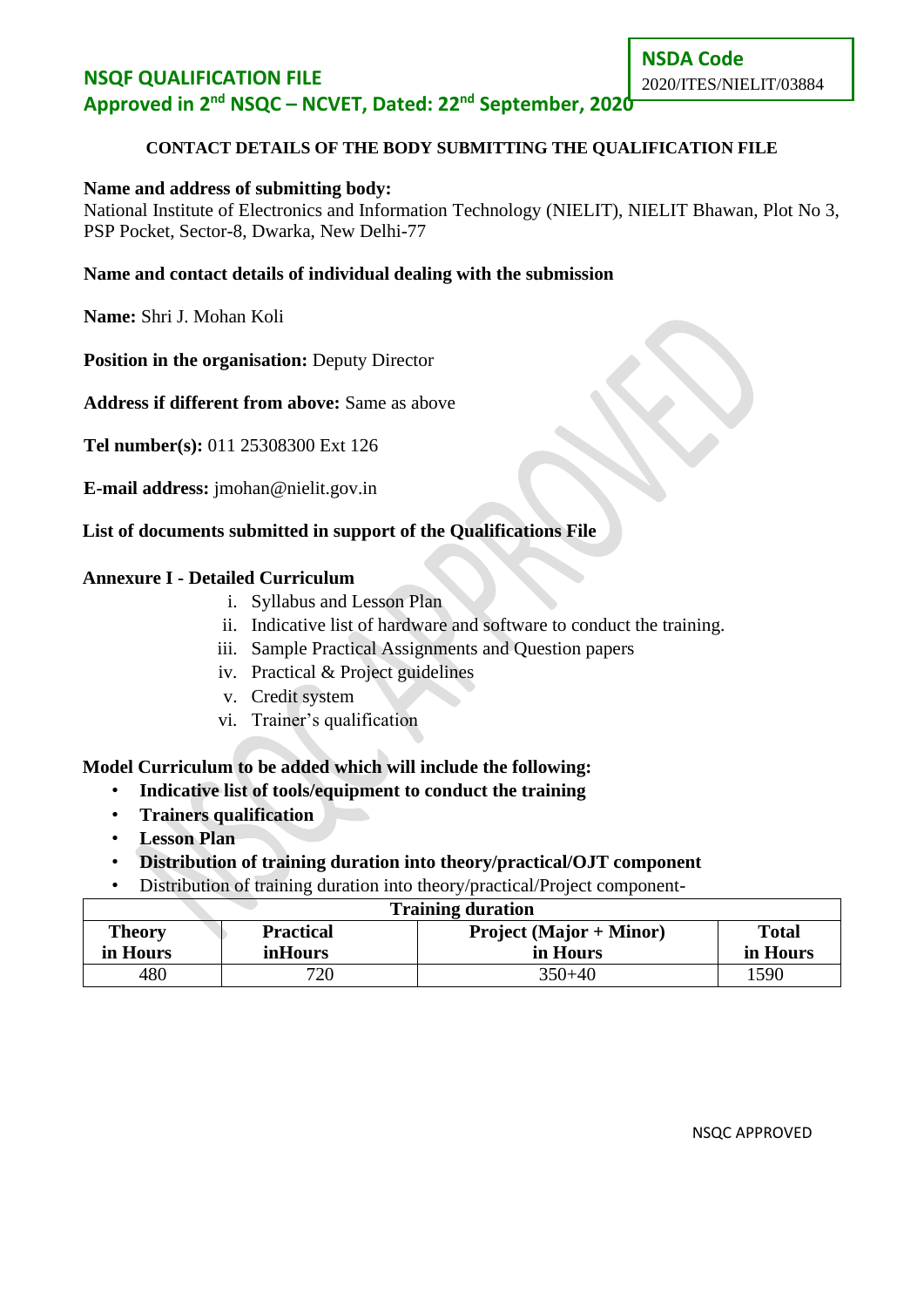**Approved in 2nd NSQC – NCVET, Dated: 22nd September, 2020**

#### **SUMMARY**

| $\mathbf{1}$            | <b>Qualification Title</b>                                                                                                    | A Level                                                                                                                                                                                                                                                                                                       |
|-------------------------|-------------------------------------------------------------------------------------------------------------------------------|---------------------------------------------------------------------------------------------------------------------------------------------------------------------------------------------------------------------------------------------------------------------------------------------------------------|
| $\boldsymbol{2}$        | <b>Qualification Code, if any</b>                                                                                             | NIELIT/IT/L6/004                                                                                                                                                                                                                                                                                              |
| $\overline{\mathbf{3}}$ | NCO code and occupation                                                                                                       | 2522.0201, 2412.0200, 2412.0300,<br>2421.0101, 2431.0100, 2434.0101                                                                                                                                                                                                                                           |
| $\overline{\mathbf{4}}$ | Nature and purpose of the<br>qualification (Please specify<br>whether qualification is short term<br>or long term)            | Long term<br>The objective of the Scheme is to generate skilled<br>manpower in the area of Information Technology<br>(IT) at the national level by utilizing the facilities and<br>infrastructure<br>available<br>with<br>the<br>institutions/organizations inthe non-formal sector.                          |
| 5                       | Body/bodies which will award the<br>qualification                                                                             | NIELIT<br><b>Examination</b><br>Wing,<br>Headquarters,<br>National Institute of Electronics and information<br>Technology (NIELIT) NIELIT Bhawan, Plot No<br>3, PSP Pocket, Sector-8, Dwarka, New Delhi-77                                                                                                    |
| 6                       | Body which will accredit providers<br>to offer courses leading to the<br>qualification                                        | Wing,<br>NIELIT Headquarters,<br>Examination<br>National Institute of Electronics and information<br>Technology (NIELIT)NIELIT Bhawan, Plot No<br>3, PSP Pocket, Sector-8, Dwarka, New Delhi-77                                                                                                               |
| $\overline{7}$          | <b>Whether</b><br>accreditation/affiliation norms are<br>already in place or not, if<br>applicable (if yes, attach a<br>copy) | Yes (Given in Annexure (V)                                                                                                                                                                                                                                                                                    |
| 8                       | Occupation(s) to which the<br>qualification gives access                                                                      | i.<br>Freelancer (self-employed)<br>ii.<br><b>Full Stack Developer</b><br>iii.<br>Data Scientist/ Data Analyst<br><b>IoT</b> Architect<br>iv.<br><b>IoT</b> Developer<br>V.<br><b>Business Intelligence Analyst</b><br>vi.<br><b>Information Security Analyst</b><br>vii.<br>viii.<br><b>Training Faculty</b> |
| 9                       | Job description of the occupation                                                                                             | After undergoing this qualification, candidate<br>will be able to perform primarily following<br>jobroles.<br>i.<br>Freelancer (For self-employed)                                                                                                                                                            |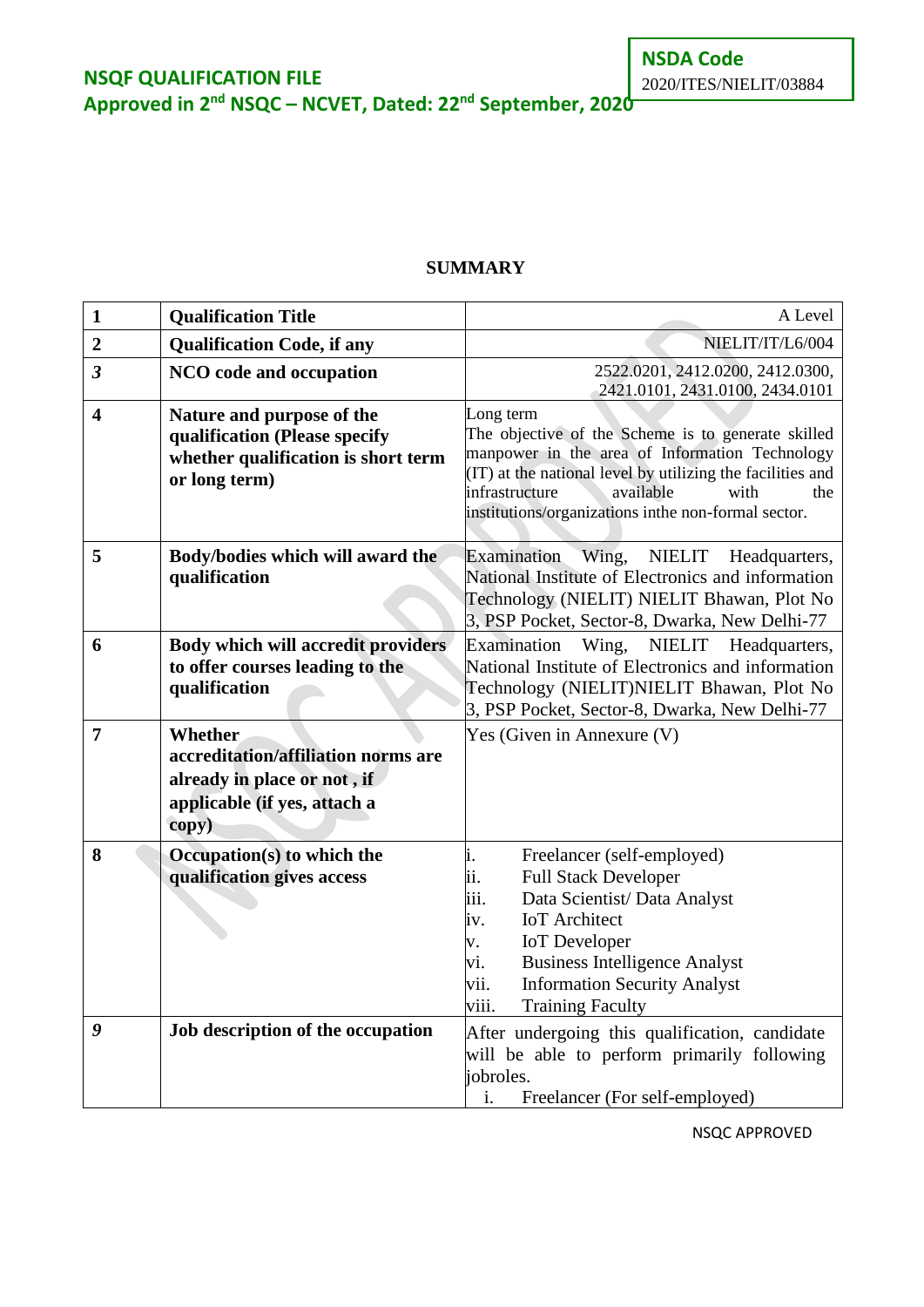# **Approved in 2nd NSQC – NCVET, Dated: 22nd September, 2020**

**NSDA Code** 2020/ITES/NIELIT/03884

|  | ii.<br><b>Full Stack Developer</b><br>iii.<br>Data Scientist/Analyst                                                                                                                                                                                                                                                                                                                                                                                                                                 |
|--|------------------------------------------------------------------------------------------------------------------------------------------------------------------------------------------------------------------------------------------------------------------------------------------------------------------------------------------------------------------------------------------------------------------------------------------------------------------------------------------------------|
|  | <b>IoT</b> Architect<br>iv.                                                                                                                                                                                                                                                                                                                                                                                                                                                                          |
|  | <b>IoT</b> Developer<br>V.                                                                                                                                                                                                                                                                                                                                                                                                                                                                           |
|  | <b>Business Intelligence Analyst</b><br>vi.                                                                                                                                                                                                                                                                                                                                                                                                                                                          |
|  | vii.<br><b>Information Security Analyst</b>                                                                                                                                                                                                                                                                                                                                                                                                                                                          |
|  | The Full Stack Developer is responsible to<br>develop both client side and serverside<br>scripting.<br>The Data Scientist fetches information in                                                                                                                                                                                                                                                                                                                                                     |
|  | different formats from the various sources $\&$<br>analyses it for the business purposes.                                                                                                                                                                                                                                                                                                                                                                                                            |
|  | The IoT Architect provides a mechanism to<br>managedatareceivedfromvariousnetworks<br>and<br>devices like smart phones, cameras etc. IoT<br>Architect designs IoT solution to organizations<br>problems.                                                                                                                                                                                                                                                                                             |
|  | Business Intelligence<br>The<br>Analysts<br>are<br>responsible to collect data from multiple<br>sources and industry trends. They analysis<br>datatofigureoutmarketandbusinesstrends<br>for<br>companies<br>increase<br>profits<br>to<br>and<br>efficiency. They givepicture of organization's<br>competitiveness compare to other player in the<br>sameindustry.                                                                                                                                    |
|  | The Security analysts are responsible for<br>ensuring protection of digital assets from<br>unauthorized access. This includes securing<br>both online and on-premise infrastructures,<br>weedingthroughmetricsanddatatofilterout<br>suspicious activity, and finding and mitigating<br>risks before breaches occur. Security analysts<br>are also responsible for generating reports for<br>IT administrators and business managers to<br>evaluate the efficacy of the security policies<br>inplace. |
|  | The NIELIT A Level qualified person can also<br>become Faculty at training/education institute.                                                                                                                                                                                                                                                                                                                                                                                                      |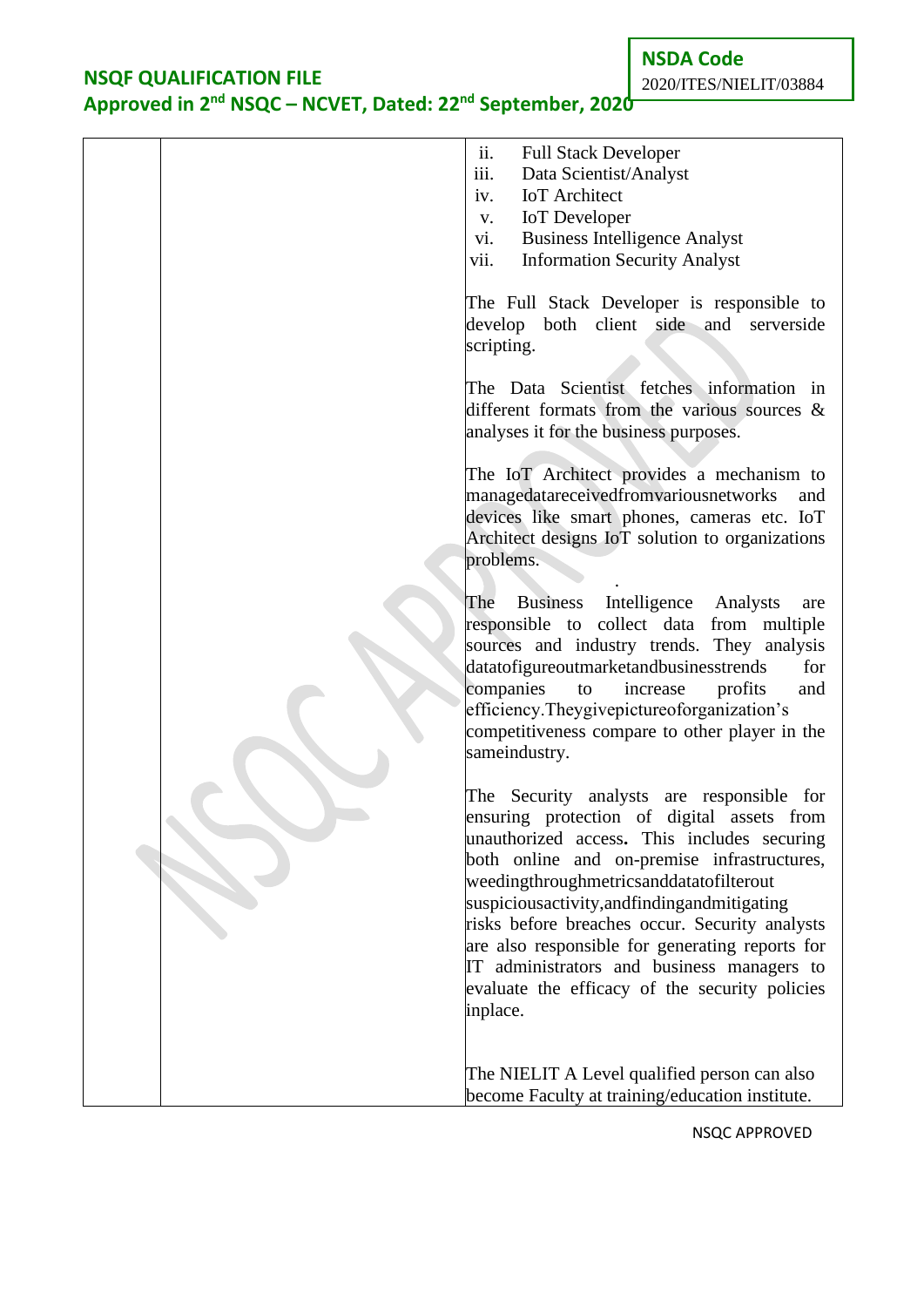# **Approved in 2nd NSQC – NCVET, Dated: 22nd September, 2020**

2020/ITES/NIELIT/03884

| 10 | <b>Licensing requirements</b>                                                                                     | -NA-                                                                                                                                                                                                                                                                                                                                                                                                                                                                                                                                                                                                                                                                                                                                                                                                                                                                                                                                                                                                                                                                                                                                     |
|----|-------------------------------------------------------------------------------------------------------------------|------------------------------------------------------------------------------------------------------------------------------------------------------------------------------------------------------------------------------------------------------------------------------------------------------------------------------------------------------------------------------------------------------------------------------------------------------------------------------------------------------------------------------------------------------------------------------------------------------------------------------------------------------------------------------------------------------------------------------------------------------------------------------------------------------------------------------------------------------------------------------------------------------------------------------------------------------------------------------------------------------------------------------------------------------------------------------------------------------------------------------------------|
| 11 | <b>Statutory and Regulatory</b><br>requirement of the relevant sector<br>(documentary evidence to be<br>provided) | -NA-                                                                                                                                                                                                                                                                                                                                                                                                                                                                                                                                                                                                                                                                                                                                                                                                                                                                                                                                                                                                                                                                                                                                     |
| 12 | Level of the qualification in the<br><b>NSQF</b>                                                                  | 6                                                                                                                                                                                                                                                                                                                                                                                                                                                                                                                                                                                                                                                                                                                                                                                                                                                                                                                                                                                                                                                                                                                                        |
| 13 | <b>Anticipated volume of</b><br>training/learning required to<br>complete the qualification                       | 1590 hours (one & half year) including 390<br>hours of projects (Major Project – 350 hours and<br>Minor Project 40 hours)<br>One year, if candidate register after passing 'O'<br>Level (IT).                                                                                                                                                                                                                                                                                                                                                                                                                                                                                                                                                                                                                                                                                                                                                                                                                                                                                                                                            |
| 14 | <b>Indicative list of training tools</b><br>required to deliver this qualification                                | Given in Annexure - $I(B)$ enclosed with the<br>curriculum                                                                                                                                                                                                                                                                                                                                                                                                                                                                                                                                                                                                                                                                                                                                                                                                                                                                                                                                                                                                                                                                               |
| 15 | <b>Entry requirements and/or</b><br>recommendations and minimum<br>age                                            | (i.) Students from Institutes conducting<br>accredited courses:<br>'O' Level in Information Technology under<br>DOEACC Scheme. Such candidates are required<br>to register through NIELIT 'A' Level Accredited<br>institute.<br>Or<br>recognized<br>Government<br>polytechnic<br>A<br>engineering diploma after $10+2$ Graduate (may<br>be concurrent). Such candidates are required to<br>register through NIELIT 'A' Level Accredited<br>institute.<br>Or<br>$10+2$ . Such candidates are required to register<br>through NIELIT 'A' Level Accredited institute.<br>Candidates can pursue graduation in parallel<br>with 'A' level (IT) Course. The candidate will be<br>eligible for getting O Level (IT) certificate after<br>clearing required modules.<br>In each of the above cases, the completion<br>certificate of 'A' Level under DOEACC Scheme<br>will be awarded only after successful completion<br>of the academic stream<br>i.e. polytechnic engineering diploma after $10+2$<br>or degree (Graduation).<br>(ii.) Direct Applicants<br>'O' Level in Information Technology under<br>DOEACC Scheme followed by six months |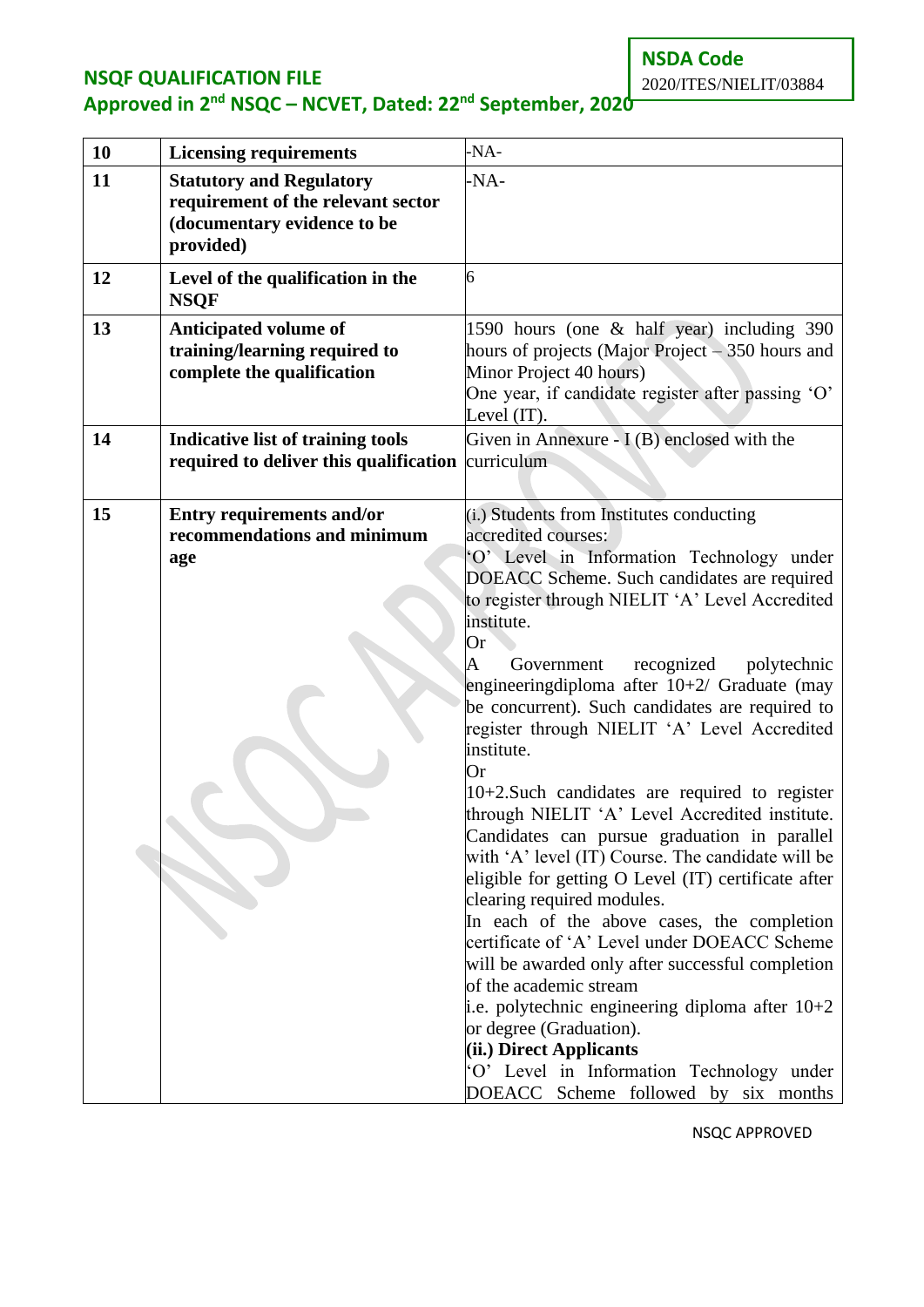**NSDA Code**

2020/ITES/NIELIT/03884

# **NSQF QUALIFICATION FILE Approved in 2nd NSQC – NCVET, Dated: 22nd September, 2020**

|           |                                                                           | experience in IT. Relevant experience connotes<br>job experience in IT, including teaching in a<br>recognized institution as a faculty member,<br>excludes coaching.<br>Or<br>recognized<br>Government<br>polytechnic<br>A<br>engineering diploma after $10+2$ Graduate<br>followed by one and half year experience in IT.<br>Relevant experience connotes job experience in<br>IT, including teaching in a recognized institution<br>as a faculty member, excludes coaching.<br>In each of the above cases, the completion<br>certificate of 'A' Level under DOEACC Scheme<br>will be awarded only after successful completion<br>of the academic stream<br>i.e. polytechnic engineering diploma after $10+2$<br>or degree (Graduation).<br>Age: No bar |
|-----------|---------------------------------------------------------------------------|----------------------------------------------------------------------------------------------------------------------------------------------------------------------------------------------------------------------------------------------------------------------------------------------------------------------------------------------------------------------------------------------------------------------------------------------------------------------------------------------------------------------------------------------------------------------------------------------------------------------------------------------------------------------------------------------------------------------------------------------------------|
| <b>16</b> | Progression from the qualification<br>(Please show Professional and       | <b>Academic:</b><br>'A' level->'B' Level                                                                                                                                                                                                                                                                                                                                                                                                                                                                                                                                                                                                                                                                                                                 |
|           | academic progression)                                                     | <b>Professional: -</b>                                                                                                                                                                                                                                                                                                                                                                                                                                                                                                                                                                                                                                                                                                                                   |
|           |                                                                           | - Freelancer (self-employed/Entrepreneur)                                                                                                                                                                                                                                                                                                                                                                                                                                                                                                                                                                                                                                                                                                                |
|           |                                                                           | Full Stack Developer/ Full Stack Web<br>Developer-> Sr Full Stack Web Developer-><br>Project Manager<br>Data Scientist/Analyst-> Big Data Analytics<br><b>Architect-&gt; Analytics Manager</b><br>-IoT Developer/ Architect -> Sr. IoT Developer/<br>Architect-> Chief Internet of Things Officer<br>(CIoTO).<br>Business Intelligence Analyst -> Business<br>Intelligence Manager-> Business Intelligence<br>Director<br>Information Security Analyst-> Information<br>Security Engineer-> Security Architect, IT-><br>Director of IT Security<br>-Training Faculty-> Sr Faculty-> Head of Dept                                                                                                                                                         |
| 17        | <b>Arrangements for the</b><br><b>Recognition of Prior learning (RPL)</b> | Yes, Given at Sr.no. 15.                                                                                                                                                                                                                                                                                                                                                                                                                                                                                                                                                                                                                                                                                                                                 |
|           |                                                                           |                                                                                                                                                                                                                                                                                                                                                                                                                                                                                                                                                                                                                                                                                                                                                          |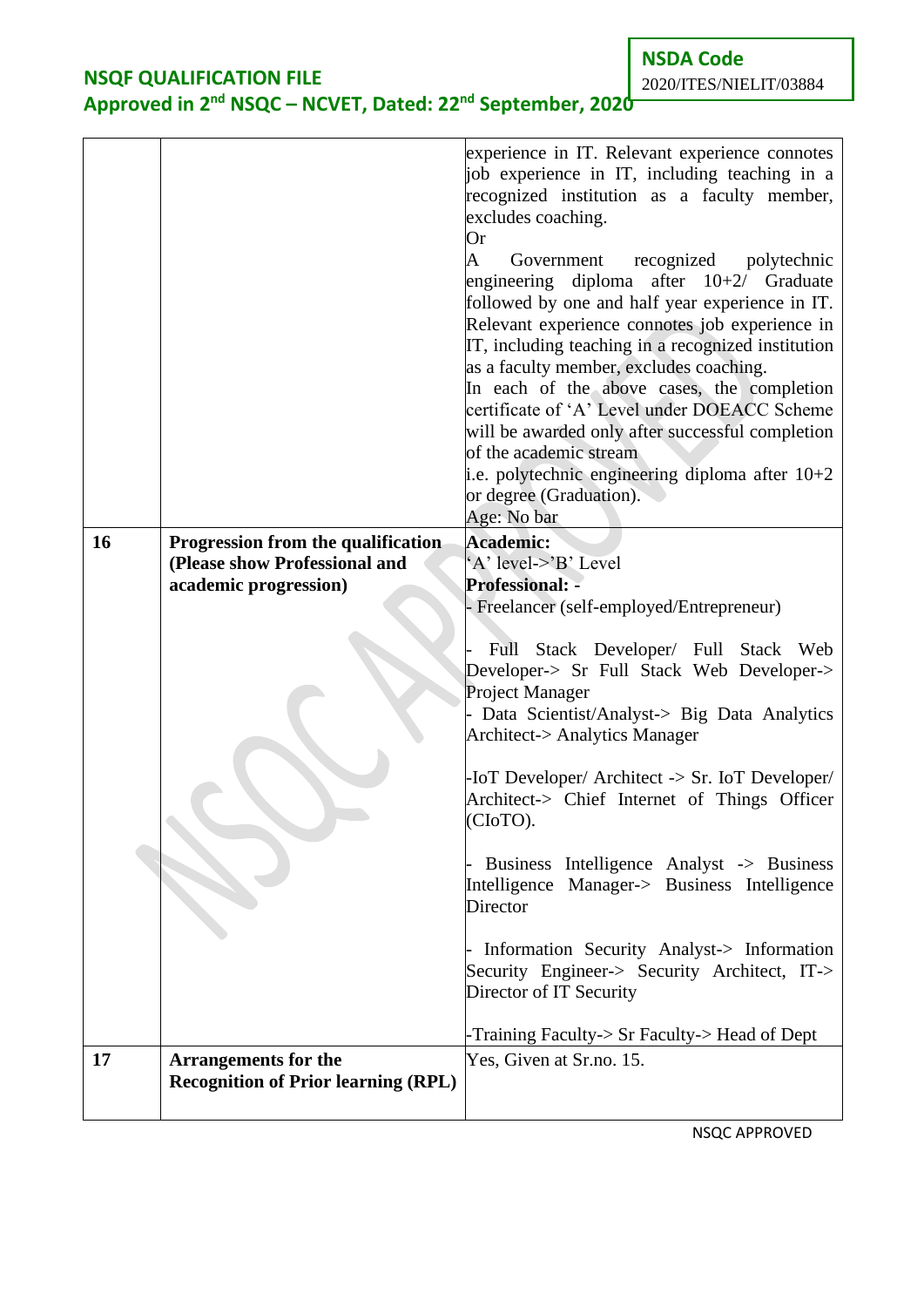**NSDA Code** 2020/ITES/NIELIT/03884

# **NSQF QUALIFICATION FILE Approved in 2nd NSQC – NCVET, Dated: 22nd September, 2020**

| 18 | <b>International comparability</b> | Yes. Given in annexure III                         |  |  |
|----|------------------------------------|----------------------------------------------------|--|--|
|    |                                    | A level course of NIELIT is equivalent to<br>(A)   |  |  |
|    |                                    | <b>Fundamental Information Technology Engineer</b> |  |  |
|    |                                    | <b>Examination of Information Technology</b>       |  |  |
|    |                                    | Promotion Agency (IPA), Japan.                     |  |  |
|    |                                    | A Level course of NIELIT is equivalent<br>(B)      |  |  |
|    |                                    | to TQC Certification of Computer Skill             |  |  |
|    |                                    | Foundation (CSF)                                   |  |  |
|    |                                    | Standards, Taiwan.                                 |  |  |
| 19 | Date of Planned review of the      | Normally 3 to 4 years.                             |  |  |
|    | qualification                      |                                                    |  |  |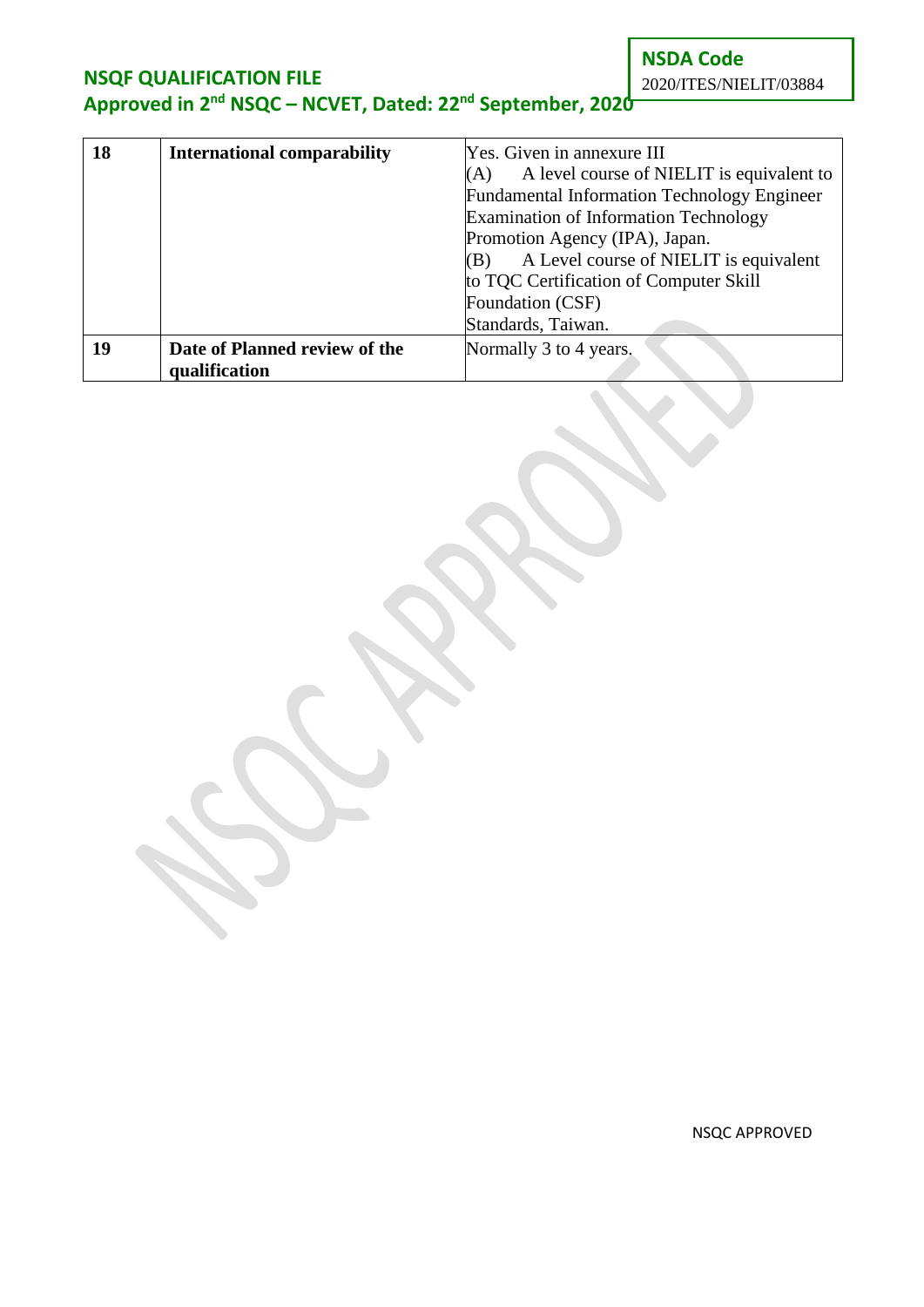|                |                                              |                       |                 | <b>NSDA Code</b> |
|----------------|----------------------------------------------|-----------------------|-----------------|------------------|
|                | <b>Formal structure of the Qualification</b> |                       |                 |                  |
| 20             |                                              |                       |                 |                  |
|                | <b>Mandatory components</b>                  |                       |                 |                  |
|                |                                              |                       |                 |                  |
|                | Title of Component and                       | <b>Estimated size</b> |                 | Level            |
|                | Identification                               | (learning hours)      |                 |                  |
|                | Code/NOSs/Learning outcomes                  |                       |                 |                  |
|                |                                              |                       |                 |                  |
|                |                                              | Sem I                 |                 |                  |
|                |                                              | Theory                | Practical       |                  |
|                |                                              | Learning              | Learning        |                  |
|                |                                              | Hours                 | Hours           |                  |
|                |                                              |                       |                 |                  |
|                |                                              |                       |                 |                  |
| $\mathbf{1}$   | A1-R5: Information Technology                | 48                    | 72              | 5                |
|                | <b>Tools and Network Basics</b>              |                       |                 |                  |
| $\overline{2}$ | A2-R5: Web Designing & Publishing            | 48                    | $\overline{72}$ |                  |
|                |                                              |                       |                 | 5                |
| $\overline{3}$ | A6-R5: Computer Organization and             | 48                    | $\overline{72}$ | 6                |
|                | <b>Operating System</b>                      |                       |                 |                  |
| $\overline{4}$ | A5-R5: Data Structure Though                 | 48                    | $\overline{72}$ | 6                |
|                | <b>Object Oriented Programming</b>           |                       |                 |                  |
|                | Language                                     |                       |                 |                  |
|                |                                              |                       |                 |                  |
|                |                                              | <b>Sem II</b>         |                 |                  |
| $\overline{5}$ | A3-R5: Programming and Problem               | 48                    | 72              | $\overline{5}$   |
|                | Solving through Python                       |                       |                 |                  |
|                |                                              |                       |                 |                  |
|                |                                              |                       |                 |                  |
| 6              | A4-R5: Internet of Things and its            | 48                    | $\overline{72}$ |                  |
|                | <b>Applications</b>                          |                       |                 | 5                |
|                |                                              |                       |                 |                  |
| $\tau$         | A7-R5: Database Technologies                 | 48                    | 72              | 6                |
| $\overline{8}$ | A9.X-R5 One module out of A9.1-              | 48                    | 72              | $\overline{7}$   |
|                | R5, A9.2-R5, A9.3-R5, A9.4-R5 and            |                       |                 |                  |
|                | A9.5-R5                                      |                       |                 |                  |
| $\overline{9}$ |                                              |                       |                 | 5                |
|                | PR-I Practical based on A1-R5, A2-           |                       |                 |                  |
|                | R5, A3-R5 and A4-R5                          |                       |                 |                  |
| 10             |                                              |                       |                 | 6                |
|                | PR-II Practical based on A5-R5,              |                       |                 |                  |
|                | A6-R5 and A7-R5                              |                       |                 |                  |
| 11             |                                              | 40                    |                 | $\overline{5}$   |
|                | PJ-I Mini Project                            |                       |                 |                  |
|                |                                              |                       |                 |                  |
|                |                                              | <b>Sem III</b>        |                 |                  |
| 12             |                                              | 48                    | 72              | 6                |
|                | A8-R5: Systems Analysis, Design              |                       |                 |                  |
|                | and Testing                                  |                       |                 |                  |
| 13             |                                              | 48                    | 72              | 7                |
|                | A10.X-R5 One module out of A10.1-            |                       |                 |                  |
|                | R5, A10.2-R5, A10.3-R5, A10.4-R5             |                       |                 |                  |
|                |                                              |                       |                 |                  |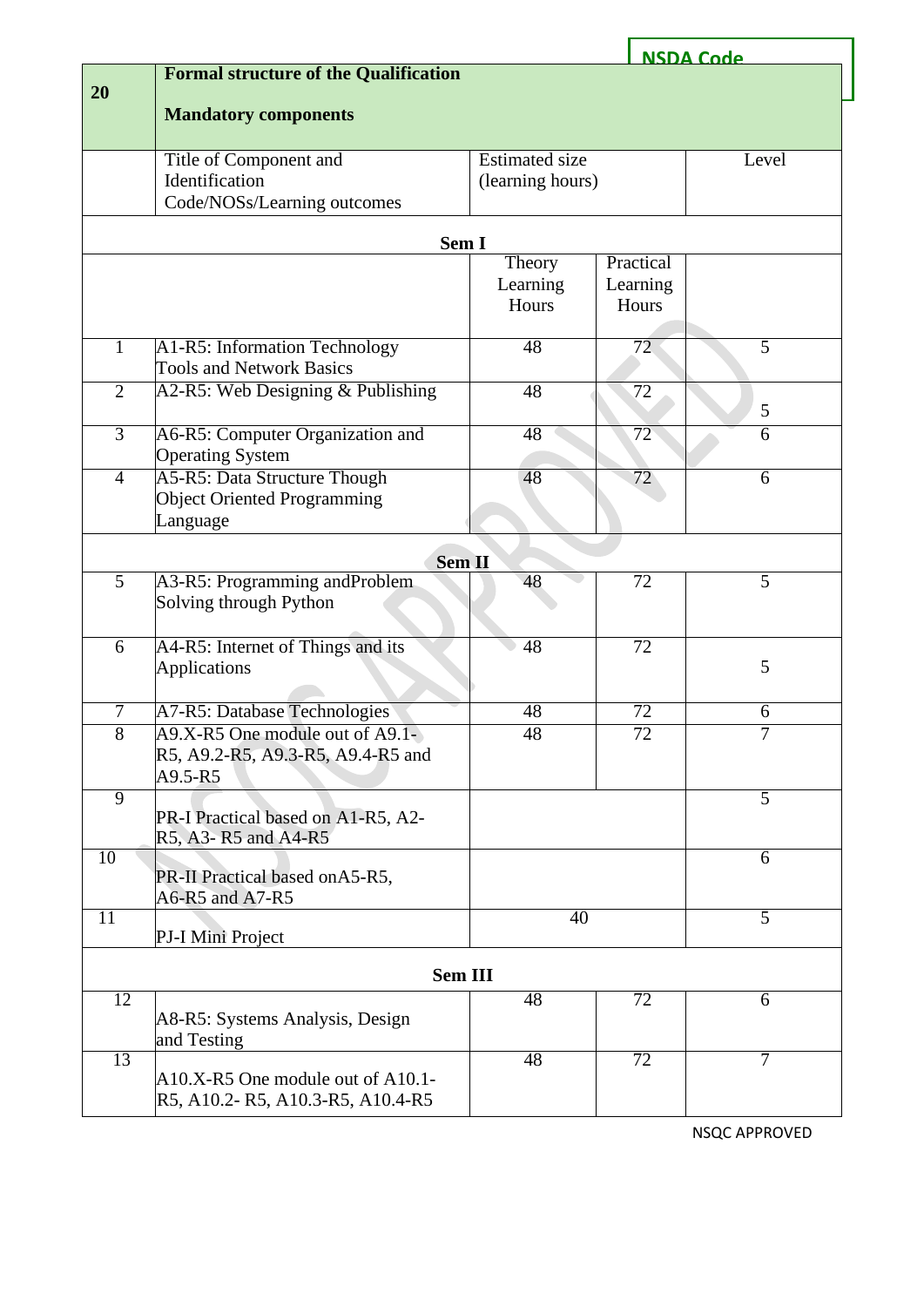**NSDA Code**

2020/ITES/NIELIT/03884

### **NSQF QUALIFICATION FILE**

### **Approved in 2nd NSQC – NCVET, Dated: 22nd September, 2020**

| and A10.5-R5 |  |  |
|--------------|--|--|
|              |  |  |
|              |  |  |

| 15           | PJ-II Major Project (350 hours)<br>based on specialized area.                       | 350                            |                    | 7                  |  |
|--------------|-------------------------------------------------------------------------------------|--------------------------------|--------------------|--------------------|--|
|              | Sub Total (A)                                                                       | 1590                           |                    |                    |  |
|              | <b>Optional Components</b>                                                          |                                |                    |                    |  |
|              | Title of Component and                                                              | <b>Estimated size</b>          |                    | Level              |  |
|              | Identification                                                                      | (learning hours)               |                    |                    |  |
|              | Code/NOSs/Learning outcomes                                                         |                                |                    |                    |  |
|              | For modules 9 and 10, student will have to select one specialized group out of five |                                |                    |                    |  |
|              | specialized<br>Each<br>group<br>groups.                                             | consists                       | of<br>two modules. | <b>Both</b><br>the |  |
|              | moduleswithinselectedspecializedgrouparemandatorytoqualify'A'Level (IT).            |                                |                    |                    |  |
|              |                                                                                     |                                |                    |                    |  |
| $\mathbf I$  |                                                                                     | <b>Data Analytics</b>          |                    |                    |  |
|              | A9.1-R5: Big Data Analytics using                                                   | 48                             | 72                 |                    |  |
|              | Hadoop                                                                              |                                |                    | 7                  |  |
|              | A10.1-R5: Data Science using                                                        | 48                             | 72                 |                    |  |
|              | Python                                                                              |                                |                    |                    |  |
| $\mathbf{I}$ |                                                                                     | <b>Web Applications</b>        |                    |                    |  |
|              | A9.2-R5: Web Application using<br><b>PHP</b>                                        | 48                             | 72                 |                    |  |
|              | A10.2-R5: Full Stack Web                                                            | 48                             | 72                 | 7                  |  |
|              | Development using MVC                                                               |                                |                    |                    |  |
|              | Framework                                                                           |                                |                    |                    |  |
| III          |                                                                                     | <b>Information Security</b>    |                    |                    |  |
|              | A9.3-R5: Network Management                                                         | 48                             | 72                 | 7                  |  |
|              | A10.3-R5: Information Security                                                      | 48                             | 72                 |                    |  |
|              | Management                                                                          |                                |                    |                    |  |
| IV           |                                                                                     | <b>Internet of Things</b>      |                    |                    |  |
|              | A9.4-R5: Internet of Things (IoT) $a$                                               | 48                             | 72                 |                    |  |
|              | <b>Practical Approach</b>                                                           |                                |                    | 7                  |  |
|              | A10.4-R5: Internet of Things (IoT)                                                  | 48                             | 72                 |                    |  |
|              | using Raspberry Pi                                                                  |                                |                    |                    |  |
| V            |                                                                                     | <b>Artificial Intelligence</b> |                    |                    |  |
|              | A9.5-R5: Artificial Intelligence<br>Concepts and R Programming                      | 48                             | 72                 |                    |  |
|              |                                                                                     |                                |                    |                    |  |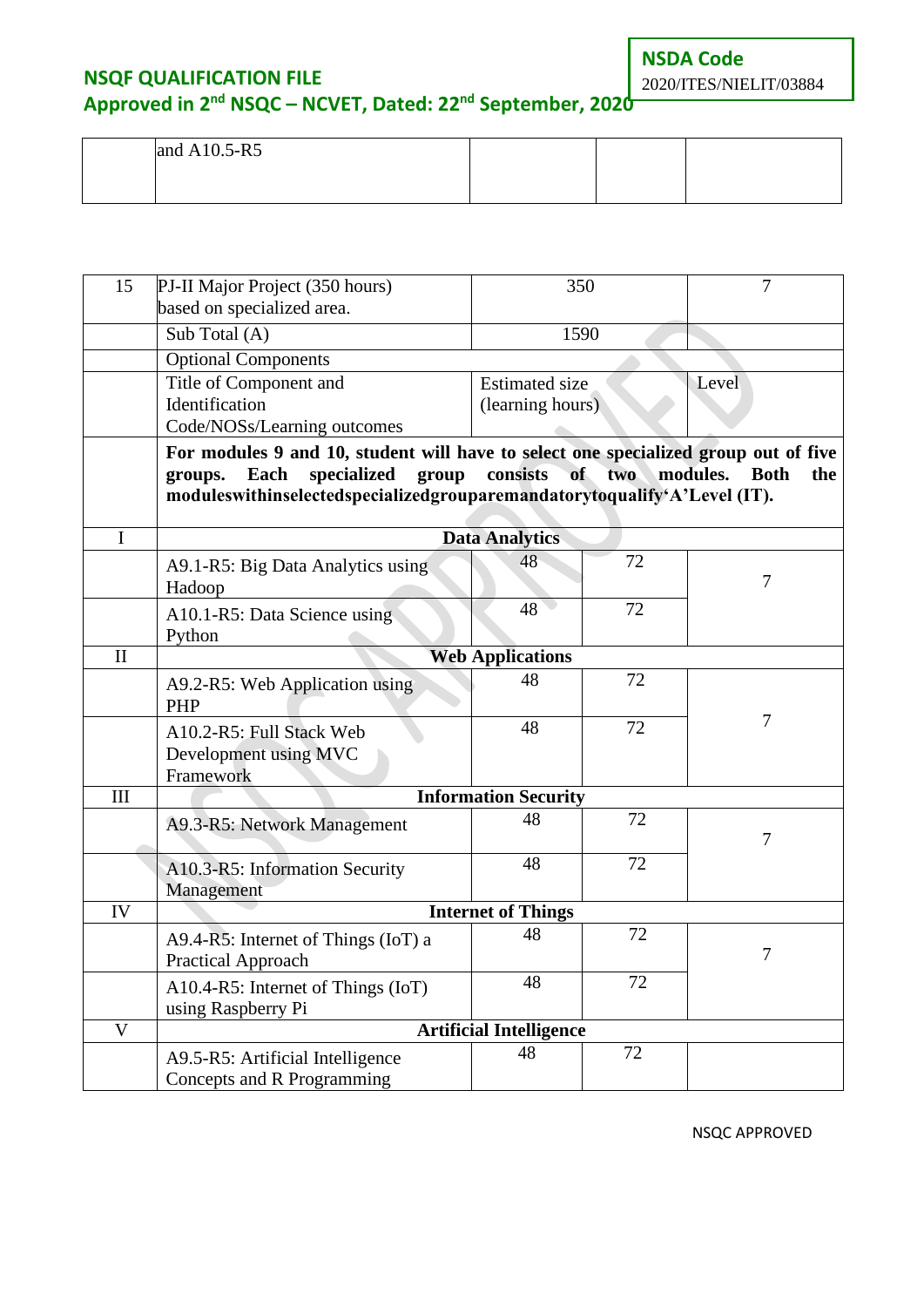**NSDA Code**

2020/ITES/NIELIT/03884

## **NSQF QUALIFICATION FILE Approved in 2nd NSQC – NCVET, Dated: 22nd September, 2020**

| Python                                                                   | A10.5-R5: Machine Learning using | 48   | 70 |  |
|--------------------------------------------------------------------------|----------------------------------|------|----|--|
| Optional (Electives are included in the Previoustable)<br>Subtotal $(B)$ |                                  |      |    |  |
| $Total (A+B)$                                                            |                                  | 1590 |    |  |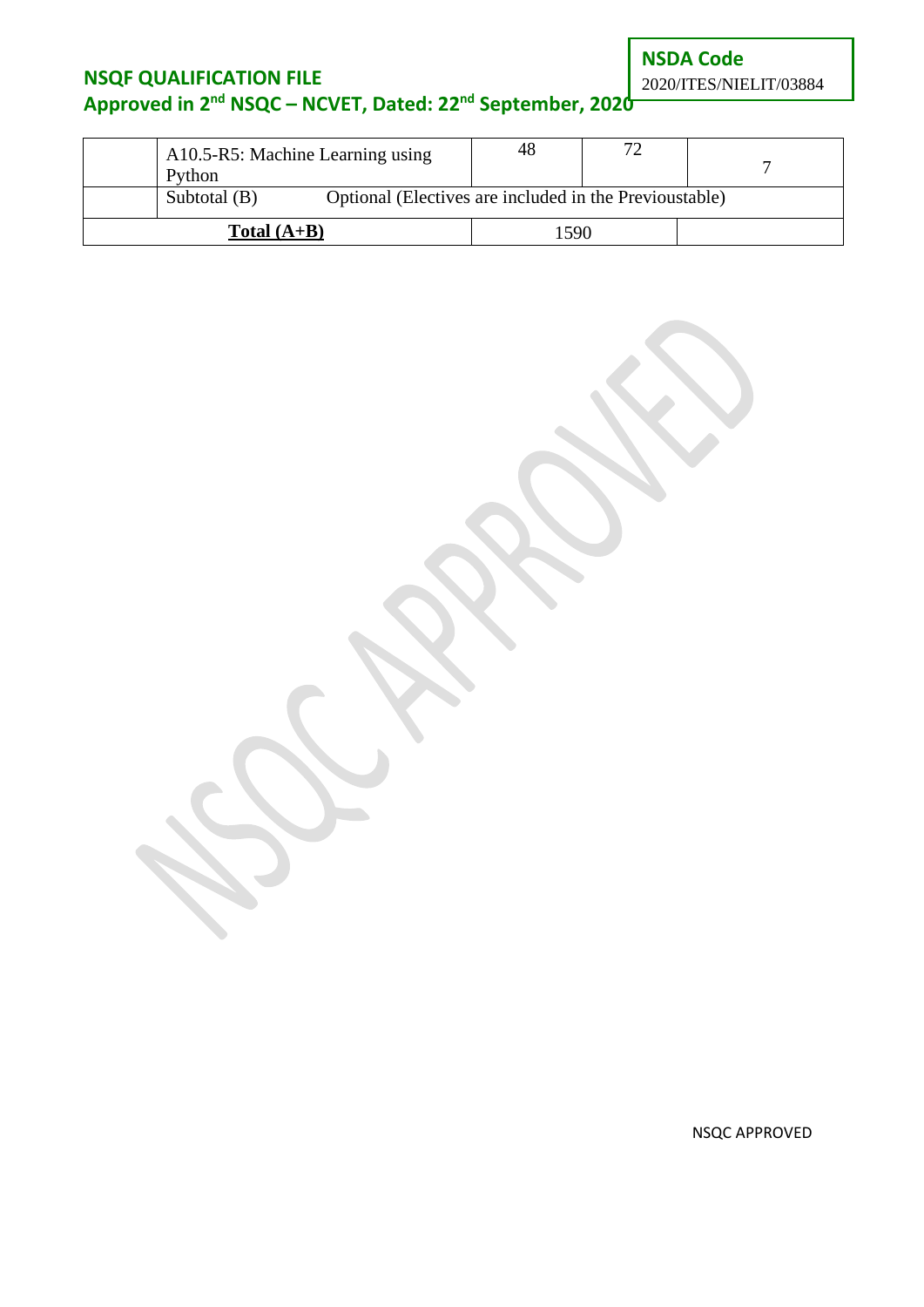**NSDA Code** 2020/ITES/NIELIT/03884

|                | Annrouad in 2 <sup>nd</sup> NCOC - NCVET Datad: 22 <sup>nd</sup> Cantamber 2020 |                                                                           |                 |                |  |  |
|----------------|---------------------------------------------------------------------------------|---------------------------------------------------------------------------|-----------------|----------------|--|--|
|                |                                                                                 | Formal structure of the Qualification- Sequence of Modules Training After |                 |                |  |  |
|                | $\mathbf{O}'$ Level (IT)                                                        |                                                                           |                 |                |  |  |
|                |                                                                                 |                                                                           |                 |                |  |  |
|                | <b>Mandatory components</b>                                                     |                                                                           |                 |                |  |  |
|                | Title of Component and                                                          | <b>Estimated size</b>                                                     |                 | Level          |  |  |
|                | Identification                                                                  | (learning hours)                                                          |                 |                |  |  |
|                | Code/NOSs/Learning outcomes                                                     |                                                                           |                 |                |  |  |
|                | Sem I                                                                           |                                                                           |                 |                |  |  |
|                |                                                                                 | Theory                                                                    | Practical       |                |  |  |
|                |                                                                                 | Learning                                                                  | Learning        |                |  |  |
|                |                                                                                 | Hours                                                                     | Hours           |                |  |  |
| $\mathbf{1}$   | A5-R5: Data Structure Though                                                    | 48                                                                        | 72              | $\delta$       |  |  |
|                | <b>Object Oriented Programming</b>                                              |                                                                           |                 |                |  |  |
|                | Language                                                                        |                                                                           |                 |                |  |  |
| $\overline{2}$ | A6-R5: Computer Organization and                                                | 48                                                                        | 72              |                |  |  |
|                | <b>Operating System</b>                                                         |                                                                           |                 |                |  |  |
|                |                                                                                 |                                                                           |                 | 6              |  |  |
| $\overline{3}$ | A7-R5: Database Technologies                                                    | 48                                                                        | $\overline{72}$ | 6              |  |  |
| $\overline{4}$ | A9.X-R5 One module out of A9.1-                                                 | 48                                                                        | 72              | 7              |  |  |
|                | R5, A9.2-R5, A9.3-R5, A9.4-R5 and                                               |                                                                           |                 |                |  |  |
|                | A9.5-R5                                                                         |                                                                           |                 |                |  |  |
| $\overline{5}$ | PR-II Practical based on A5-R5, A6-                                             |                                                                           |                 | 6              |  |  |
|                | R5 and A7-R5                                                                    |                                                                           |                 |                |  |  |
|                | <b>Sem II</b>                                                                   |                                                                           |                 |                |  |  |
| $\overline{5}$ | A8-R5: Systems Analysis, Design                                                 | 48                                                                        | 72              |                |  |  |
|                | and Testing                                                                     |                                                                           |                 | 6              |  |  |
|                |                                                                                 |                                                                           |                 |                |  |  |
| 6              | A10.X-R5 One module out of A10.1-                                               | 48                                                                        | 72              | $\overline{7}$ |  |  |
|                | R5, A10.2-R5, A10.3-R5, A10.4-R5 and                                            |                                                                           |                 |                |  |  |
|                | A10.5-R5                                                                        |                                                                           |                 |                |  |  |
| $\overline{7}$ | PJ-II Major Project (350 hours) based                                           | 350                                                                       |                 | 7              |  |  |
|                | on specialized area.                                                            |                                                                           |                 |                |  |  |
|                | <b>Sub Total (A): Total Learning hours</b>                                      | 1070                                                                      |                 |                |  |  |
|                | of 'A' Level after 'O' Level (IT)                                               |                                                                           |                 |                |  |  |
|                | Sub Total (B): Learning hours for 'O'                                           | 520                                                                       |                 |                |  |  |
|                | Level (IT)                                                                      |                                                                           |                 |                |  |  |
|                | Total $(A+B)$                                                                   | 1590                                                                      |                 |                |  |  |
|                | <b>Optional Components</b>                                                      |                                                                           |                 |                |  |  |
|                | Title of Component and                                                          | <b>Estimated size</b>                                                     |                 | Level          |  |  |
|                | Identification                                                                  | (learning hours)                                                          |                 |                |  |  |
|                | Code/NOSs/Learning outcomes                                                     |                                                                           |                 |                |  |  |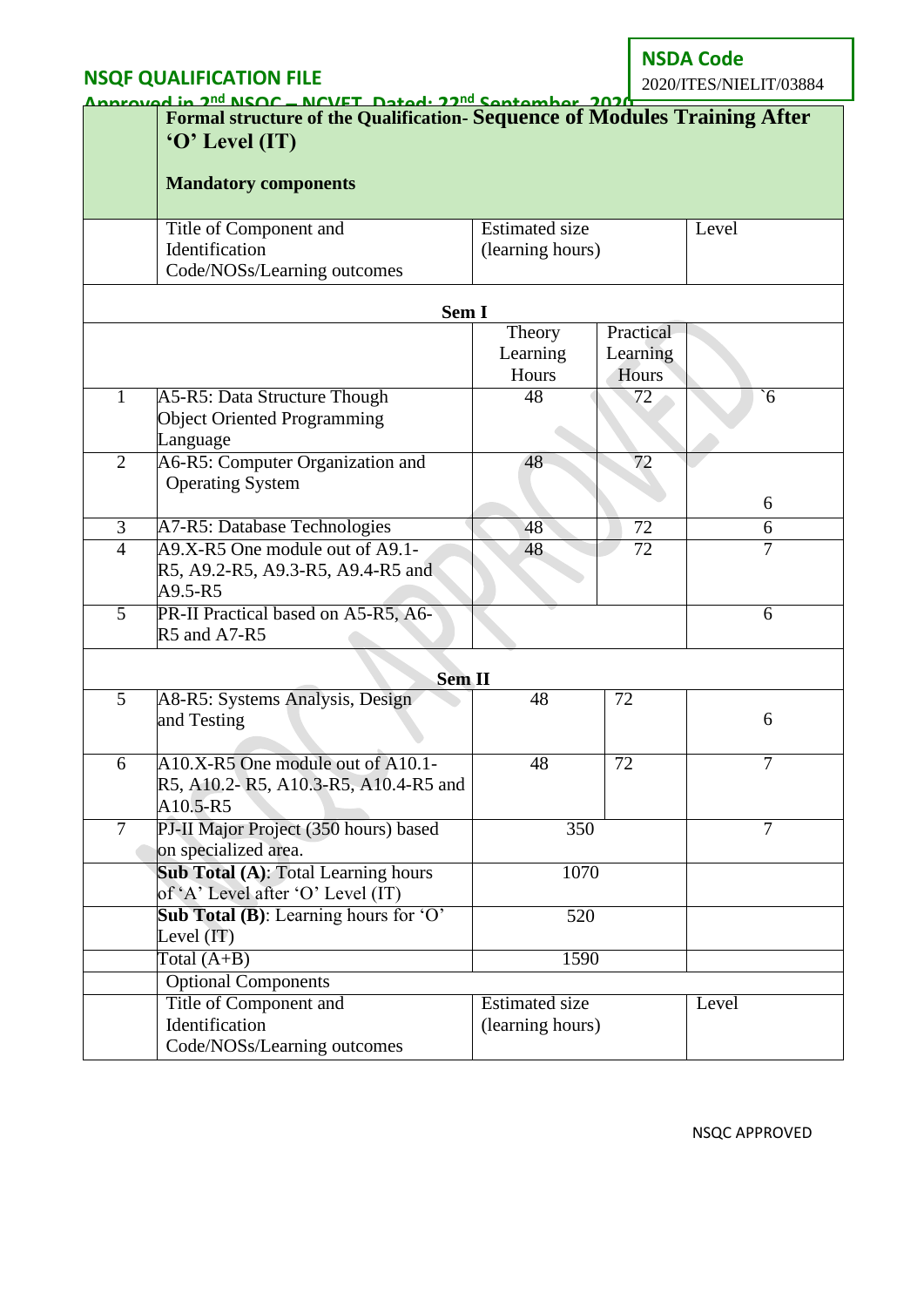|                           | For modules 9 and 10, student will have to select one specialized group out of five<br>specialized group consists<br>Each<br>groups.<br>moduleswithinselectedspecializedgrouparemandatorytoqualify'A'Level<br>(IT). |                                | of two | modules.<br><b>Both</b><br>the |  |
|---------------------------|---------------------------------------------------------------------------------------------------------------------------------------------------------------------------------------------------------------------|--------------------------------|--------|--------------------------------|--|
| I                         | <b>Data Analytics</b>                                                                                                                                                                                               |                                |        |                                |  |
|                           | A9.1-R5: Big Data Analytics using<br>Hadoop                                                                                                                                                                         | 48                             | 72     | $\overline{7}$                 |  |
|                           | A10.1-R5: Data Science using<br>Python                                                                                                                                                                              | 48                             | 72     |                                |  |
| $\mathbf{I}$              |                                                                                                                                                                                                                     | <b>Web Applications</b>        |        |                                |  |
|                           | A9.2-R5: Web Application using<br>PHP                                                                                                                                                                               | 48                             | 72     |                                |  |
|                           | A10.2-R5: Full Stack Web<br>Development using MVC<br>Framework                                                                                                                                                      | 48                             | 72     | 7                              |  |
| III                       |                                                                                                                                                                                                                     | <b>Information Security</b>    |        |                                |  |
|                           | A9.3-R5: Network Management                                                                                                                                                                                         | 48                             | 72     | 7                              |  |
|                           | A10.3-R5: Information Security<br>Management                                                                                                                                                                        | 48                             | 72     |                                |  |
| IV                        |                                                                                                                                                                                                                     | <b>Internet of Things</b>      |        |                                |  |
|                           | A9.4-R5: Internet of Things (IoT) a<br><b>Practical Approach</b>                                                                                                                                                    | 48                             | 72     | 7                              |  |
|                           | A10.4-R5: Internet of Things (IoT)<br>using Raspberry Pi                                                                                                                                                            | 48                             | 72     |                                |  |
| $\overline{\overline{V}}$ |                                                                                                                                                                                                                     | <b>Artificial Intelligence</b> |        |                                |  |
|                           | A9.5-R5: Artificial Intelligence<br>Concepts and R Programming                                                                                                                                                      | 48                             | 72     |                                |  |
|                           | A10.5-R5: Machine Learning using<br>Python                                                                                                                                                                          | 48                             | 72     | 7                              |  |
|                           | Given in thePrevioustable<br>Sub total $(B)$                                                                                                                                                                        |                                |        |                                |  |
|                           |                                                                                                                                                                                                                     |                                |        |                                |  |

| m<br>$-42$ | 590<br>1 <i>97</i> 0 |  |
|------------|----------------------|--|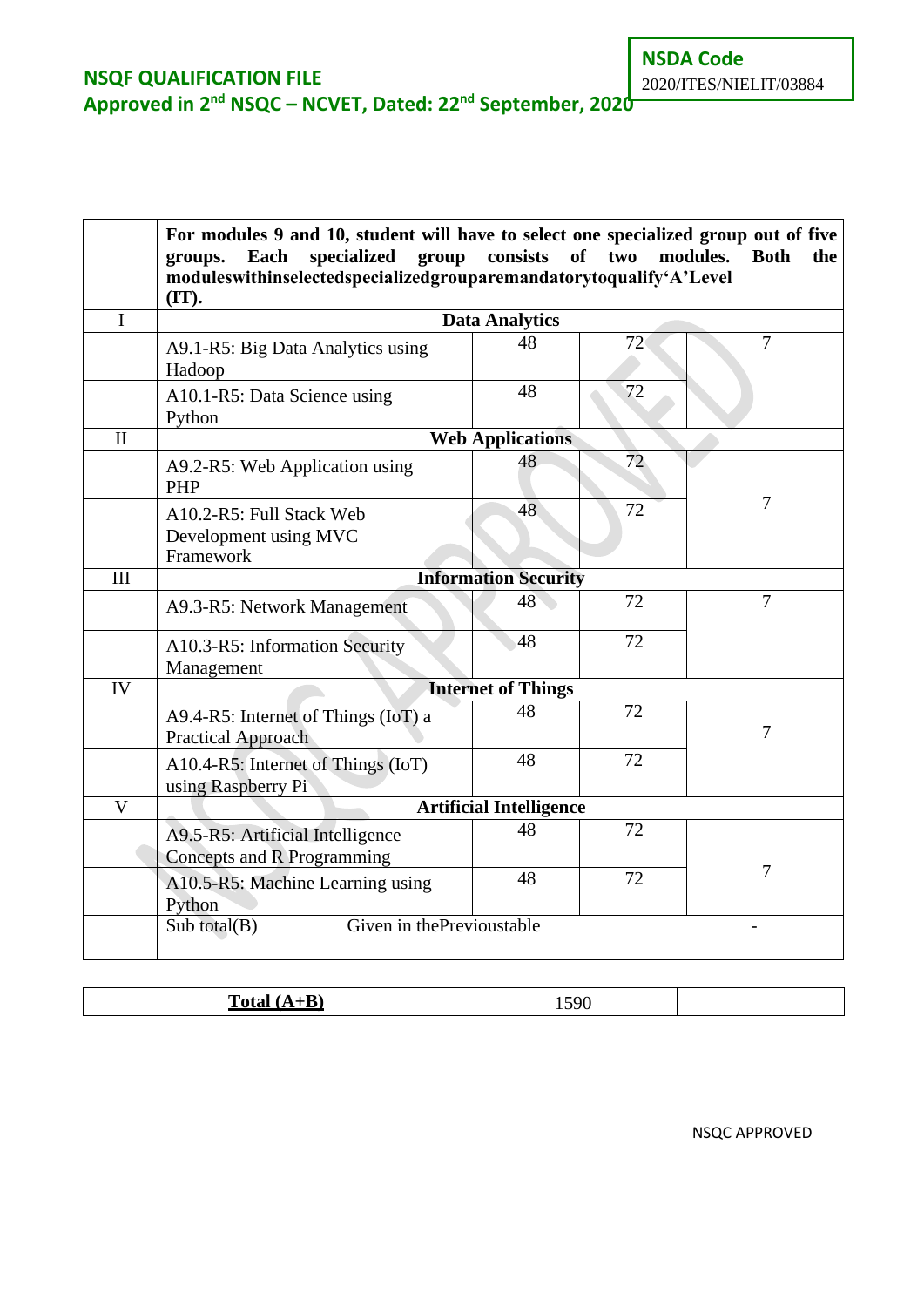**Approved in 2nd NSQC – NCVET, Dated: 22nd September, 2020**

 $\sim$ 

### **SECTION 1 ASSESSMENT**

| 21 | Body/Bodies which will carry out assessment:<br><b>Examination Wing, NIELIT Headquarters,</b><br>National Institute of Electronics and Information Technology (NIELIT) NIELIT Bhawan,<br>Plot No 3, PSP Pocket, Sector-8, Dwarka, New Delhi-77 |
|----|------------------------------------------------------------------------------------------------------------------------------------------------------------------------------------------------------------------------------------------------|
|    |                                                                                                                                                                                                                                                |
| 22 | How will RPL assessment be managed and who will carry it out?                                                                                                                                                                                  |
|    | Yes, Given at Sr.no. 15.                                                                                                                                                                                                                       |
|    |                                                                                                                                                                                                                                                |
|    |                                                                                                                                                                                                                                                |
| 23 | Describe the overall assessment strategy and specific arrangements which<br>have been put in place to ensure that assessment is always valid, reliable and<br>fair and show that these are in line with the requirements of the NSQF.          |
|    |                                                                                                                                                                                                                                                |
|    | Theory examination for each module under the fifth revised syllabus would be for a                                                                                                                                                             |
|    | duration of three hours and the total marks for each subject would be 100.                                                                                                                                                                     |
|    | Dates for the various activities related with examinations will be announced on<br>NIELIT website, well in advance of the examinations                                                                                                         |
|    | Candidate is required to pass in all OUTCOMEs individually. Following                                                                                                                                                                          |
|    | assessment methodologies are used.                                                                                                                                                                                                             |
|    | A. All theory examinations will be conducted in the OFFLINE (PEN-Paper)                                                                                                                                                                        |
|    | mode. Each paper consists of two parts.<br>Part I carries 40 marks and contains forty questions, which is a combination                                                                                                                        |
|    | of Objective type -Multiple choice questions, Fill-in the blanks, True/ False and                                                                                                                                                              |
|    | Match the Following.                                                                                                                                                                                                                           |
|    | Part II carries 60 marks and contains five subjective type questions.                                                                                                                                                                          |
|    | B. Two Practical examination of three hours duration and 100 marks each<br>would be conducted. The emphasis is on the practical demonstration of                                                                                               |
|    |                                                                                                                                                                                                                                                |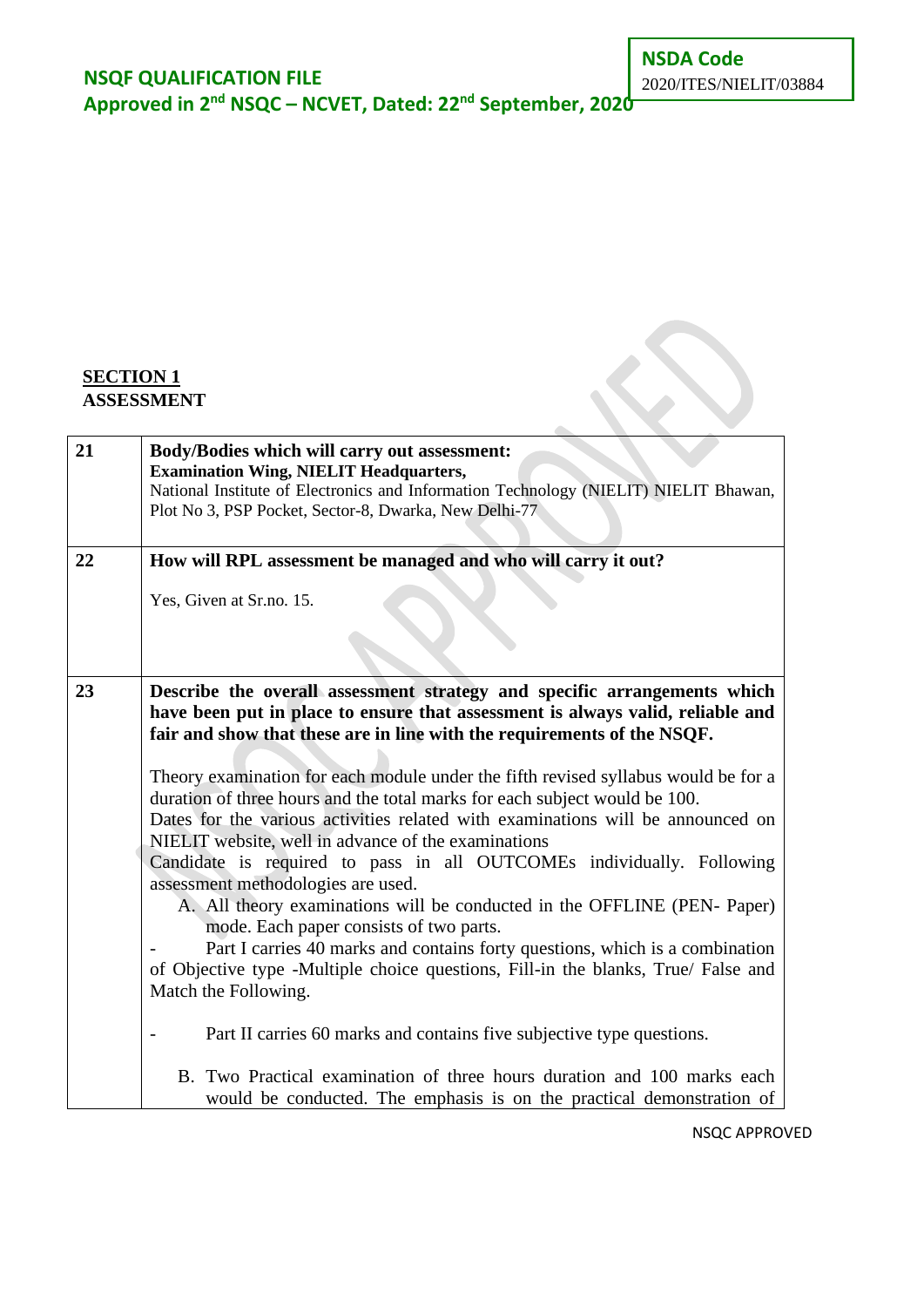### **NSQF QUALIFICATION FILE Approved in 2nd NSQC – NCVET, Dated: 22nd September, 2020**

(i) Examination of Practical 1 (PR1) will be based on the syllabi of A1-R5 to A4-R5, modules of 'A' Level course.)

(ii) Examination of Practical 2 (PR2) will be based on the syllabi of A5-R5 to A7-R5, modules of 'A' Level course.)

Laboratory/ Practical work will be conducted at Institutions / organizations, which are running the course. NIELIT will be responsible for holding the examination for theory and practical both for the students from Accredited Centres and direct candidates.

- C. Project:
- (i) PJ-I Mini Project
- (ii) PJ-II Major Project based on Specialized Areas

Projects are carried out by the student under guidance and support of faculty and management of the respective Institute/ Organization). A successful project completion certificate is mandatory for student to qualify mini Project of 'A' Level course.

Major project exam will include a viva-voce examination. Project carries a total of 300 marks. 80% of the marks are earmarked for the project evaluation and 20% for the viva-voce. To qualify for a pass, a candidate must obtain at least 50% in the project evaluation and viva-voce. **I.**

| S.No.          | Title<br><b>of</b><br><b>Component</b><br>and<br><b>Identification</b>      | <b>Maximum</b><br><b>Marks</b> | <b>Pass Marks</b> |
|----------------|-----------------------------------------------------------------------------|--------------------------------|-------------------|
|                | <b>A1-R5Information Technology tools</b><br>and Network Basics              | 100                            |                   |
| $\overline{2}$ | A2-R5 Web Designing & Publishing                                            | 100                            |                   |
| 3              | <b>A3-R5</b> Programming and Problem<br>Solving through Python              | 100                            |                   |
| 4              | A4-R5 Internet of Things and its<br>Application                             | 100                            |                   |
| 5              | <b>A5-R5</b> Data Structure Through Object<br>Oriented Programming Language | 100                            |                   |
| 6              | A6-R5 Computer Organization and<br><b>Operating System</b>                  | 100                            | 50% in each       |
| 7              | <b>A7-R5</b> Database Technologies                                          | 100                            | Theory and        |
| 8              | <b>A8-R5</b> Systems Analysis, Design and<br>Testing                        | 100                            | Practical         |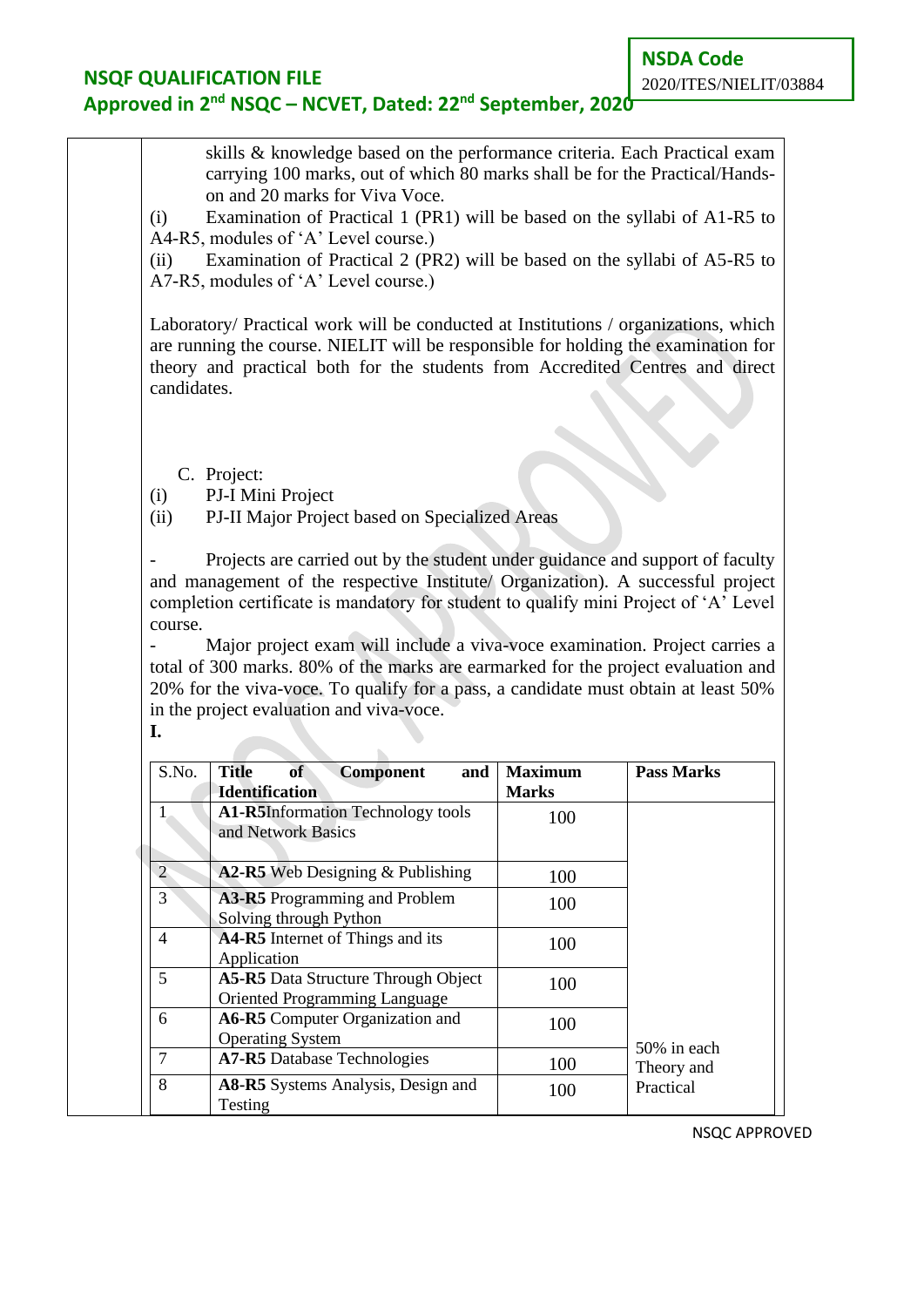**NSDA Code**

### **NSQF QUALIFICATION FILE**

# **Approved in 2nd NSQC – NCVET, Dated: 22nd September, 2020**

| 9  | $A9.x-R5$ - One module out of A9.1-R5,<br>A9.2-R5, A9.3-R5, A9.4-R5 and A9.5-<br>R5.       | 100                                                                                  | Examination |
|----|--------------------------------------------------------------------------------------------|--------------------------------------------------------------------------------------|-------------|
| 10 | $A10.x-R5$ - One module out of A10.1-<br>R5, A10.2-R5, A10.3-R5, A10.4-R5<br>and A10.5-R5. | 100                                                                                  |             |
| 11 | <b>PR-I</b> Practical-1 (Based on Modules)<br>A1-R5 to $A4-R5$ )                           | 100                                                                                  |             |
| 12 | <b>PR-II</b> Practical-2 (Based on Modules<br>A5-R5 to A7-R5)                              | 100                                                                                  |             |
| 13 | <b>PJ-I</b> Mini Project                                                                   | Project<br>completion<br>certificate<br>is required<br>to qualify<br>Mini<br>Project |             |
| 14 | <b>PJ-II</b> Major Project based on<br><b>Specialized Areas</b>                            | 300                                                                                  |             |
|    | 1500<br><b>Total</b>                                                                       |                                                                                      |             |

#### **II. Marks details of 'A' Level course in Information Technology after passing 'O' Level (IT) course-**

Four theory papers, one Practical and Mini Project are exempted for the candidates who join 'A' level after passing 'O' Level (IT) course.

|                                          | <b>Marks</b> |                              |
|------------------------------------------|--------------|------------------------------|
| A5-R5 Data Structure Through Object      | 100          |                              |
| <b>Oriented Programming Language</b>     |              |                              |
| A6-R-5 Computer Organization<br>and      | 100          |                              |
| <b>Operating System</b>                  |              |                              |
| A7-R-5 Database Technologies             | 100          |                              |
| A9.- x-R-5 One module out of A9.1-R5,    | 100          | 50% in each theory and       |
| A9.2-R5, A9.3-R5, A9.4-R5 and A9.5-R5    |              | <b>Practical Examination</b> |
| A8-R5 Systems Analysis, Design and       | 100          |                              |
| Testing                                  |              |                              |
| A10.x-R5 One module out of A $10.1-R5$ , | 100          |                              |
| A10.2-R5, A10.3-R-5, A10.4-R5 and A10-   |              |                              |
| R <sub>5</sub>                           |              |                              |
| PJ-II Major Project based on Specialized | 100          |                              |
| Areas                                    |              |                              |
| Total                                    | 1000         |                              |

NSQC APPROVED

# 2020/ITES/NIELIT/03884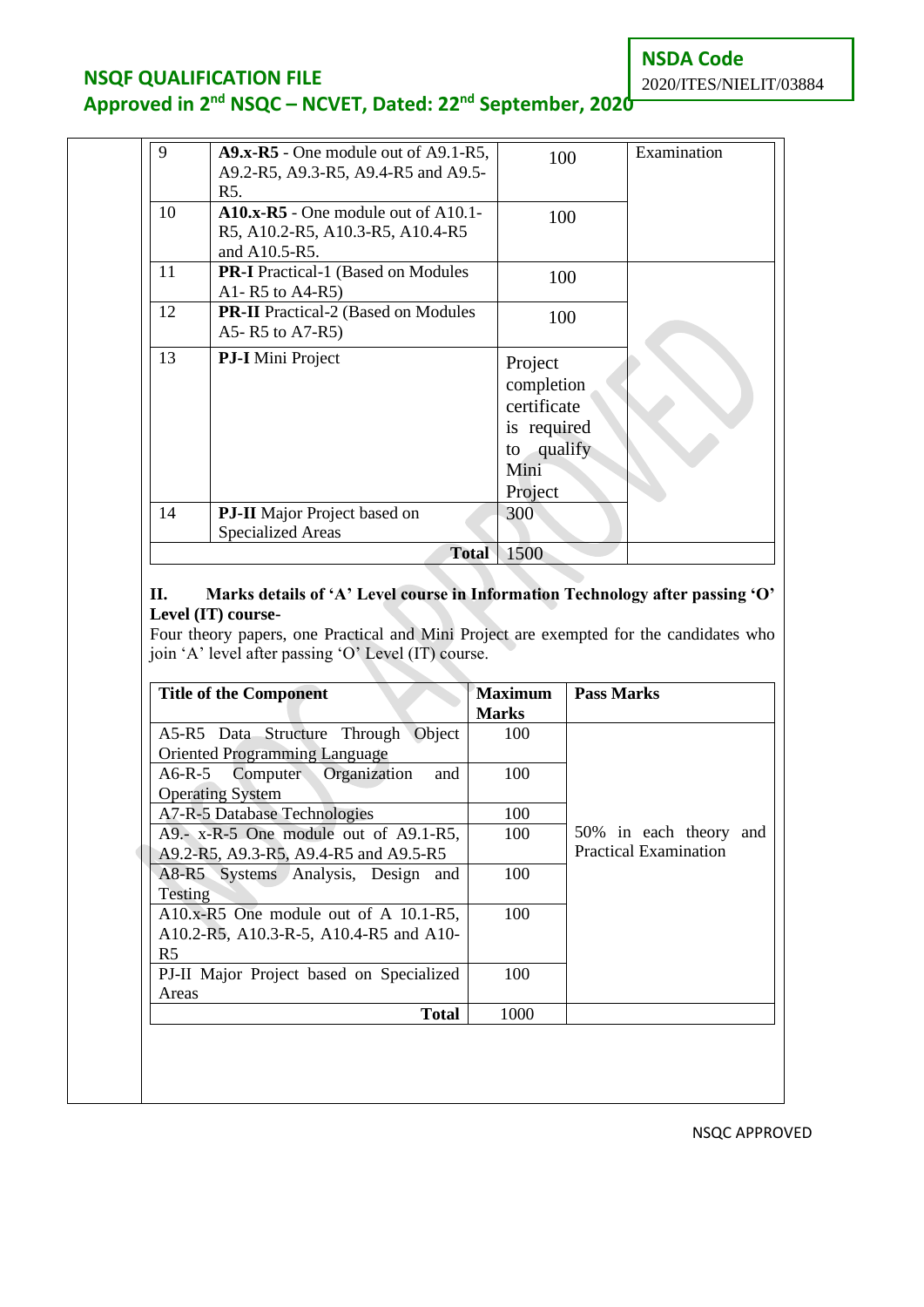### **NSQF QUALIFICATION FILE Approved in 2nd NSQC – NCVET, Dated: 22nd September, 2020**

#### **Pass Percentage:-**

- To qualify a module, a candidate must have obtained at least 50% in each theory and practical examination.
	- Projects are carried out by the student under guidance and support of facultyand management of the respective Institute/ Organization). A successful project complete certificate is mandatory for student to qualify mini Project of 'A' Level course. Major project exam will include a vivavoce examination. Project carries a total of 300 marks. 80% of the marks are earmarked for the project evaluation and 20% for the viva-voce. To qualify for a pass, a candidate must obtain at least 50% in the project evaluation and viva-voice.

The marks will be translated into grades, while communicating results to the candidates. No rounding off takes place for the calculation of grades. The gradation structure is as given-

| <b>Pass Percentage</b>       | Grade |
|------------------------------|-------|
| Failed $(<50)$               |       |
| $>= 50\%$ to $< 55\%$        |       |
| $>= 55\%$ to $< 65\%$        |       |
| $>= 65\% \text{ to } < 75\%$ |       |
| $>= 75\%$ to $< 85\%$        | ⊶     |
| $> = 85\%$                   |       |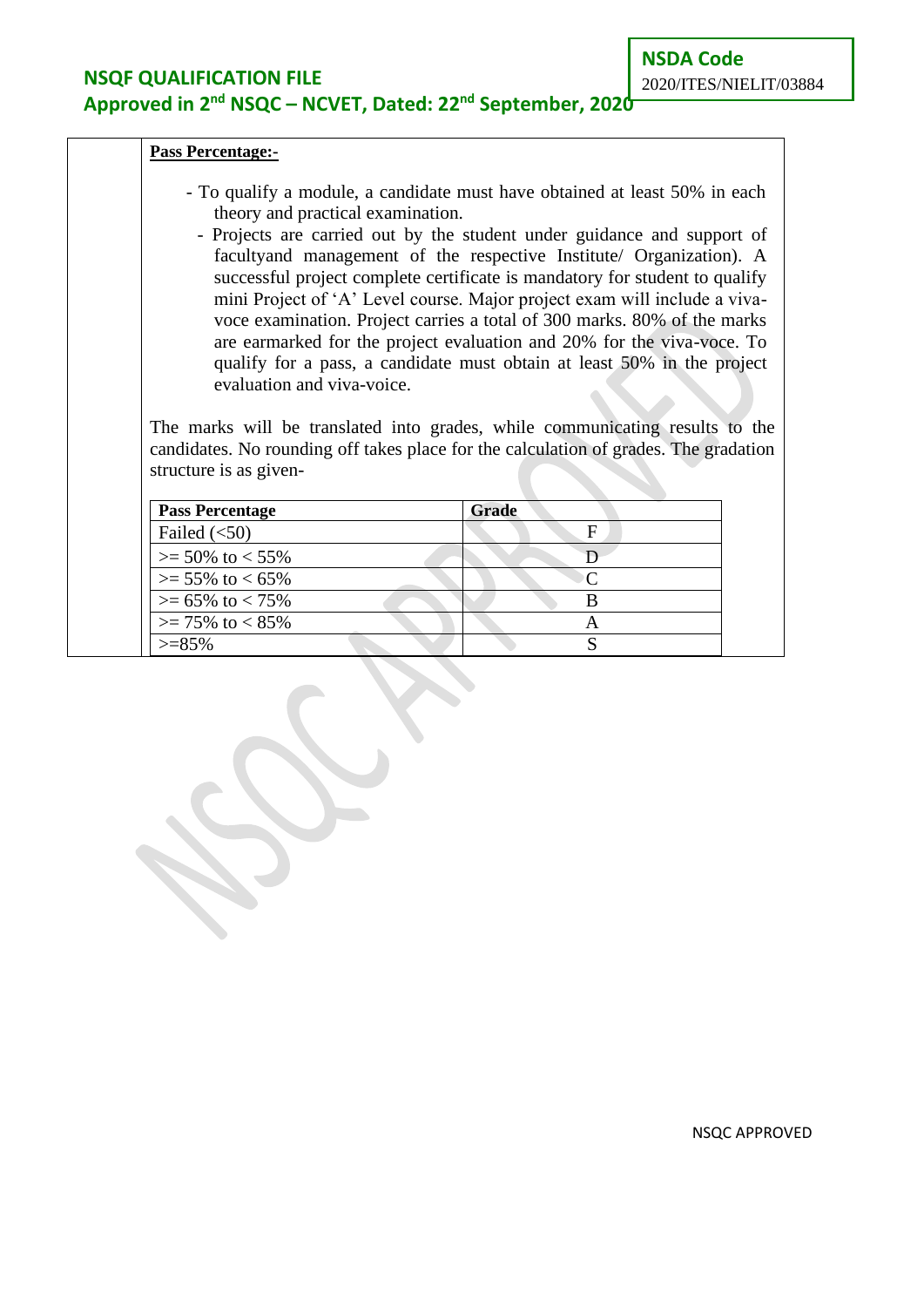**NSQF QUALIFICATION FILE Approved in 2nd NSQC – NCVET, Dated: 22nd September, 2020**

# **ASSESSMENT EVIDENCE**

#### **1. Assessmentevidences**

### **(i) A1-R5**: Information Technology Tools and NetworkBasics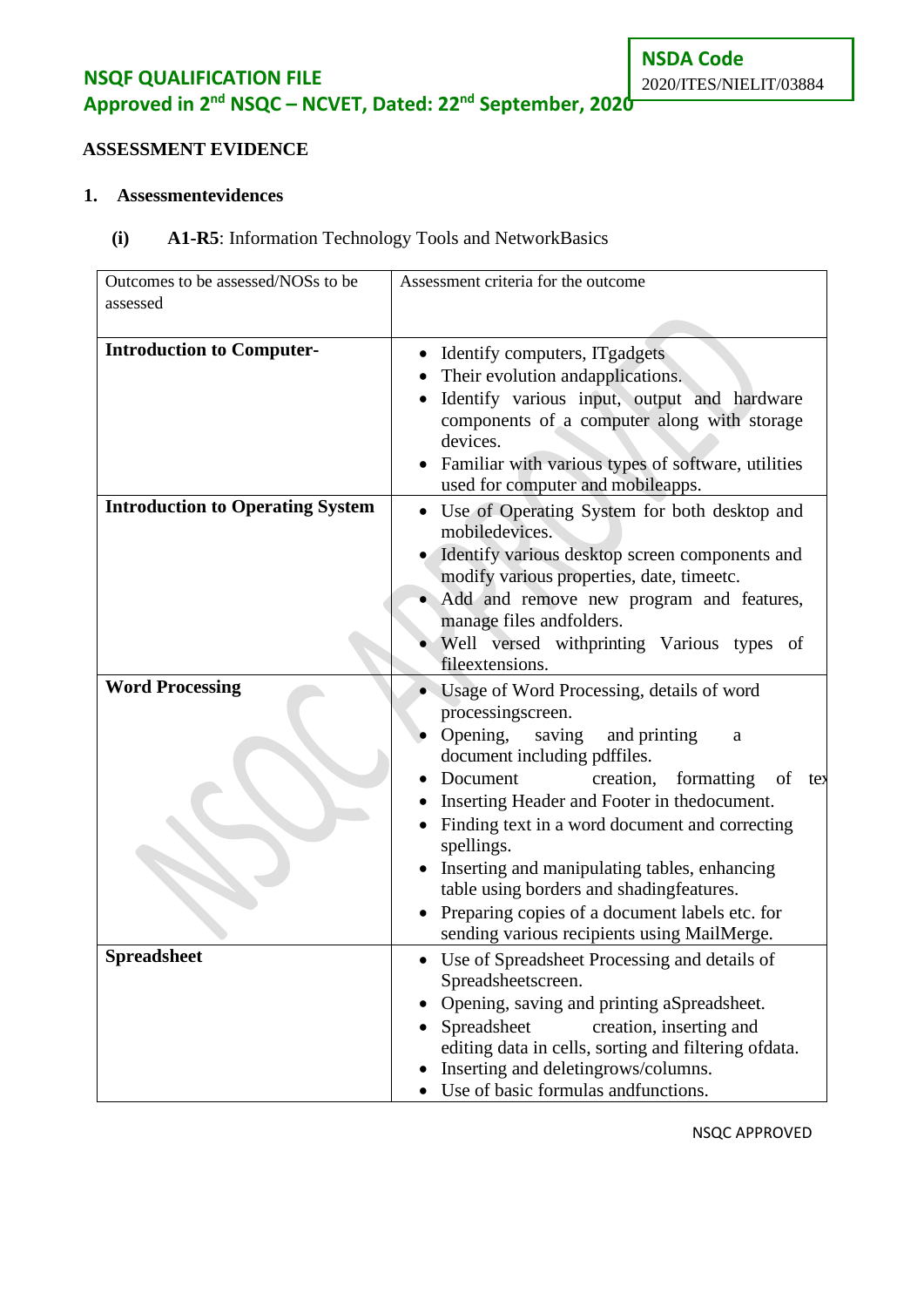**NSDA Code**

### **NSQF QUALIFICATION FILE Approved in 2nd NSQC – NCVET, Dated: 22nd September, 2020**

|                                                                 | • Preparation of chart to represent the information<br>in a pictorialform.                                                                                                                                                                                                                            |
|-----------------------------------------------------------------|-------------------------------------------------------------------------------------------------------------------------------------------------------------------------------------------------------------------------------------------------------------------------------------------------------|
| <b>Presentation</b><br><b>Introduction to Internet and</b>      | <b>Create Presentation</b><br>Opening/saving a presentation and printing of<br>slides and handouts.<br>Manipulating slides to enhance the look of the<br>slidesaswellaswholepresentationbyinsertinga<br>picture, objects, multimedia formattingetc.<br>Running a slide show with various transitions. |
| <b>WWW</b>                                                      | • Test of knowledge of various types of networks<br>andtopologies<br>Use of the<br>Internet<br>and<br>various<br>browsers available to access the Internet.<br>Connect<br>the<br>Internet<br>to<br>using<br>various modes<br><sub>of</sub><br>connections/devicesavailable.                           |
| <b>E-mail, Social Networking and</b><br>e-Governance Services   | Creation of an email account, compose<br>an<br>email, reply an email and send the email along<br>with attachments<br>Familiar withSocialNetworking, Instant<br>Messaging and Blogs.<br>Get familiar with e-GovernanceServices,<br>e-Commerce and MobileApps.                                          |
| <b>Digital Financial Tools and</b><br><b>Applications</b>       | Use of Digital FinancialTools.<br>• Familiar with Internet BankingModes.<br>Use of the Digital Locker and will be able to<br>store documents in DigitalLocker.                                                                                                                                        |
| <b>Overview of Future Skills &amp;</b><br><b>Cyber Security</b> | Latesttrendsandtechnologiesinupcomingfields<br>$\bullet$<br>inIECT.<br>NeedofCyberSecurityandwillbeabletosecure<br>their PC and Mobile devices by using basic<br>securityfeatures.                                                                                                                    |
| <b>Meansofassessment</b>                                        | Assessment details are given at Sr. no23                                                                                                                                                                                                                                                              |
| <b>Pass/Fail</b>                                                | Pass/Qualifying Criteria is also given at Sr. no23.                                                                                                                                                                                                                                                   |

# **A2-R5**: Web Designing &Publishing

| <b>Outcomes to be</b> | Assessment criteria for the outcome |
|-----------------------|-------------------------------------|
| assessed/NOSs to be   |                                     |
| assessed              |                                     |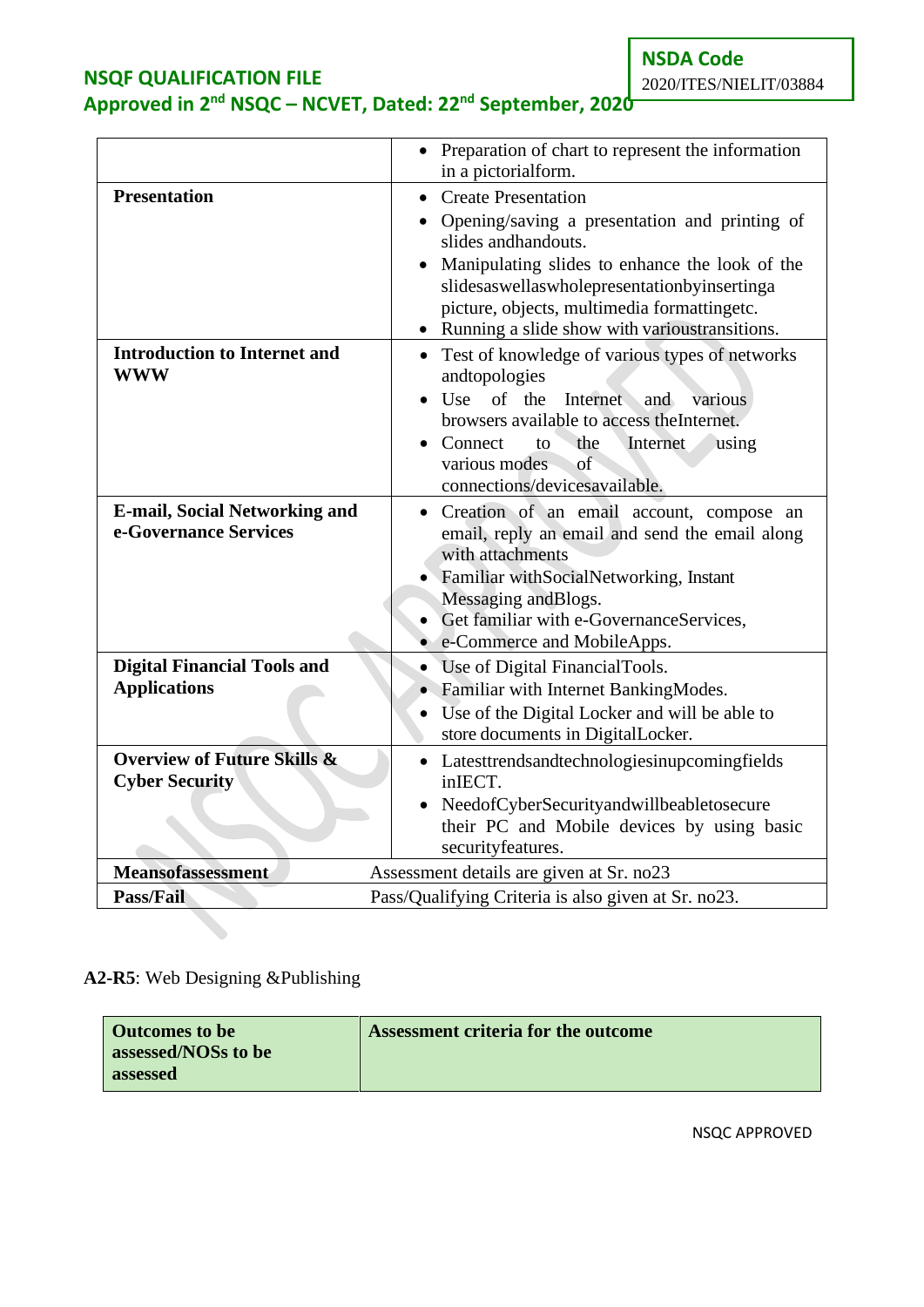**NSDA Code** 2020/ITES/NIELIT/03884

# **NSQF QUALIFICATION FILE Approved in 2nd NSQC – NCVET, Dated: 22nd September, 2020**

| <b>Introduction to Web</b><br><b>Design</b><br><b>Editors</b> | • Types of website.<br>• Role of front end and back endapplication.<br>• Concept of client-sidescripting and server side<br>scripting<br>Use of different editors available for writing |
|---------------------------------------------------------------|-----------------------------------------------------------------------------------------------------------------------------------------------------------------------------------------|
|                                                               | code.<br>Working ofeditors.                                                                                                                                                             |
| <b>HTML Basics</b>                                            | Develop static website using different HTML<br>Controls.                                                                                                                                |
| <b>Cascading Style Sheets</b><br>(CSS)                        | Purpose of CSS.<br>Role of CSS in websites.<br>Roles of effects in Website.                                                                                                             |
| <b>CSS Framework</b>                                          | Use of CSS Framework to develop web site<br>$\bullet$<br>effectively.                                                                                                                   |
| <b>JavaScript and</b><br><b>Angular JS</b>                    | Apply client sidescripting.<br>Addition of validations and checkson<br>forms (webpages).                                                                                                |
| <b>Photo Editor</b>                                           | Editing of images and embed in webpages.<br>$\bullet$                                                                                                                                   |
| <b>Web Publishing and</b><br><b>Browsing</b>                  | Publish the websites.                                                                                                                                                                   |
| <b>Means of assessment</b>                                    | Assessment details are given at Sr. no 23                                                                                                                                               |
| <b>Pass/Fail</b>                                              | Pass/Qualifying Criteria is also given at Sr. no23.                                                                                                                                     |

# **A3-R5**: Programming and Problem Solving throughPython

 $\bullet$ 

| <b>Outcomes to be</b><br>assessed/NOSs to be<br>assessed   | <b>Assessment criteria for the outcome</b>                                                                                                                                                         |
|------------------------------------------------------------|----------------------------------------------------------------------------------------------------------------------------------------------------------------------------------------------------|
| 1. Introduction to<br><b>Programming</b>                   | • Concept of Programming.<br>• Historyand evolution<br>ofProgramming.                                                                                                                              |
| 2. Algorithm and<br><b>Flowcharts to</b><br>solve problems | • Purposes $\&$ concepts of algorithm and flow chart.<br>• Use of algorithm and flow chart to<br>solve<br>problem independent of language.<br>• Different constructs of algorithm<br>andflowchart. |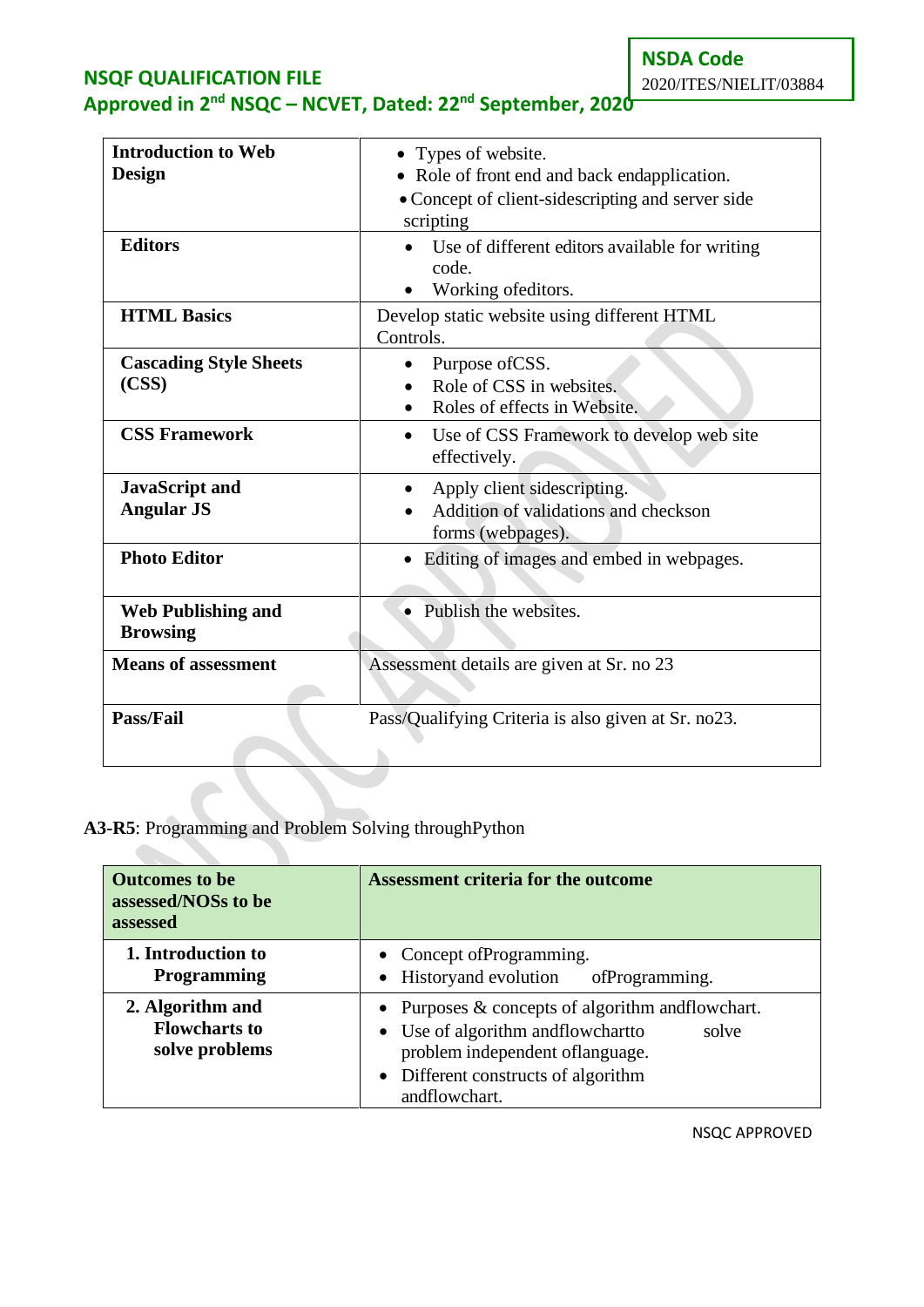**NSDA Code**

# **NSQF QUALIFICATION FILE Approved in 2nd NSQC – NCVET, Dated: 22nd September, 2020**

2020/ITES/NIELIT/03884

| 3. Introduction to<br><b>Python</b>                                    | • Why it one the most popular languages in the industry<br>i.e., features of Python.<br>• Structure of Pythonproblem.<br>Scope of Python.                                                                       |  |
|------------------------------------------------------------------------|-----------------------------------------------------------------------------------------------------------------------------------------------------------------------------------------------------------------|--|
| 4. Operators,<br><b>Expressions and</b><br>Python<br><b>Statements</b> | • Use of the basic operators and expressions available<br>in Python in developingprogram.<br>• Use of various Python statements likeconditional<br>constructs, looping constructs in writing Python<br>program. |  |
| 5. Sequence data<br>types                                              | • Work with various built-in Sequence datatypes and<br>theiruse.<br>· Use of mutable and immutable objects and their<br>concepts.                                                                               |  |
| <b>6. Functions</b>                                                    | • Apply the in-built functions available in Python in<br>solving different problems.<br>• Work with modular approach using user defined<br>functions.                                                           |  |
| 7. File Processing                                                     | Work withfiles<br>• Reading/writing ontofiles.                                                                                                                                                                  |  |
| 8. Modules                                                             | Concept of modules<br>ModularProgramming<br>Importing                                                                                                                                                           |  |
| 9. NumPy Basics                                                        | Work on NumPy array manipulation to access data and<br>subarrays and to split, reshape, join arraysetc                                                                                                          |  |
|                                                                        |                                                                                                                                                                                                                 |  |
| <b>Means of assessment</b>                                             | Assessment details are given at Sr. no 23                                                                                                                                                                       |  |
| Pass/Fail                                                              | Pass/Qualifying Criteria is also given at Sr. no23.                                                                                                                                                             |  |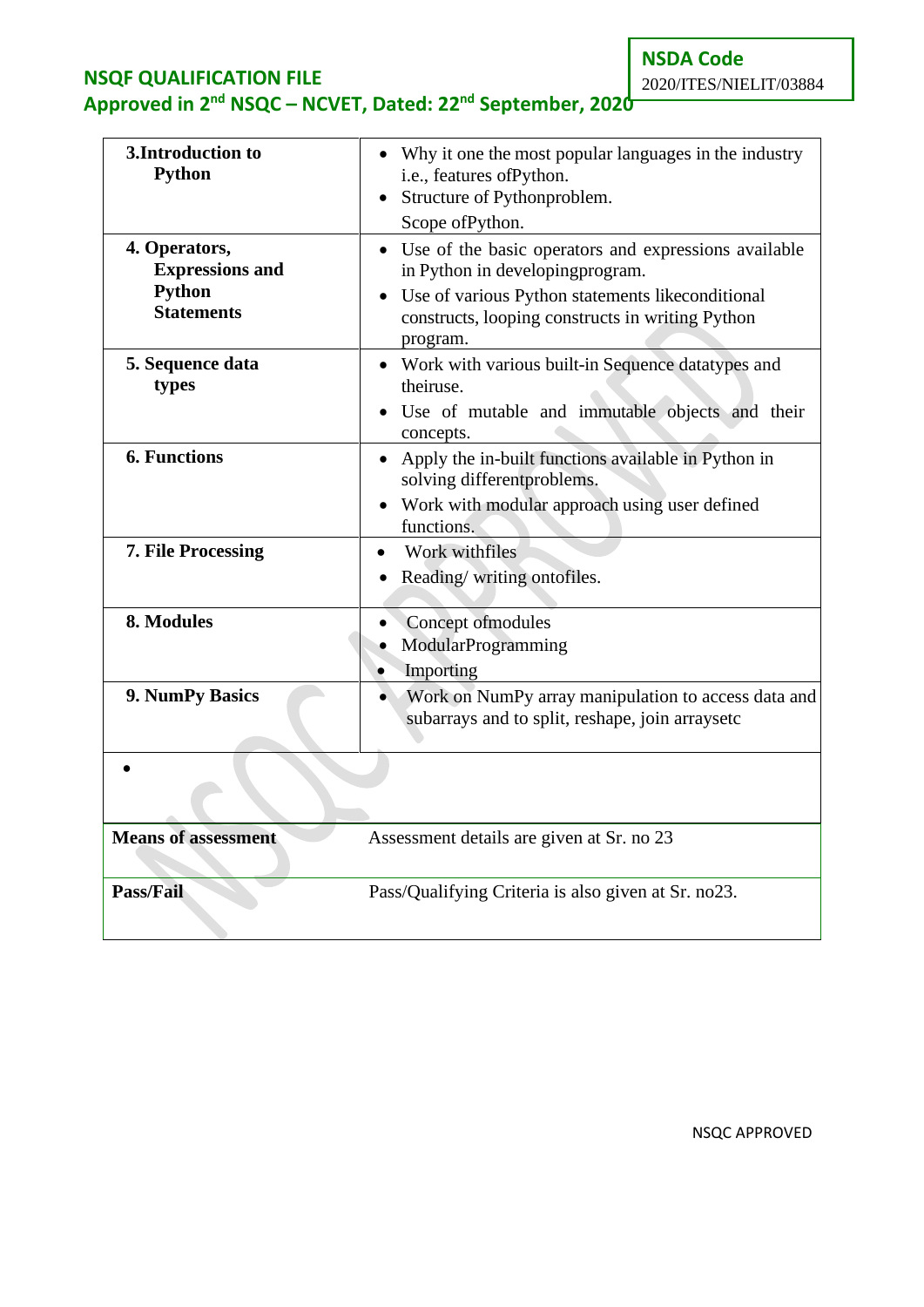**A4-R5**: Internet of Things and its application

| <b>Outcomes to be</b><br>assessed/NOSs to be<br>assessed                                                          | <b>Assessment criteria for the outcome</b>                                                                                                                                                                                                                                                                                                                                                                  |
|-------------------------------------------------------------------------------------------------------------------|-------------------------------------------------------------------------------------------------------------------------------------------------------------------------------------------------------------------------------------------------------------------------------------------------------------------------------------------------------------------------------------------------------------|
| 1. Introduction to $IoT -$<br><b>Applications/ Devices,</b><br><b>Protocols and</b><br><b>Communication Model</b> | Applications, protocols, architecture, etc. of IoT<br>Characteristics of IoTdevices.                                                                                                                                                                                                                                                                                                                        |
|                                                                                                                   | Physical Design/Logical Design, Functional<br>٠<br>blocks of IoT and CommunicationModels.                                                                                                                                                                                                                                                                                                                   |
| <b>2. Things and Connections</b>                                                                                  | Closed loop/ feedback loopsystem.<br>$\bullet$<br>Use of sensors, actuators and controllersin the<br>IoT processflow.<br>TCP/IP Versus OSImodels.<br>$\bullet$<br>Wired and wirelessconnectivity.                                                                                                                                                                                                           |
| 3. Sensors, Actuators and<br><b>Microcontrollers</b>                                                              | The<br>role<br>of<br>transducers<br>Sensors,<br>in<br>$\bullet$<br>measuring physical quantities.<br>Working<br>andcharacteristics<br>ofactuators.<br>Role and use of microcontroller in building<br>various electronic devices.                                                                                                                                                                            |
| 4. Building IoT<br><b>Applications</b>                                                                            | Working<br>microcontroller<br>of<br>and<br>$\bullet$<br>hardware prototyping Arduinoplatform.<br>The role of 'C' language in building IoT<br>applications.<br>Built-in<br>Data-type,<br>operators-<br>$\bullet$<br>expressions<br>Conditional statements and<br>loops.<br>$\bullet$<br>Arrays, functions.<br>Digital, Analog pins of Arduino.<br>Interfacing sensors, actuator.<br>Use of ArduBlockGUItool. |
| 5. Security and Future of<br><b>IoT</b> Ecosystem                                                                 | Need of security in IoT.<br>Various basic concept of security.<br>Securitylevels.<br>Need of powerful CPU for Future IoT eco system.<br>٠                                                                                                                                                                                                                                                                   |
| <b>6. Soft skills- Personality</b><br><b>Development</b>                                                          | positive personality<br>Role<br>of<br>and<br>determinants of personality.<br>Test of Communication and writingskills.                                                                                                                                                                                                                                                                                       |
| <b>Means of assessment</b>                                                                                        | Assessment details are given at Sr. no 23                                                                                                                                                                                                                                                                                                                                                                   |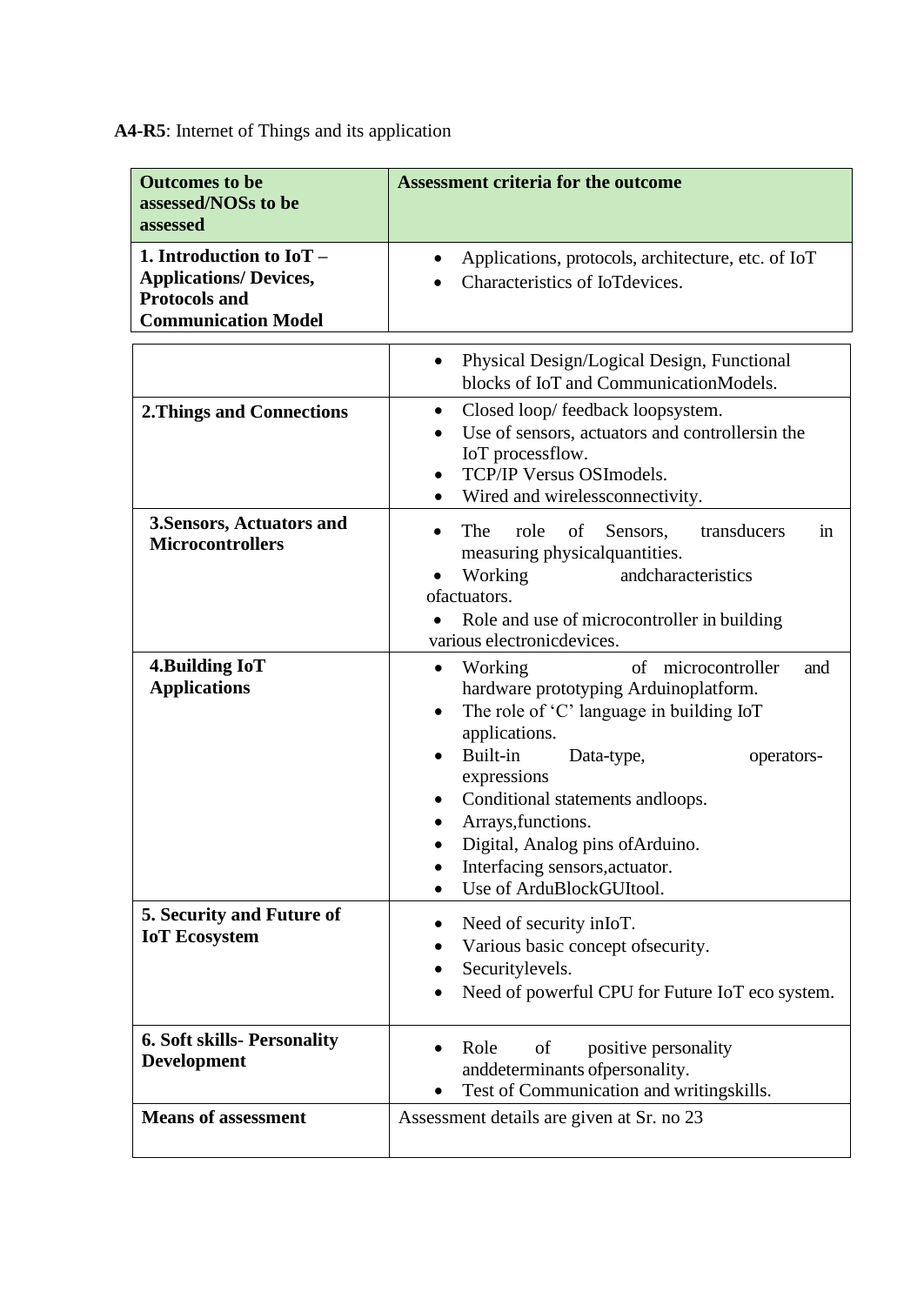# **A5-R5- Data Structure Through Object Oriented Programming Language**

| <b>Outcomes to be</b><br>assessed/NOSs to be<br>assessed | <b>Assessment criteria for the outcome</b>                                        |
|----------------------------------------------------------|-----------------------------------------------------------------------------------|
| <b>Object Oriented Concepts</b>                          | Basic concepts of Object- Oriented approach<br>ofprogramming.                     |
|                                                          | Difference between traditional procedural approach<br>and Object-Orientedapproach |
| Basics of $C_{++}$ and $C_{++}$<br>classes and Objects   | What are the $C_{++}$ Data types, Operators,<br>controlstructures?                |
|                                                          | What is array. Use of Array in the program.                                       |
|                                                          | Use of pointers.                                                                  |
|                                                          | Program using Functions.                                                          |
|                                                          | Basic input/outputand                                                             |
|                                                          | Solve simple problems in $C++$                                                    |
|                                                          | Use of $C_{++}$ languagetocreateclasses and Objects                               |
|                                                          | What is the concept of OperatorOverloading                                        |
|                                                          |                                                                                   |
| Analysis of Algorithm                                    | Analysis of various algorithms in terms of space<br>and timecomplexity            |
|                                                          | Concept of Big-Onotation.                                                         |
| Searching and Sorting                                    | Various Searchingtechniques                                                       |
|                                                          | Comparison in various Searching techniques in terms<br>of timecomplexity.         |
|                                                          | Varioussortingtechniques                                                          |
|                                                          | Comparison in sorting techniques in terms of<br>timecomplexity                    |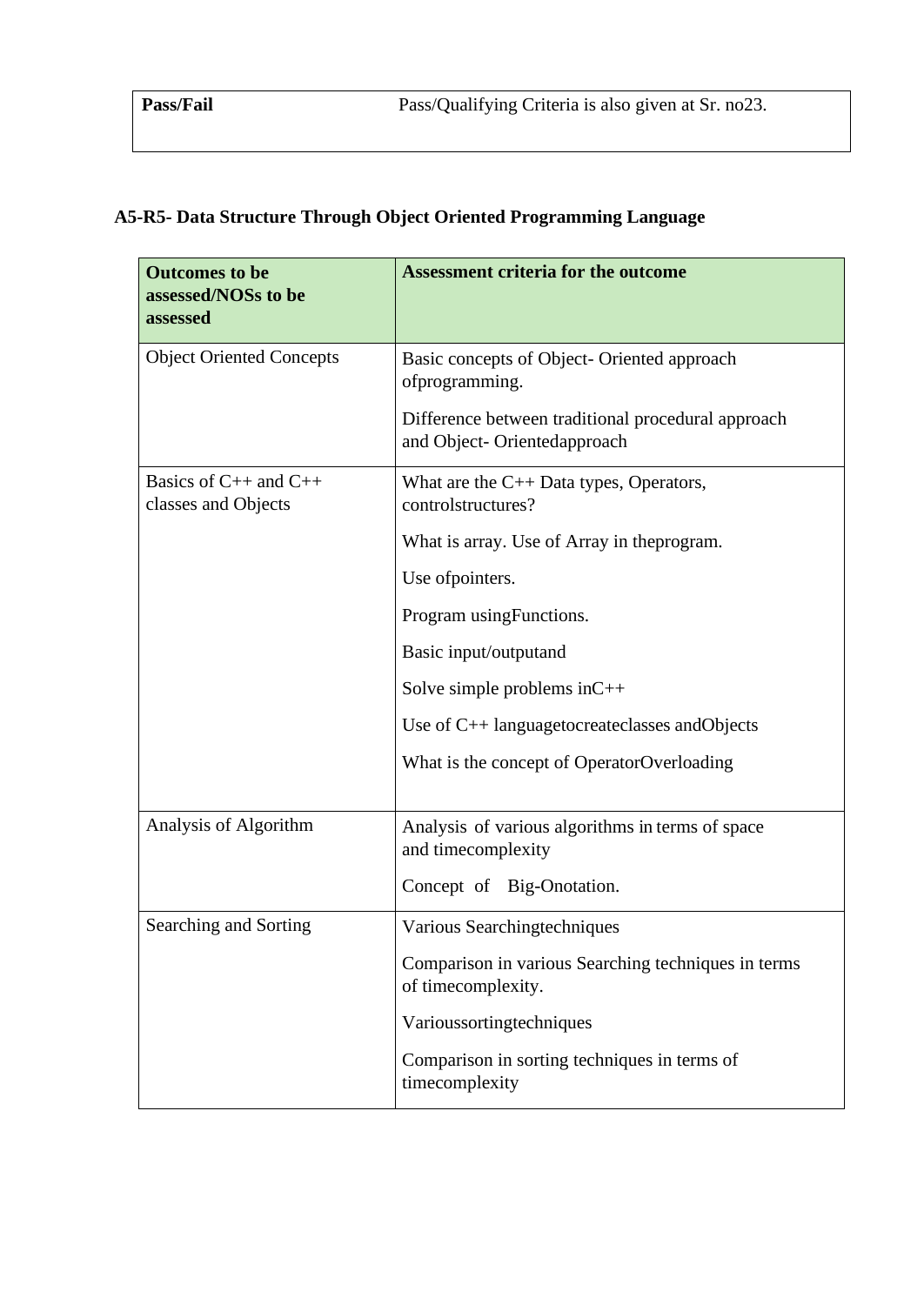| Elementary Data Types-<br>Arrays, Linked Lists and<br>types | Implementation of 1-D and 2-Darrays.<br>various operations that is to be performed on arrays                                                                                                        |
|-------------------------------------------------------------|-----------------------------------------------------------------------------------------------------------------------------------------------------------------------------------------------------|
|                                                             | Creation of new structures like-Linked list,<br>double Link List, Circular Link List and allthe<br>operations related tosame.                                                                       |
| <b>Stacks and Queues</b>                                    | Implementation of stacks and queues.<br>use of the two datastructures.                                                                                                                              |
| <b>Trees</b>                                                | Nonlinear Data Structure- trees and different<br>modes of traversals<br>Implementation of different types of trees-BST,<br>$\bullet$<br>Threaded Binary Tree, Btree.<br>Practical use of the above. |
| Graphs                                                      | The concept of Graph.<br>Implementation of graph through Adjacency<br>Matrix and various traversal techniques of<br>graphs                                                                          |
| <b>Means of assessment</b>                                  | Assessment details are given at Sr. no 23                                                                                                                                                           |
| Pass/Fail                                                   | Pass/Qualifying Criteria is also given at Sr. no23.                                                                                                                                                 |

# **A6-R5-Computer Organization and Operating System**

| <b>Outcomes to be</b><br>assessed/NOSs to be<br>assessed | <b>Assessment criteria for the outcome</b>                                  |
|----------------------------------------------------------|-----------------------------------------------------------------------------|
| Basic Structure of<br>Computers                          | Identify various components of a computerand<br>$\bullet$<br>theirfunction. |
|                                                          | Concept of Von NeumannArchitecture                                          |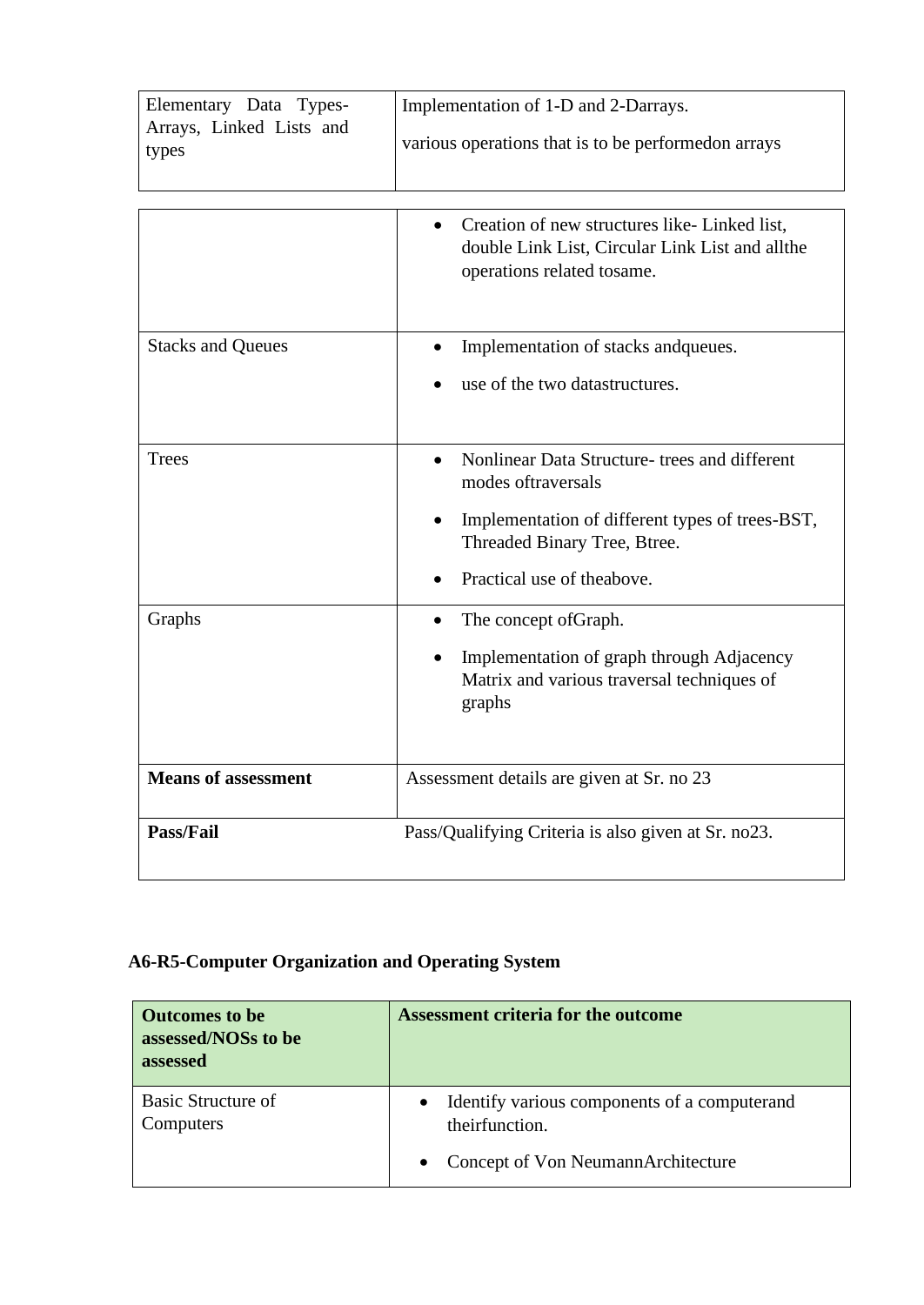| Computer<br>Arithmetic            | Truth table of various logicgates                                             |
|-----------------------------------|-------------------------------------------------------------------------------|
| Operations                        | Theorems of Booleanalgebra.                                                   |
|                                   | Concept of fixed and floating-point numbers in<br>system                      |
|                                   | BinaryArithmetic.                                                             |
| Central Processing Unit and       | RegisterOrganization                                                          |
| Instructions                      | Types of Instructions, InstructionFormats.                                    |
|                                   | Various AddressingModes.                                                      |
|                                   | Data Transfer and Manipulation.                                               |
|                                   | Instructioncycle.                                                             |
| <b>Memory Organization</b>        | Characteristics of MemorySystems.                                             |
|                                   | Type of memories, Main memory, Static &<br>Dynamic memories, SecondaryMemory. |
|                                   | Performance Considerations - Cache Memory with<br>mapping, Virtual Memoryetc. |
|                                   | Pagereplacement,                                                              |
|                                   | Introduction toRAID.                                                          |
| I/O Organization                  | peripheraldevices,                                                            |
|                                   | Data transfermodes                                                            |
|                                   | Interrupthandling                                                             |
|                                   | Types of Interrupts.                                                          |
|                                   | What is Priority Interrupt and what are these?                                |
|                                   | What is Direct Memory Access and how itis<br>implemented?                     |
|                                   | Synchronous and Asynchronous DataTransfer.                                    |
| <b>Operating Systems Overview</b> | Various types of operatingsystems                                             |
|                                   | Various functions performed by OS                                             |
|                                   | What is kernel and shell & Distributed<br>Operating Systems, SystemCalls.     |
|                                   | Scheduling of algorithms,                                                     |
|                                   | Memory management, threads.                                                   |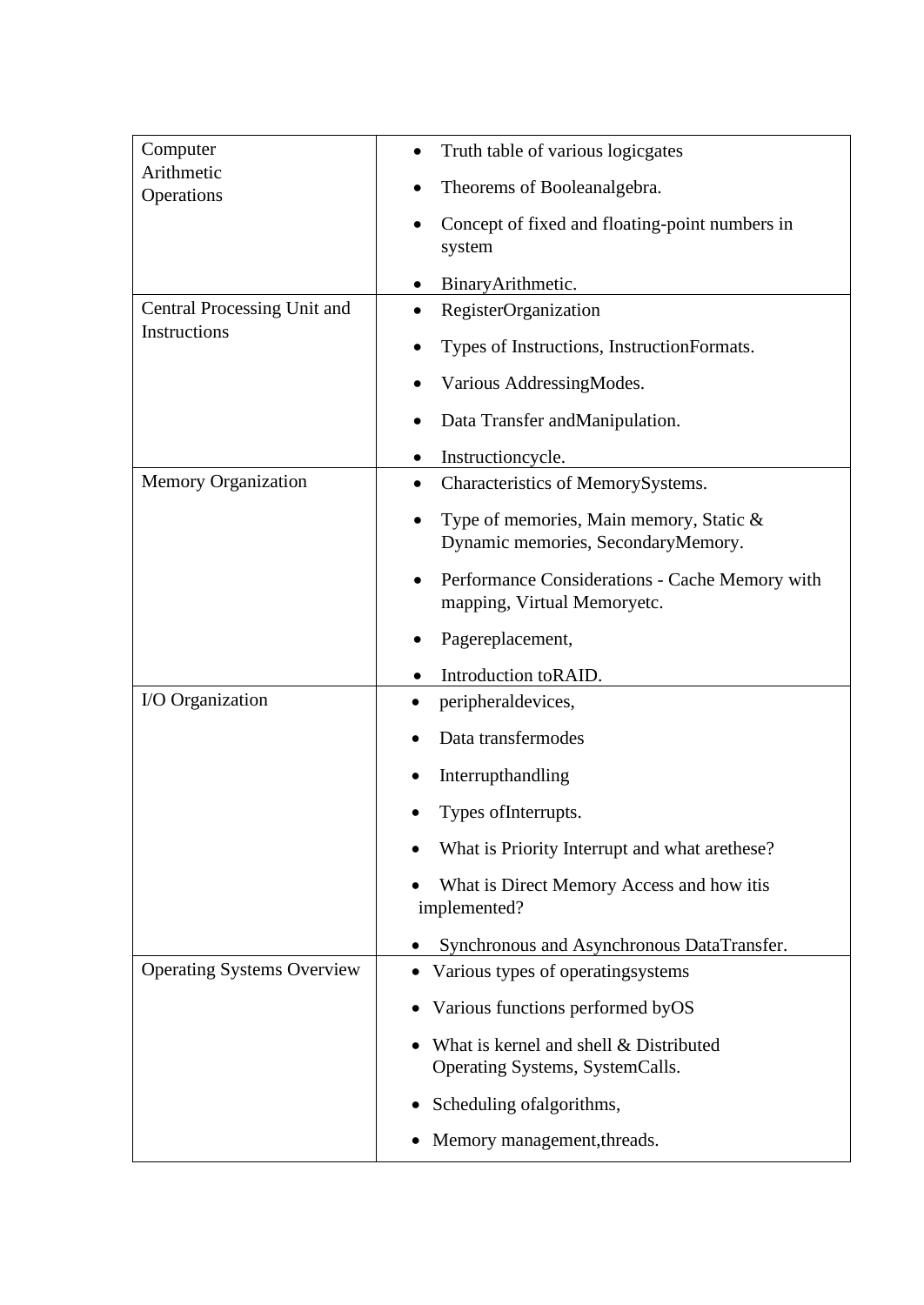| Process Management and Shell<br>Script | What is Process, its Definition, Process<br>Relationship, Process states, ProcessState<br>transitions, Process ControlBlock.<br>Listing & Finding of Processes, Foreground and<br>backgroundprocesses.<br>Interactive Process management tools.<br>Context switching –Threads– Concept of<br>multithreads<br>Sending signals toprocesses.                                                                  |
|----------------------------------------|------------------------------------------------------------------------------------------------------------------------------------------------------------------------------------------------------------------------------------------------------------------------------------------------------------------------------------------------------------------------------------------------------------|
| Users, Groups and<br>Permissions       | Linux File security, examining, permissionsetc<br>Creation of a new user orgroup<br>Modification in the existinguser<br>Modification the ownership of afile.<br>Modification in the permission of a file-<br>$\bullet$<br>Symbolic Method, NumericMethod,<br>/etc/passwd, /etc/shadow and /etc/group files,<br>Monitor the logins Default Permissions,<br>$\bullet$<br>Special Permissions unmask, passwd. |
| Standard I/O and Pipes                 | Standard Input andOutput,<br>Redirecting Output to aFile,<br>Redirecting STDOUT to a Program (Piping),<br>Combining Output and Errors,<br>Redirecting to Multiple Targets (tee),<br>٠<br>Redirecting STDIN from afile.                                                                                                                                                                                     |
| Finding and processing files           | Locate, find, Basic find Examples,<br>Logical Operators, find and Permissions, find and<br>AccessTimes.                                                                                                                                                                                                                                                                                                    |
| <b>Means of assessment</b>             | Assessment details are given at Sr. no 23                                                                                                                                                                                                                                                                                                                                                                  |
| Pass/Fail                              | Pass/Qualifying Criteria is also given at Sr. no23.                                                                                                                                                                                                                                                                                                                                                        |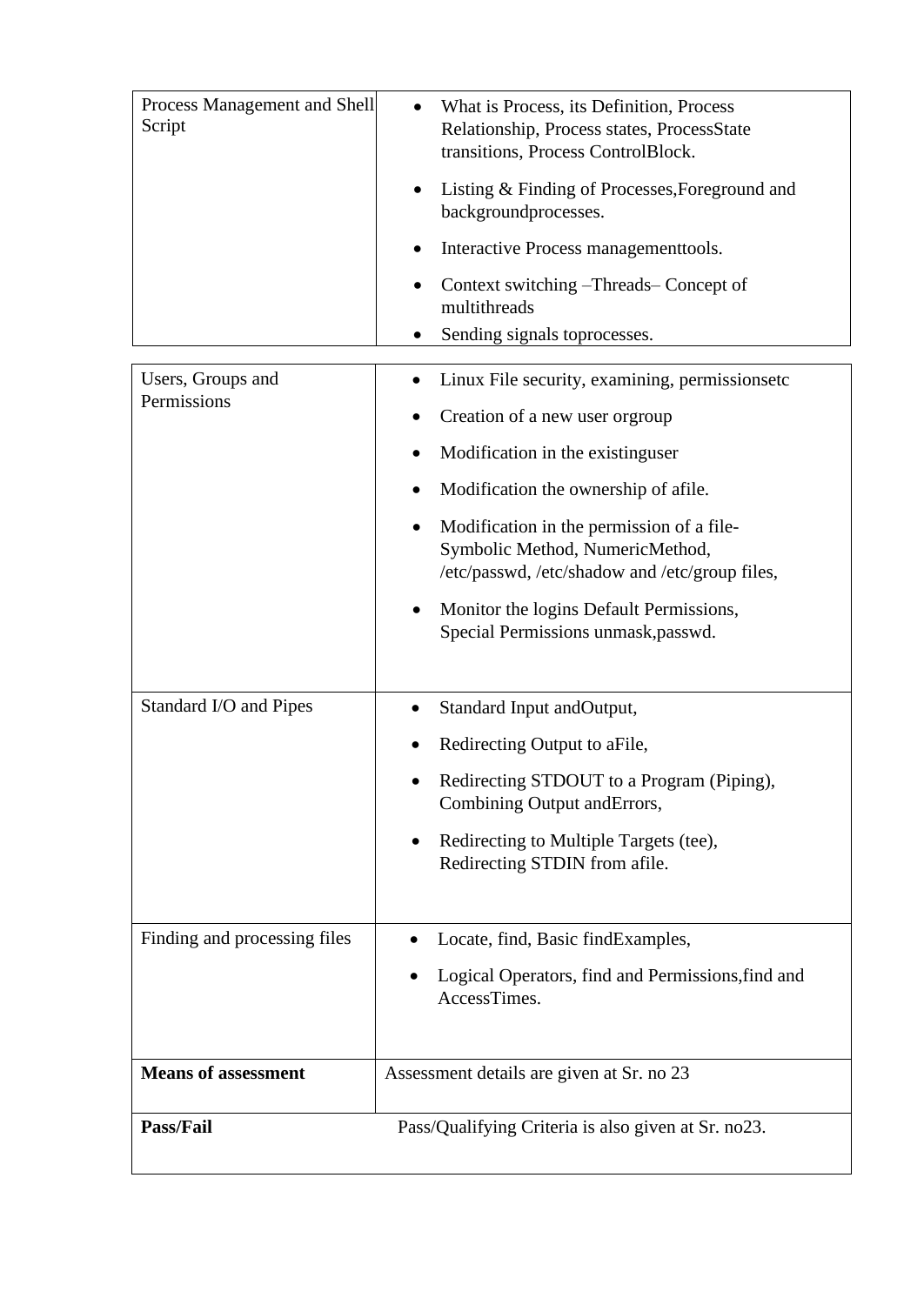### **A7-R5-Databases Technologies**

| An overview of DBMS             |                                                                                      |
|---------------------------------|--------------------------------------------------------------------------------------|
|                                 | Identify different types of Databases.                                               |
|                                 | Difference between file- based                                                       |
|                                 | system and databasesystem                                                            |
| An Architecture of the Database | Explain three tierarchitecture.<br>$\bullet$                                         |
| System                          | Role of DBA                                                                          |
|                                 | Explain E-RModel.                                                                    |
| <b>Relational Database</b>      | Familiar with RDBMSterminology                                                       |
| Management System (RDBMS)       | What are the basic principles of<br>Relational Model.                                |
|                                 | What is Basetables                                                                   |
|                                 | What is the difference between                                                       |
|                                 | primary key& foreignkey.                                                             |
|                                 | What are relational constraints.                                                     |
|                                 | <b>Explain CoddRules</b>                                                             |
| Database design                 | What is database design diagram                                                      |
|                                 | What is normalform.                                                                  |
|                                 | Explain E-RDiagram                                                                   |
| Maria DB                        | • Introduction to Maria DB, DataTypes,                                               |
|                                 | · Use of various SQL Commands<br>likeCreate, insert, update, delete,<br>drop, alter, |
|                                 | • Use of various SQL<br>functions(String functions,<br>datefunctions),               |
|                                 | • Use of keys like indexing, key,<br>primarykey, foreign key                         |
|                                 | · Difference between MariaDB andSQL.                                                 |
|                                 |                                                                                      |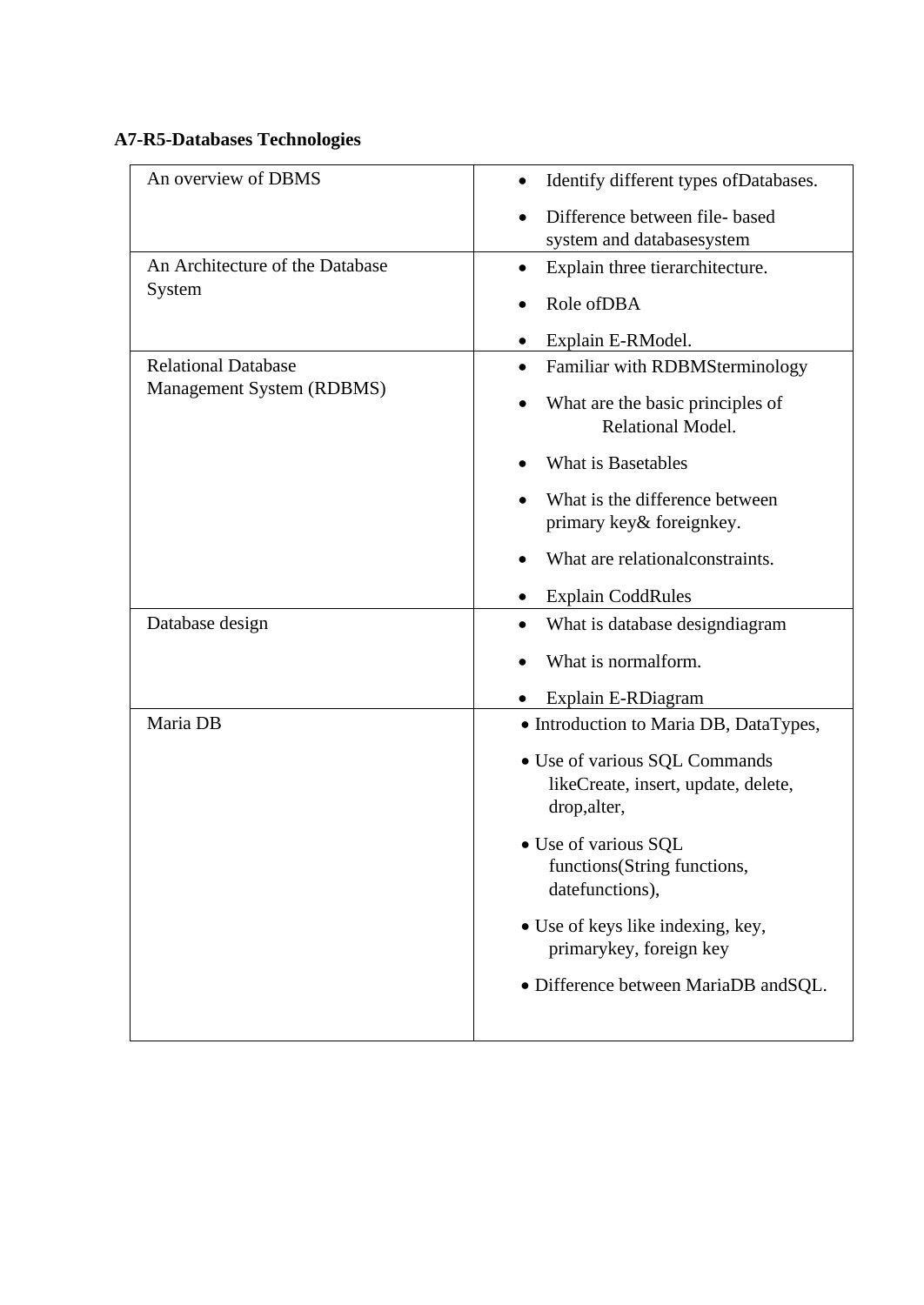| Manipulating Data with MariaDB                                | Manipulation of data<br>usingMariaDB database                                                                                                                                                      |
|---------------------------------------------------------------|----------------------------------------------------------------------------------------------------------------------------------------------------------------------------------------------------|
|                                                               | Application of various SQL statements.                                                                                                                                                             |
|                                                               | SQL Statements, Select, like clause,<br>group by, order by, joins-left join,<br>natural join, right join, union.<br>Correlated and nestedqueries.                                                  |
|                                                               | Backup and restorecommands                                                                                                                                                                         |
| <b>NoSQL</b> Database                                         |                                                                                                                                                                                                    |
| Technologies                                                  | Difference between relational<br>andNoSQL databases                                                                                                                                                |
|                                                               | Difference between centralized<br>and distributed database and<br>NoSQLDatabase                                                                                                                    |
|                                                               | Advantages of distributed<br>٠<br>DBNoSQL Databases.                                                                                                                                               |
|                                                               | Distributed data storage,<br>transaction and query processing<br>techniques, JSONObject,<br>Create & Access JSON Object                                                                            |
|                                                               | Features of NoSQL                                                                                                                                                                                  |
|                                                               | Difference between NoSQL and SQL.                                                                                                                                                                  |
|                                                               | Different features of MongoDB                                                                                                                                                                      |
|                                                               | Architecture of MongoDB,<br>Documents, Collections, Dynamic<br>Schemes, MongoShell, Mongo<br>Server and Client, Data Types,<br><b>Embedded Documents, Creating</b><br>Configuration file forMongo, |
| Selecting the Right Database                                  | • Select right database for                                                                                                                                                                        |
| <b>Means of assessment</b>                                    | differenttype applications.<br>Assessment details are given at Sr. No. 23                                                                                                                          |
| Pass/FailPass/Qualifying Criteria is also given at Sr. No. 23 |                                                                                                                                                                                                    |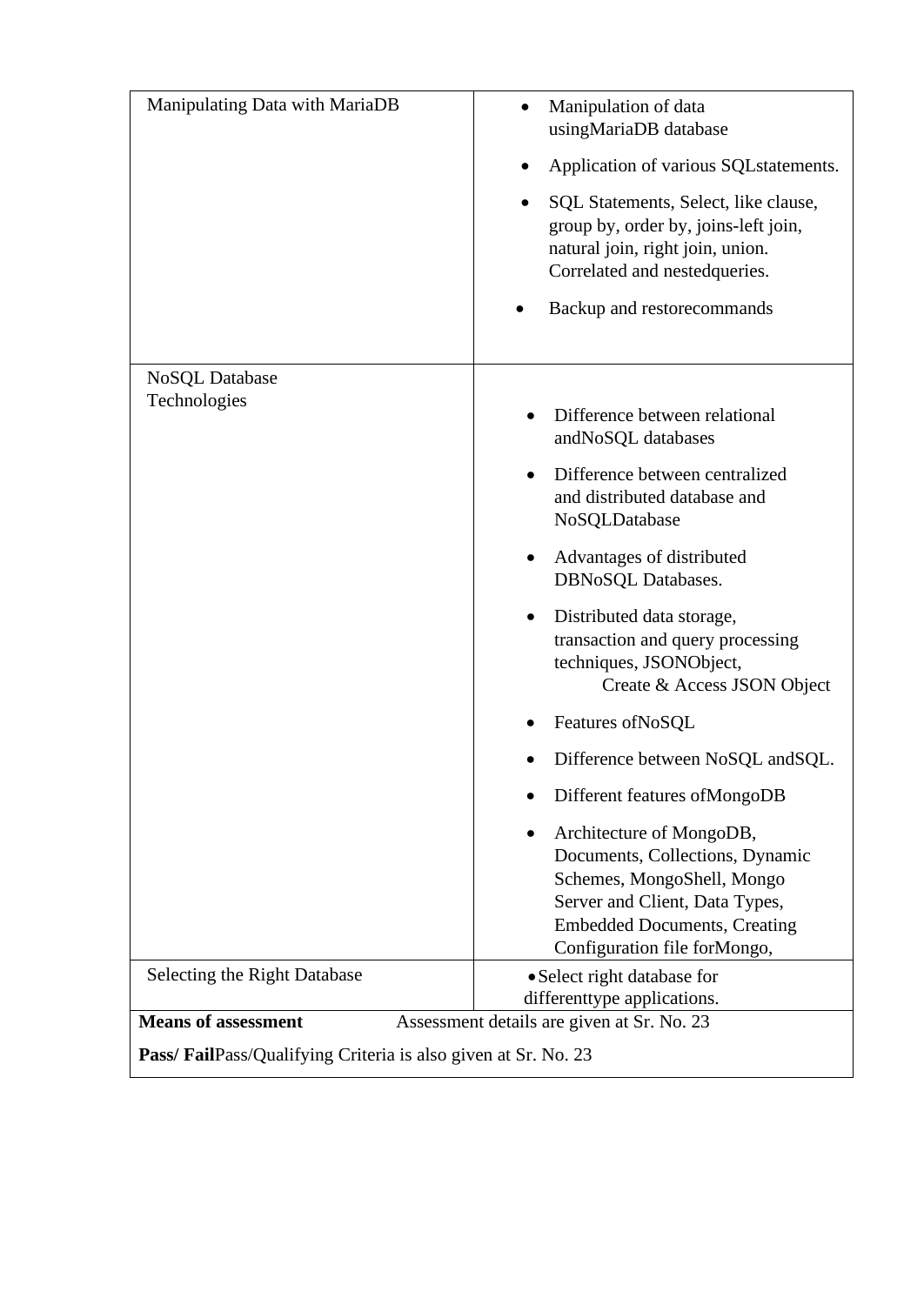# **A8-R5-Systems Analysis, Design and Testing**

| Outcomes to be assessed/NOSs to<br>be assessed           | <b>Assessment criteria for the outcome</b>                                                                          |
|----------------------------------------------------------|---------------------------------------------------------------------------------------------------------------------|
| <b>System Concepts</b>                                   | System Definition, theirtypes.<br>$\bullet$                                                                         |
|                                                          | Different stages of software<br>developmentlife cycle.                                                              |
|                                                          | Role, Qualifications,<br>responsibilities and Need of<br>SystemsAnalyst.                                            |
| <b>Requirement Gathering and Feasibility</b><br>Analysis | • Requirement Specification and its<br>design                                                                       |
|                                                          | • Requirements of system<br>and role ofits<br>documentation                                                         |
|                                                          | • Requirement gathering<br>techniques-interview,<br>questionnaire, on-site<br>observation, document<br>observation, |
|                                                          | • Alternate solutionseffectively                                                                                    |
|                                                          | • Conduction of feasibility analysis<br>of theproposed system.                                                      |
|                                                          | • Cost Benefit Analysis,<br>quantifications of costs and<br>benefits, paybackperiod.                                |
|                                                          | • System proposal preparation for<br>managements, parts and<br>documentation of aproposal                           |
| <b>Structured Analysis</b>                               | What are the tools of<br>$\bullet$<br>structuredAnalysis.                                                           |
|                                                          | What is Data flowdiagram                                                                                            |
|                                                          | What are the symbols used in<br>theDFD.                                                                             |
|                                                          | Case study for use of DFD,<br>What is Levelling of DFDs and<br>what arethe Levellingrules.                          |
|                                                          | Logical and physicalDFDs.                                                                                           |
|                                                          | Software tools to createDFDs.                                                                                       |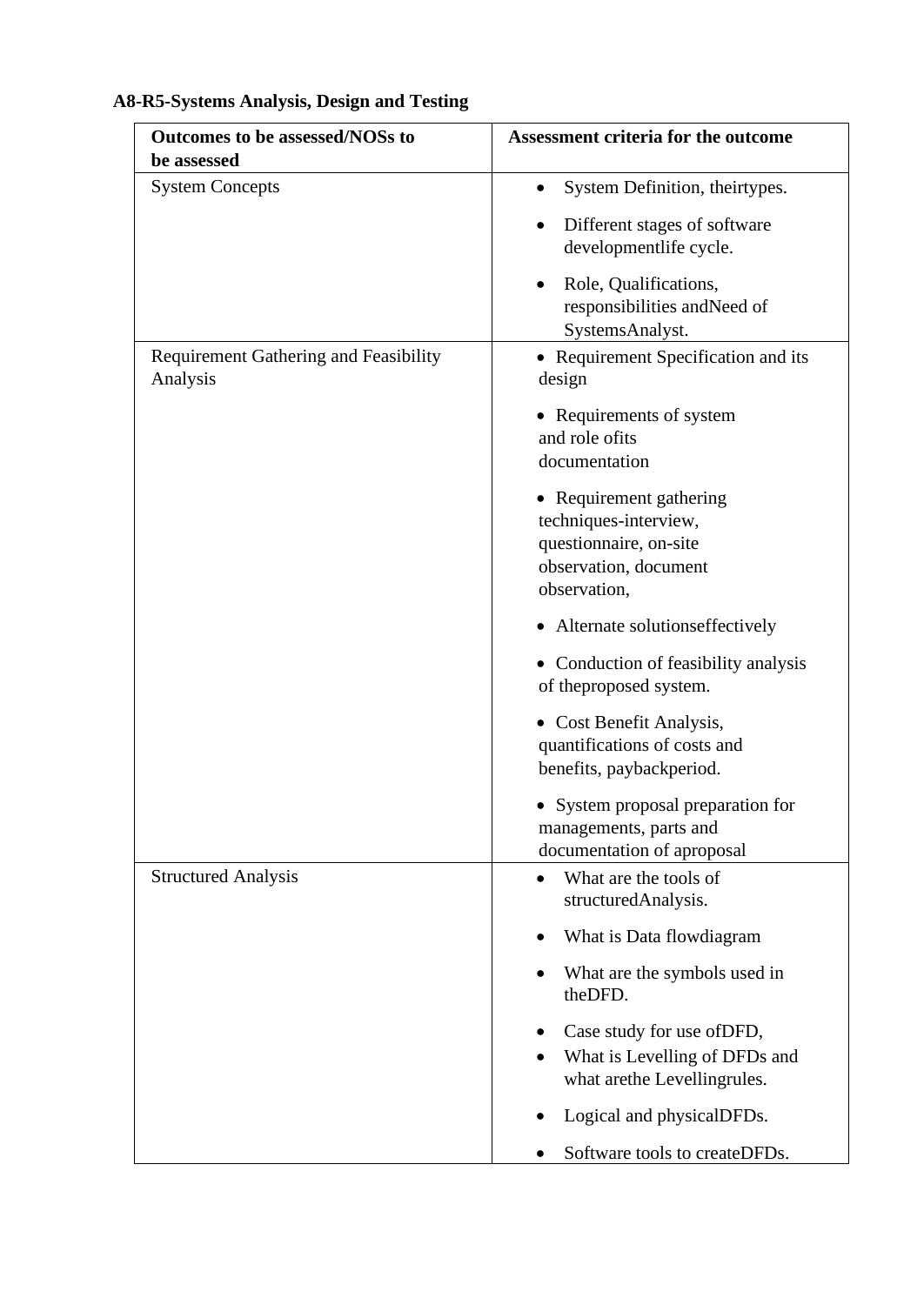|                                              | Preparation of                                                                                                                                                                                                                                                  |
|----------------------------------------------|-----------------------------------------------------------------------------------------------------------------------------------------------------------------------------------------------------------------------------------------------------------------|
| <b>Structured Designs</b>                    | What is entity relationship<br>model and E-R diagrams.                                                                                                                                                                                                          |
|                                              | What is cardinalityratio.                                                                                                                                                                                                                                       |
|                                              | What is participation constraint.                                                                                                                                                                                                                               |
|                                              | Specify the cardinality ratio $\&$<br>participation<br>constraint<br>of<br>various relationshiptypes.                                                                                                                                                           |
|                                              | What is Normalization process.                                                                                                                                                                                                                                  |
|                                              | What are data input<br>methods, designing outputs,<br>outputdevices.                                                                                                                                                                                            |
|                                              | Application Architecture,<br>$\bullet$<br>server-based architecture, client-<br>based architecture, n-tier<br>architecture,                                                                                                                                     |
|                                              | Program design-structured chart.<br>Preparation of Design<br>SpecificationDocument,                                                                                                                                                                             |
| Object Oriented Modelling Using UML          | What is Object Oriented (OO)<br>٠<br>Development Life Cycle<br>andModelling.                                                                                                                                                                                    |
|                                              | What is Static and<br>dynamicmodelling.                                                                                                                                                                                                                         |
|                                              | Comparison of OO and Module-<br>oriented Approach. What is<br><b>Object Oriented Modelling</b><br>inUML;                                                                                                                                                        |
|                                              | What are the UML<br>diagrams. Explain its types.                                                                                                                                                                                                                |
| Testing                                      | • Need for softwaretesting.<br>• Types of testing like Functional<br>Testing-unit testing, integration<br>testing, user acceptance. Non-<br>functional Testing- performance,<br>stress testing, peak load testing,<br>Maintenance Testing-Regression<br>Testing |
| <b>System Implementation and Maintenance</b> | • Processes involved in<br>deployingthe software.                                                                                                                                                                                                               |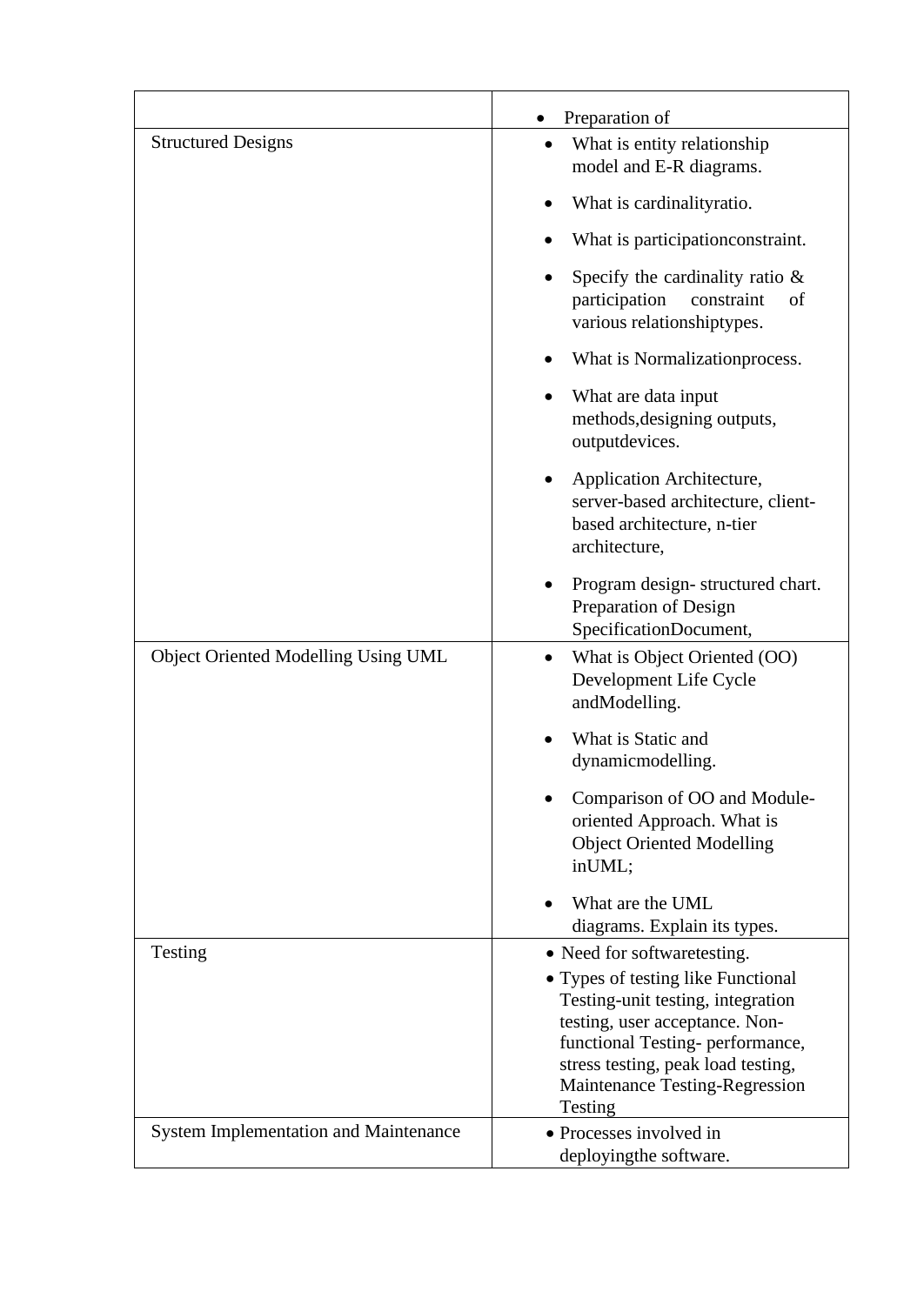|                                                                          | • Testing and Validation<br>Preparation of UserManual,<br>Activities related to<br>Maintenance of the<br>software once it is<br>madeoperational.                                                                                                                                                           |
|--------------------------------------------------------------------------|------------------------------------------------------------------------------------------------------------------------------------------------------------------------------------------------------------------------------------------------------------------------------------------------------------|
| Other Software Development<br>Approaches                                 | Different software<br>developmentapproaches<br>Distributed System,<br>centralizedversus<br>distributedsystem,<br>What are the components<br>of distributed system-<br>process.<br>What are the different Layers<br>ofdistributed system.<br>Design and layers of<br><b>Internet Based</b><br>applications. |
| <b>Means of assessment</b>                                               | Assessment details are given at Sr. no 23                                                                                                                                                                                                                                                                  |
| <b>Pass/Fail</b><br>Pass/Qualifying Criteria is also given at Sr. no 23. |                                                                                                                                                                                                                                                                                                            |

# **A9.1-R5-Big Data Analytics Using Hadoop**

| <b>Outcomes to be assessed/NOSs</b><br>to be assessed           | <b>Assessment criteria for the outcome</b>                                                                                                                                                                                                                                |
|-----------------------------------------------------------------|---------------------------------------------------------------------------------------------------------------------------------------------------------------------------------------------------------------------------------------------------------------------------|
| Analyze and Define Business<br>Requirement                      | traditional<br>Difference<br>between<br>tools<br>and<br>Analysis of business requirement<br>through database                                                                                                                                                              |
| <b>Operating System</b><br>(Ubuntu/Linux)                       | What is the Operating System and its<br>$\bullet$<br>functions. Management of files andfolders.<br>Various types of file extensions and their<br>$\bullet$<br>purposes<br>Basic commands used in OperatingSystem.                                                         |
| Java Programming                                                | Write programs using JavaProgramming<br>$\bullet$<br>Language and its mainconstructs.<br>Handle<br>exception situations.<br>$\bullet$<br>Write graphical programs using Java.<br>Integrate Java with anydatabase.<br>Integration of any<br><b>API</b><br>Java<br>external |
| <b>Hadoop Framework and Map Reduce</b><br>Programming Technique | Use of Hadoop framework for managing<br>voluminousdata.                                                                                                                                                                                                                   |
|                                                                 | Write programming using MAP<br>$\bullet$                                                                                                                                                                                                                                  |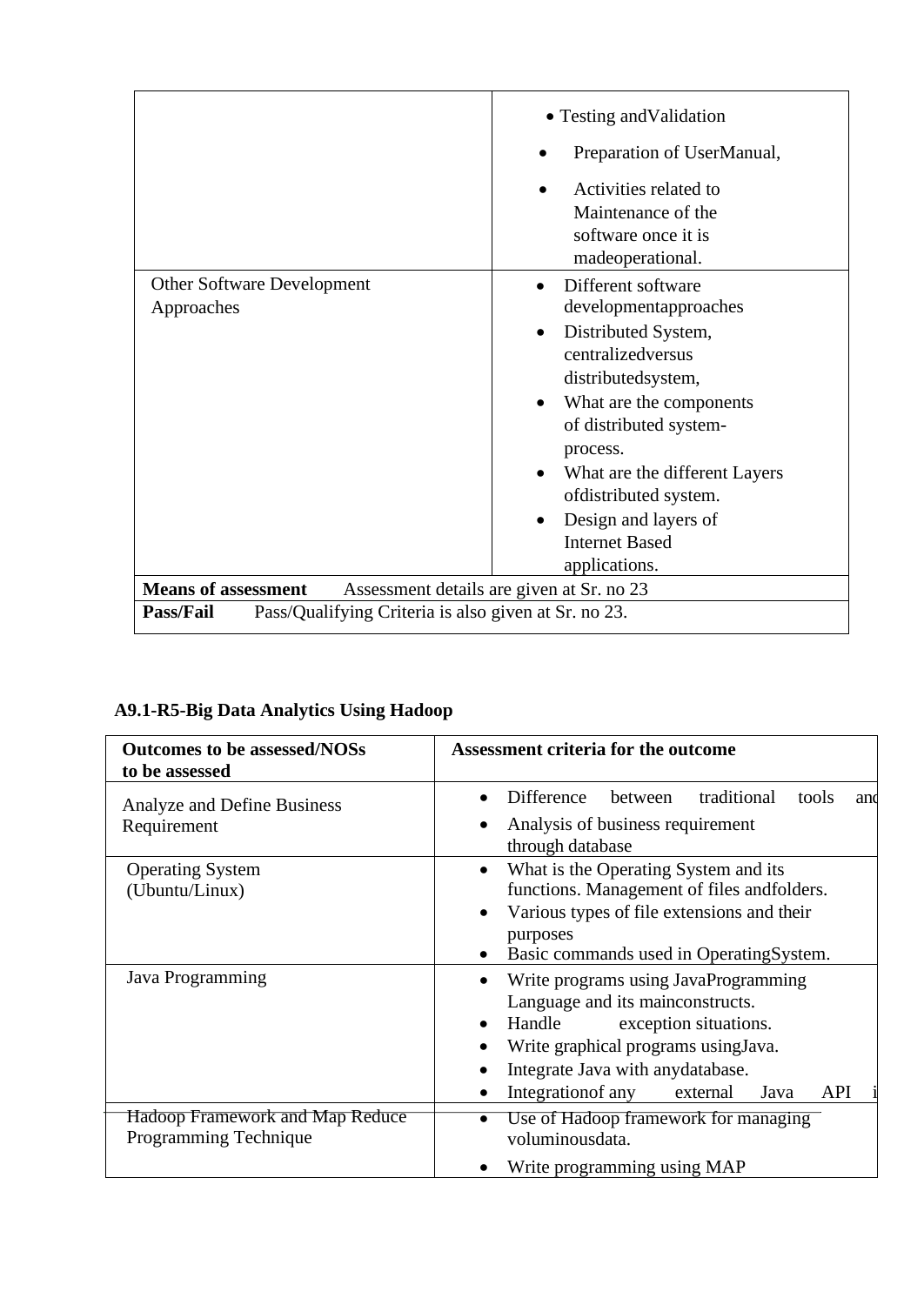|                             | Reduce techniques.                                                                    |
|-----------------------------|---------------------------------------------------------------------------------------|
| Analysing Data using HIVE   | CanProcessandanalyselargevolumeofdata<br>$\bullet$<br>usingHIVE                       |
| Basics of R Programming and | Need of R in analysing voluminous data.<br>$\bullet$                                  |
| <b>RHIVE</b>                | Integration of R with HIVE<br>$\bullet$                                               |
| HIVE-Java                   | Connection of HIVE with JAVA                                                          |
| Connectivity                | GUI using JAVA,<br>Development of<br><b>HIVE</b> andR                                 |
| HBASE, PIG and JAQL         | What are the purposes of other Big Data tools<br>$\bullet$<br>like JAQL, HBASE andPIG |
| <b>Means of assessment</b>  | Assessment details are given at Sr. no 23                                             |
| <b>Pass/Fail</b>            | Pass/Qualifying Criteria is also given at Sr. no23.                                   |

# **A9.2-R5-Web Application Development Using PHP**

| <b>Outcomes to be</b><br>assessed/NOSs to be<br>assessed | <b>Assessment criteria for the outcome</b>                                                                                                                                                                                                                                                               |
|----------------------------------------------------------|----------------------------------------------------------------------------------------------------------------------------------------------------------------------------------------------------------------------------------------------------------------------------------------------------------|
| Introduction to the Website<br>Development               | Concept of Webpages and Website<br>Types of websites.<br>Open SourceTechnologies<br>Platforms for PHP WebsiteDevelopment<br>Scripting language and Client-Side<br>Server-Side<br>Scriptinglanguage                                                                                                       |
| <b>Introduction to Linux</b><br><b>Operating System</b>  | What is Linux and why it is used?<br>What are the basic concepts of Linuxoperating<br>system?<br>Execution of basic LinuxCommands.<br>Installation and ConfiguringNetBeans<br>ConfigureIDEfor<br>webdevelopment.<br>٠<br>Install and configure webserver.<br>Configure PHP and MySQL in Linuxenvironment |
| Review of Designing Web<br>pages                         | Design a web page<br>Create and implementCSS<br>$\bullet$<br>HTML basics, Attributes, heading, Paragraph,<br>$\bullet$<br>Formatting, lists, blocks, classes, Iframesetc.<br>HTML Forms, elementsetc.<br>What is CSS? CSS Types, CSS Padding, CSS Id & Class,                                            |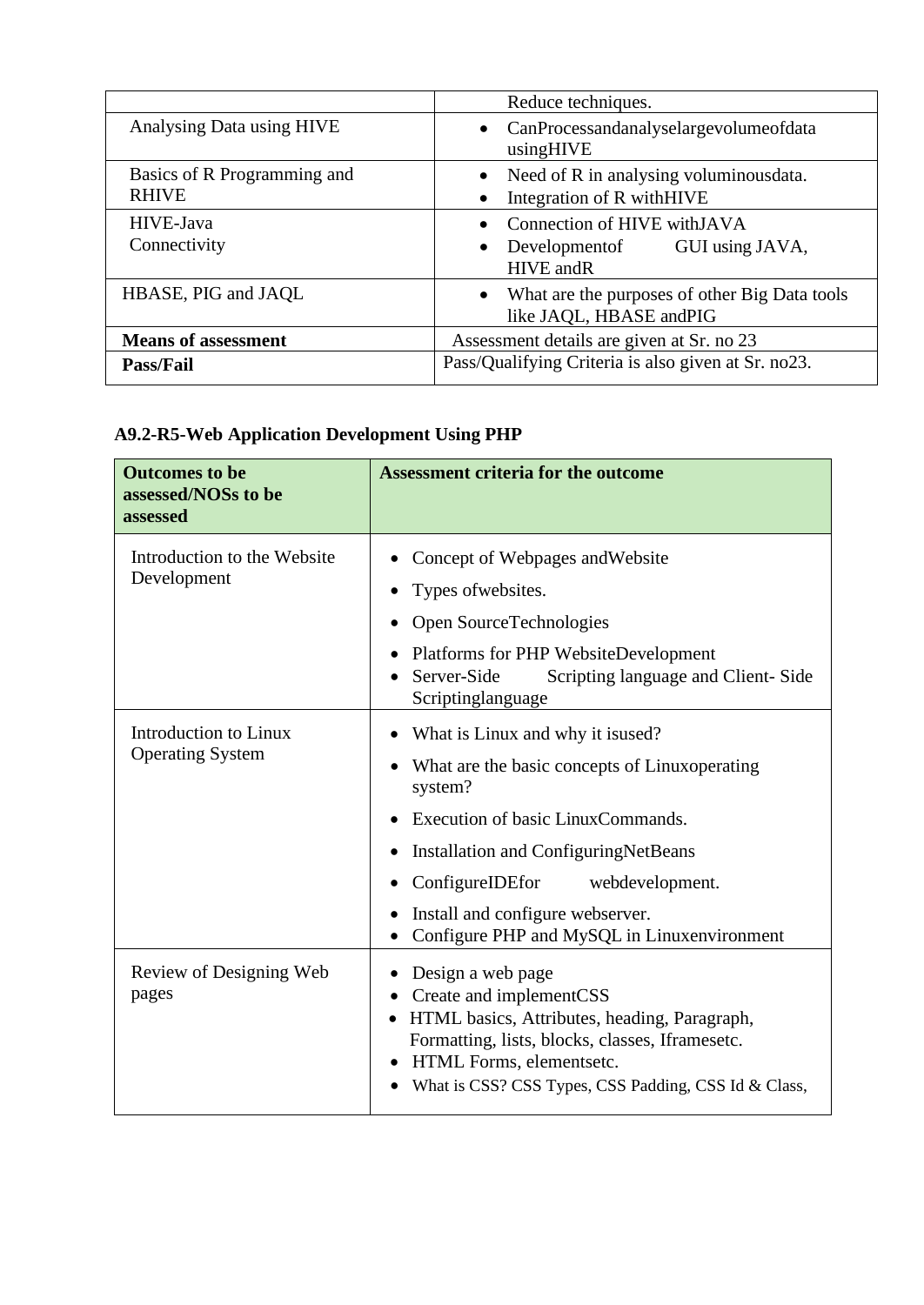| <b>Review of Client Side</b><br>Validations using various<br>techniques | • Java Script, Variable declaration, Operators, Control<br>Statements, ErrorHandling.<br>• Use of arrays, use of Built in Functions, User<br>defined Function.<br>• HTML Forms and Java Script, HTML DOM,<br>Validations using JavaScript<br>• AJAX- XML Http Request Object, Response<br>Handling, AJAX Components, AJAX Framework,<br>HTML in AJAX, XML and AJAX, Validations<br>using AJAX.<br>· JQUERY library, JQuery Selectors, JQuery<br>Filters, |
|-------------------------------------------------------------------------|----------------------------------------------------------------------------------------------------------------------------------------------------------------------------------------------------------------------------------------------------------------------------------------------------------------------------------------------------------------------------------------------------------------------------------------------------------|
|                                                                         | • Working with JQuery Events, JQuery and<br>HTML Forms, Validations using JQuery.                                                                                                                                                                                                                                                                                                                                                                        |
|                                                                         | • Applying Client-sidevalidation susing Java Script<br>andAJAX                                                                                                                                                                                                                                                                                                                                                                                           |
|                                                                         | Client-sidevalidationsusing<br>$\bullet$ Applying<br><b>JQuery</b>                                                                                                                                                                                                                                                                                                                                                                                       |

| Implementation of a server<br>side programming language<br><b>PHP</b> | • Acquiring skills on programming concepts<br>Acquiring skills on architecture of front-end<br>application<br>Acquiring skills on implementation of basic<br>conceptsinPHPprogramming. |
|-----------------------------------------------------------------------|----------------------------------------------------------------------------------------------------------------------------------------------------------------------------------------|
|                                                                       | • Acquiring skills on implementation of object-oriented<br>concepts inPHP.                                                                                                             |
|                                                                       | • Acquiringskillstounderstandtheparadigmfordealing<br>with form-baseddata                                                                                                              |
|                                                                       | • Acquiring Skills on filehandling                                                                                                                                                     |
|                                                                       | Attaining skills on integrating application with back<br>enddatabase                                                                                                                   |
|                                                                       | Attaining skills on server-sidevalidations<br>Attaining skills on implementation of security features.                                                                                 |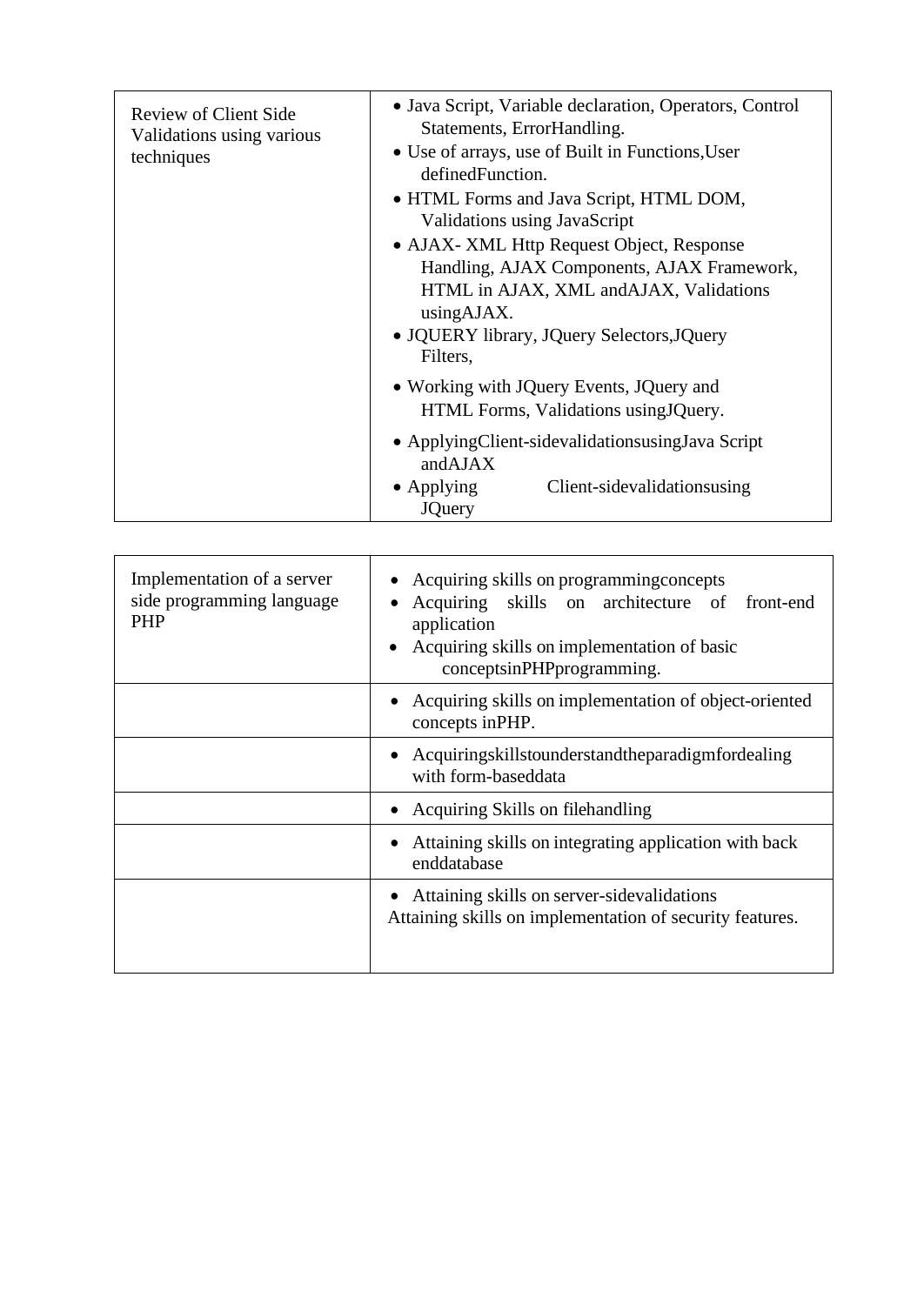| Database connectivity with<br>PHP and MySQL  | <b>DatabaseConnectivity</b><br>handle<br>Datamanipulations<br>Can<br>CRUD (Create, Read, Update and Delete)<br>$\bullet$<br>Operations inMySQL-PHP<br>Database server configuration using IPv4<br>andIPv6,<br>Fetching Data from Databases erver.<br>User Authentication and authorization<br>Websitedevelopment |
|----------------------------------------------|------------------------------------------------------------------------------------------------------------------------------------------------------------------------------------------------------------------------------------------------------------------------------------------------------------------|
| Web Services $&$ security<br>vulnerabilities | <b>Implementation Web Services. Web Security</b><br>and Security Vulnerabilities                                                                                                                                                                                                                                 |
| <b>Means of assessment</b>                   | Assessment details are given at Sr. no 23                                                                                                                                                                                                                                                                        |
| <b>Pass/Fail</b>                             | Pass/Qualifying Criteria is also given at Sr. no 23.                                                                                                                                                                                                                                                             |

### **A9.3-R5-Network Management**

| <b>Outcomes to be</b><br>assessed/NOSs to be<br>assessed | <b>Assessment criteria for the outcome</b>                                                                                                                                                                                                                                                                                                                   |
|----------------------------------------------------------|--------------------------------------------------------------------------------------------------------------------------------------------------------------------------------------------------------------------------------------------------------------------------------------------------------------------------------------------------------------|
| Introduction to Computer<br>Networks.                    | Understand<br>the<br>concept<br>of<br>networking,<br>various terminologies used inNetworking<br>Understand<br>various<br>of<br>types<br>Networks,<br>Networktopologies<br>Various modes of communication                                                                                                                                                     |
| Introduction: Network<br>layers/Models                   | <b>Concept of Networklayers</b><br>$\bullet$<br>What are the Design issues for the layers?<br>Merits and De-merits of Layered Architecture.<br>Comparison of the OSI Reference Model & the<br><b>TCP/IP Protocol Models</b><br>What does TCP IP protocolmean?<br>What is TCP IP protocol and how does itwork?<br>What protocols are part of the TCP IPsuite? |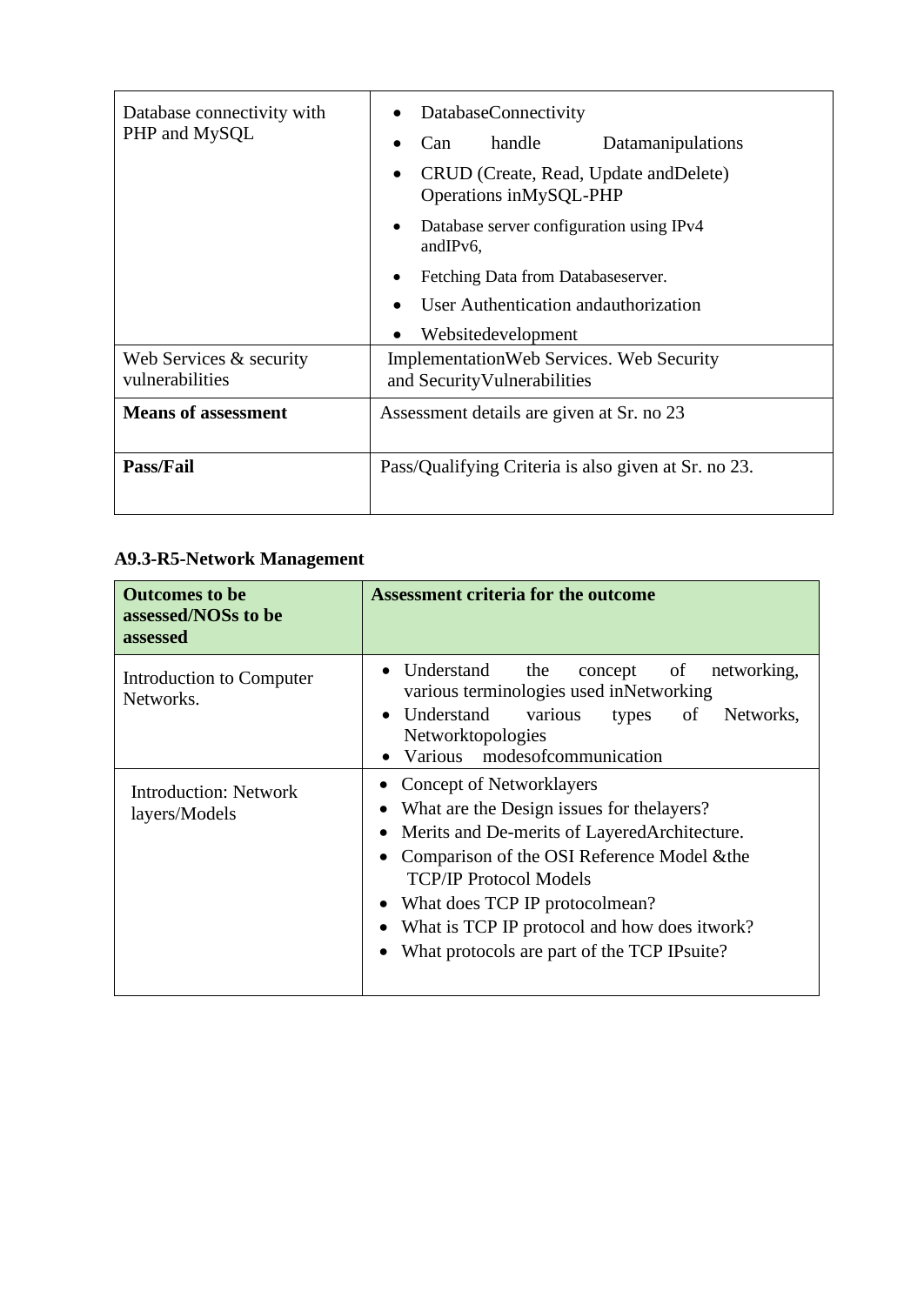| Physical Layer         | What is physical layer innetworking?                                        |
|------------------------|-----------------------------------------------------------------------------|
|                        | What is the protocol used in the Physicallayer?                             |
|                        | How data travelsphysically?                                                 |
|                        | What are digital signals? Compare it with Analog                            |
|                        | Signal.                                                                     |
|                        | Define Bit rate, Bitlength.                                                 |
|                        | What is the relationship between bit rateand                                |
|                        | bandwidth?                                                                  |
|                        | What is Nyquist signaling rate for noiseless                                |
|                        | channel                                                                     |
|                        | What arethetransmissionmodesand                                             |
|                        | switchingtechniques?                                                        |
|                        | Various transmission media.                                                 |
|                        | What are different types of Multiplexing?                                   |
|                        | What are the advantages of multiplexing?                                    |
|                        | What FDM andTDM?                                                            |
|                        | What is guided and unguided media?                                          |
|                        | What are the categories of transmissionmedia?<br>$\bullet$                  |
| Data Link Layer        | What are the functions of Data LinkLayer<br>٠                               |
|                        | What is framing in the data linklayer?                                      |
|                        | What are the error detectionmethod?                                         |
|                        | How is CRC used in the errordetection?                                      |
|                        | What is checksum in error detectionmethod?                                  |
|                        | Difference between CSMA / CA, CSMA/CD and<br>theirfunctions.                |
|                        | Which IEEE standard is developed for CSMA/CD                                |
| Network layer          | What is IPv4CIDR?<br>$\bullet$                                              |
|                        | What is IPv4addressing?                                                     |
|                        | What is CIDR insubnetting?                                                  |
|                        | What is IPv6?                                                               |
|                        | WhatisthedifferencebetweenIPv4andIPv6?                                      |
|                        | How does IPv4 communicate withIPv6?                                         |
|                        | What is DHCP? Steps to performDHCP.                                         |
|                        | What is link state vector routing protocol?                                 |
|                        | What is the difference between distancevector and                           |
|                        | link state routingprotocols?                                                |
| <b>Transport Layer</b> | What are the functions of Transport Layer? How<br>$\bullet$<br>does itwork? |
|                        | How does client/server communication take place?                            |
|                        | What is socket in transportlayer?                                           |
|                        | What are the advantages and disadvantages between                           |
|                        | TCP andUDP?                                                                 |
|                        | What is the main difference between TCPand UDP?                             |
|                        | What features make TCP a reliable transport                                 |
|                        | layerprotocol?                                                              |
|                        | Which of the transport layer protocols is                                   |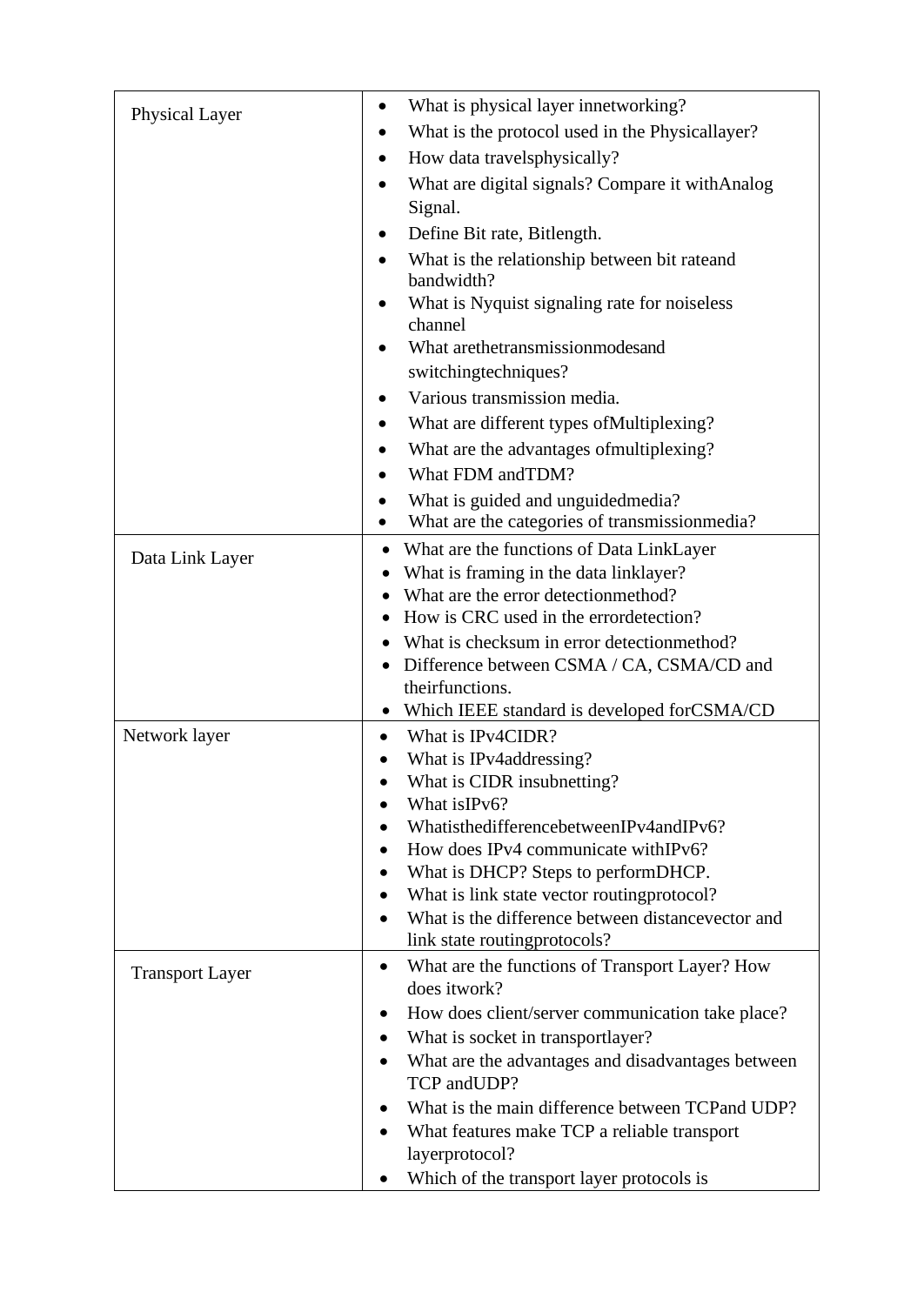|                           | connectionless?                                                                                                                                                                                                                                                                                                                                                                                                                                                                                                                                                                                                                                                                                                                 |
|---------------------------|---------------------------------------------------------------------------------------------------------------------------------------------------------------------------------------------------------------------------------------------------------------------------------------------------------------------------------------------------------------------------------------------------------------------------------------------------------------------------------------------------------------------------------------------------------------------------------------------------------------------------------------------------------------------------------------------------------------------------------|
| <b>Congestion Control</b> | What is CongestionControl.<br>٠<br>How can we control congestion in a network?<br>What are the congestion controltechniques?<br>What is the difference between open loop<br>congestion control and closed loopcongestion<br>control?                                                                                                                                                                                                                                                                                                                                                                                                                                                                                            |
|                           | Which algorithm is used for congestion<br>control?<br>Why congestion control is an important activity<br>ofnetworking?                                                                                                                                                                                                                                                                                                                                                                                                                                                                                                                                                                                                          |
| <b>Application Layer</b>  | What are the function of ApplicationLayer?<br>What are application levelprotocols?<br>How DNS server works step bystep?<br>٠<br>What is a DNSnamespace?<br>What are the three domains of DNS?<br>What is FTP HTTPSMTP?<br>Which protocol is used to sendemails?<br>What is SNMP protocol and how itworks?<br>What information does SNMPprovide?<br>What are the different protocols fornetwork<br>management?                                                                                                                                                                                                                                                                                                                   |
| Networking devices        | Workingofvariousnetworkingdevicesusedin all<br>$\bullet$<br>Networklayers-<br>Repeaters and theiruse,<br>Hubs,<br>Bridges,<br>ManagedvsNon-Manageable switches,<br>L-2Switches, L-3Switches,<br>StackableSwitches,<br>What are the differences between a hub anda<br>switch?<br>What's the difference between a collision and<br>broadcastdomain?<br>Which internetworking device can separate<br>broadcastdomains?<br>How many collision and broadcast domains are<br>there in Hub?<br>Drawbacks of Routers,<br>Advantages of Gateways and its Functionality<br>What is the difference between a router and a<br>wireless accesspoint?<br>What<br>parameters<br>considered<br>be<br>to<br>to configure a wireless accesspoint? |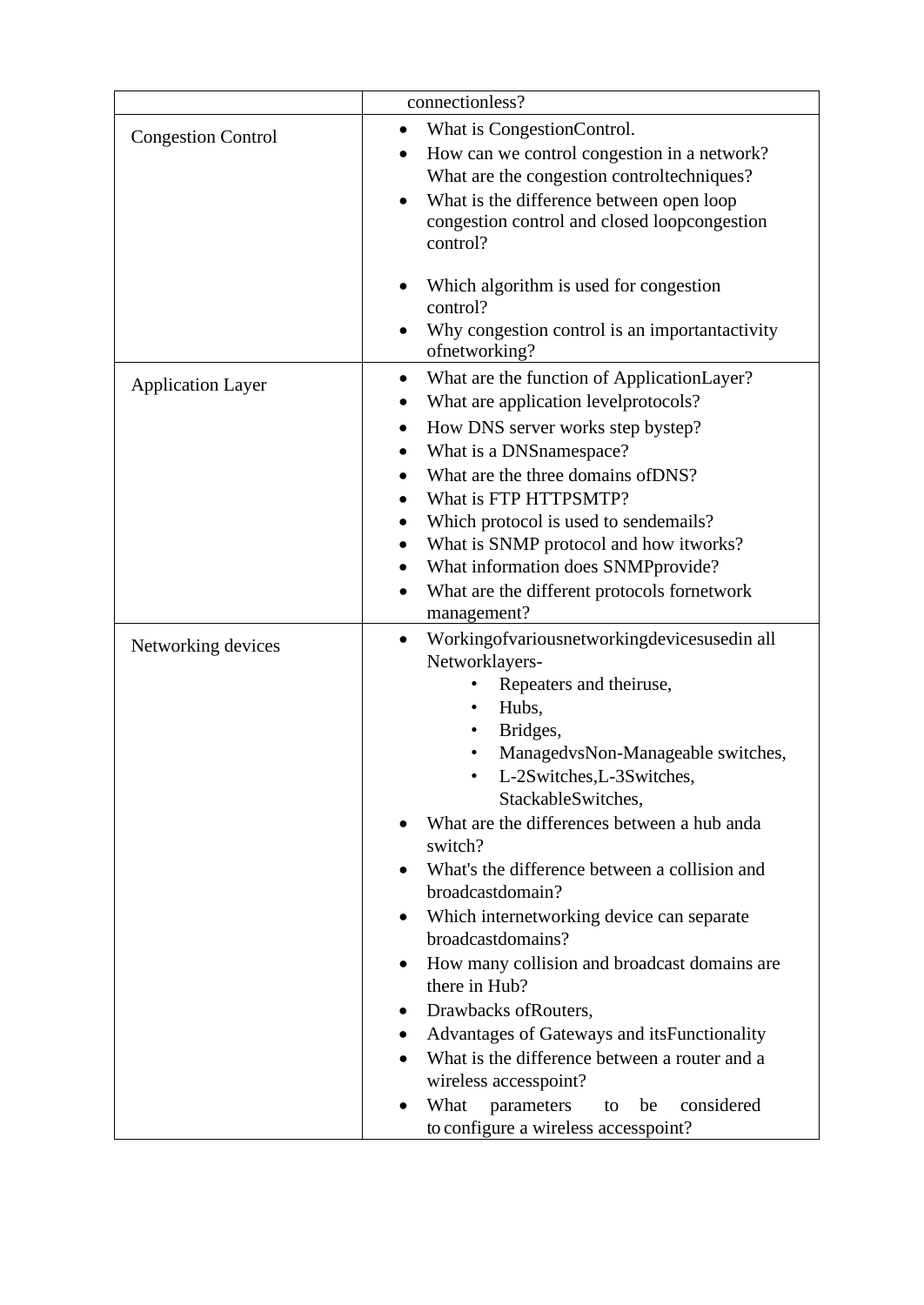| <b>Fundamentals of Mobile</b><br>communication | What is 1g 2g 3g 4g 5gtechnology?                                                           |
|------------------------------------------------|---------------------------------------------------------------------------------------------|
|                                                | What are the frequencies of 2g 3g and 4g<br>networks?                                       |
|                                                | Whatisgeneration of wireless communication?                                                 |
|                                                | Which type of antenna is used in wireless<br>communication?                                 |
|                                                | WhatisSpreadSpectruminwirelesscommunication?<br>$\bullet$<br>Explain its benefit and types. |
|                                                | Whatarethemainbenefitsofspreadspectrum<br>$\bullet$<br>system?                              |
| <b>Means of assessment</b>                     | Assessment details are given at Sr. no 23                                                   |
| <b>Pass/Fail</b>                               | Pass/Qualifying Criteria is also given at Sr. no23.                                         |

# **A9.4-R5-Internet of Things: A Practical Approach**

| <b>Outcomes to be</b><br>assessed/NOSs to be<br>assessed | <b>Assessment criteria for the outcome</b>                                                                                                                                                                                                                                                                                                                                         |
|----------------------------------------------------------|------------------------------------------------------------------------------------------------------------------------------------------------------------------------------------------------------------------------------------------------------------------------------------------------------------------------------------------------------------------------------------|
| Hardware platform for<br>Prototyping IoT applications    | What is NodeMCU esp8266 usedfor?<br>$\bullet$<br>How many pins are in NodeMCU? Draw and<br>$\bullet$<br>Explain its PinDiagram.<br>What is NodeMCU inIoT?<br>Connect of esp8266 toArduino?<br>What is difference between NodeMCU and<br>esp8266?<br>Programming esp8266 with Arduino IDE?<br>Connection of NodeMCU esp8266 toArduino<br>IDE?<br>Programming of NodeMCU ArduinoIDE? |
| Sensors, Actuators and its<br>interfacing                | What is operating principle of sensor $\&$<br>$\bullet$<br>Actuator?<br>Interfacing principles of ADC and DACs.<br>Interfacing digital and analog sensors with<br>$\bullet$<br>NodeMCU.<br>Interfacing Actuators withNodeMCU<br>The Embedded busprotocols<br>How I2Cworks?<br>How SPIworks?                                                                                        |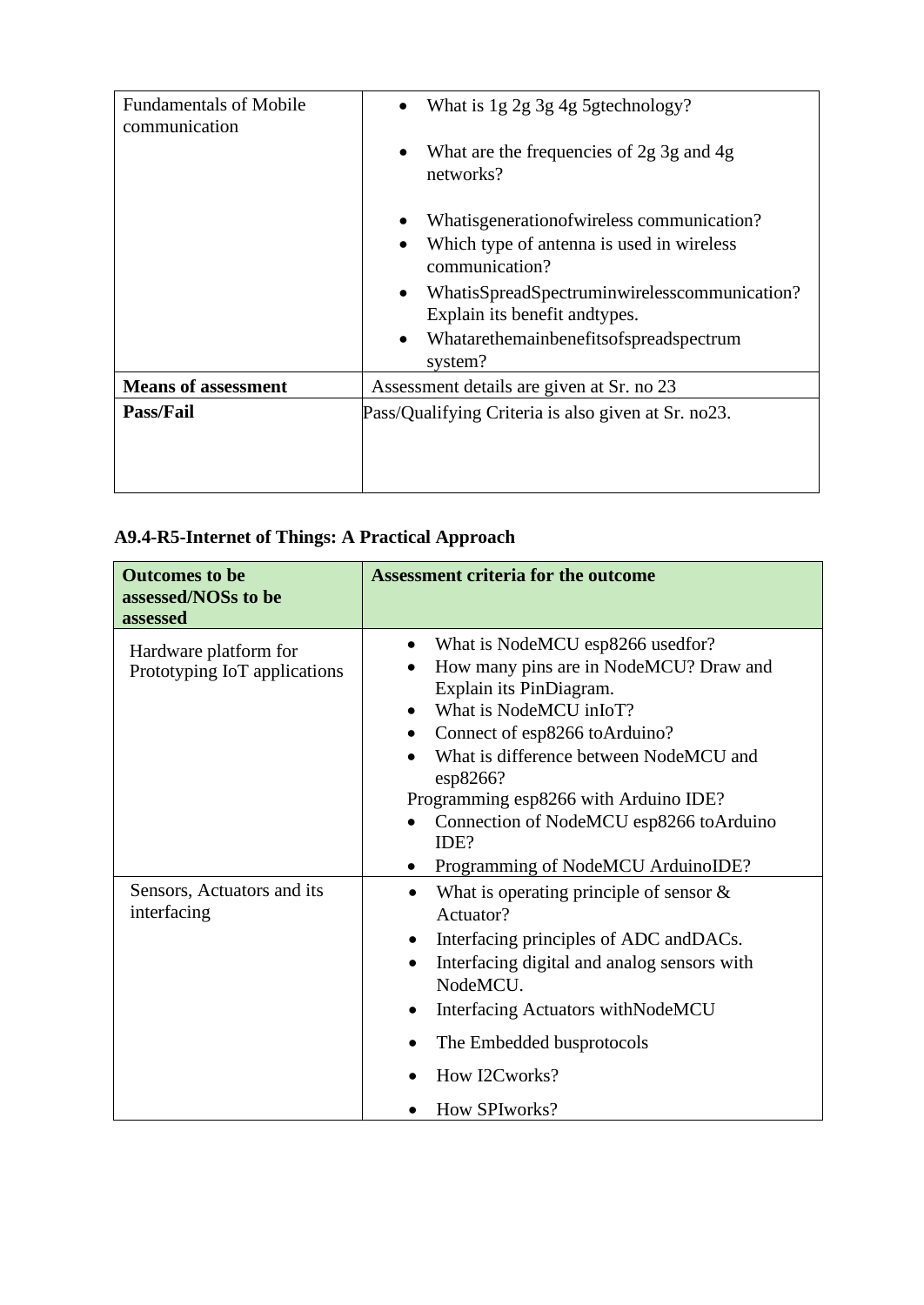| IoT-                                      | • What are the protocols used in IoT?                                     |
|-------------------------------------------|---------------------------------------------------------------------------|
| Networking & Protocols                    | What is IoTapplications?                                                  |
|                                           | What is CoAP protocol inIoT?                                              |
|                                           | What is MQTT protocol inIoT?                                              |
|                                           | • What is Zigbee protocol in IoT?                                         |
| Webserver basics for IoT                  | What is a Web Socketserver?                                               |
|                                           | What are Web Sockets how is it different from                             |
|                                           | HTTP?                                                                     |
|                                           | What is Web serverconfiguration?                                          |
|                                           | Installation of Apache?<br>$\bullet$                                      |
|                                           | What is Web scripting? How does it work ina<br>$\bullet$                  |
|                                           | Webpage?                                                                  |
|                                           | What is difference between GET andPOST                                    |
|                                           | method in RESTAPI?                                                        |
|                                           | What is the difference between GET and<br>$\bullet$<br>POST method inPHP? |
|                                           | What is difference between an Internet and                                |
|                                           | intranet?                                                                 |
|                                           | What is an intranetserver?                                                |
|                                           | How does NodeMCUwork?                                                     |
|                                           | What is a broker in MQTT?                                                 |
|                                           | Create a MQTTconnection?<br>$\bullet$                                     |
| The IoT database management               | Which database is best for IoT?<br>$\bullet$                              |
| & Cloud connectivity                      | Creation of a new database inMySQL?                                       |
|                                           | of<br>database<br>What<br>examples<br>the<br>are<br>managementsoftware?   |
|                                           | What are the types of database?                                           |
|                                           | What is databasetool?                                                     |
|                                           | Whatarethefundamentalsofcloudcomputing and<br>itsarchitecture?            |
|                                           | What are the services of cloudcomputing?                                  |
|                                           | What is the role of cloud solutionarchitect?                              |
|                                           | What is difference between public and private<br>cloud?                   |
|                                           | What is the difference between public/private and<br>$\bullet$            |
|                                           | hybridclouds?                                                             |
|                                           | What is private cloudcomputing?                                           |
|                                           | What is difference between IoT andcloud?                                  |
|                                           | What is the role of cloud in IoT?                                         |
|                                           | Which cloud is best for IoT?                                              |
|                                           | What is ThingSpeak inIoT?<br>$\bullet$                                    |
| Security for next Generation<br>IoT, IIoT | What are the security concerns related to IoT?                            |
|                                           | What is IoTsecurity?                                                      |
|                                           | What are the main challenges of IoT?                                      |
|                                           | Why IoT security isimportant?                                             |
|                                           | What Should Be the Action Plan forEnsuring                                |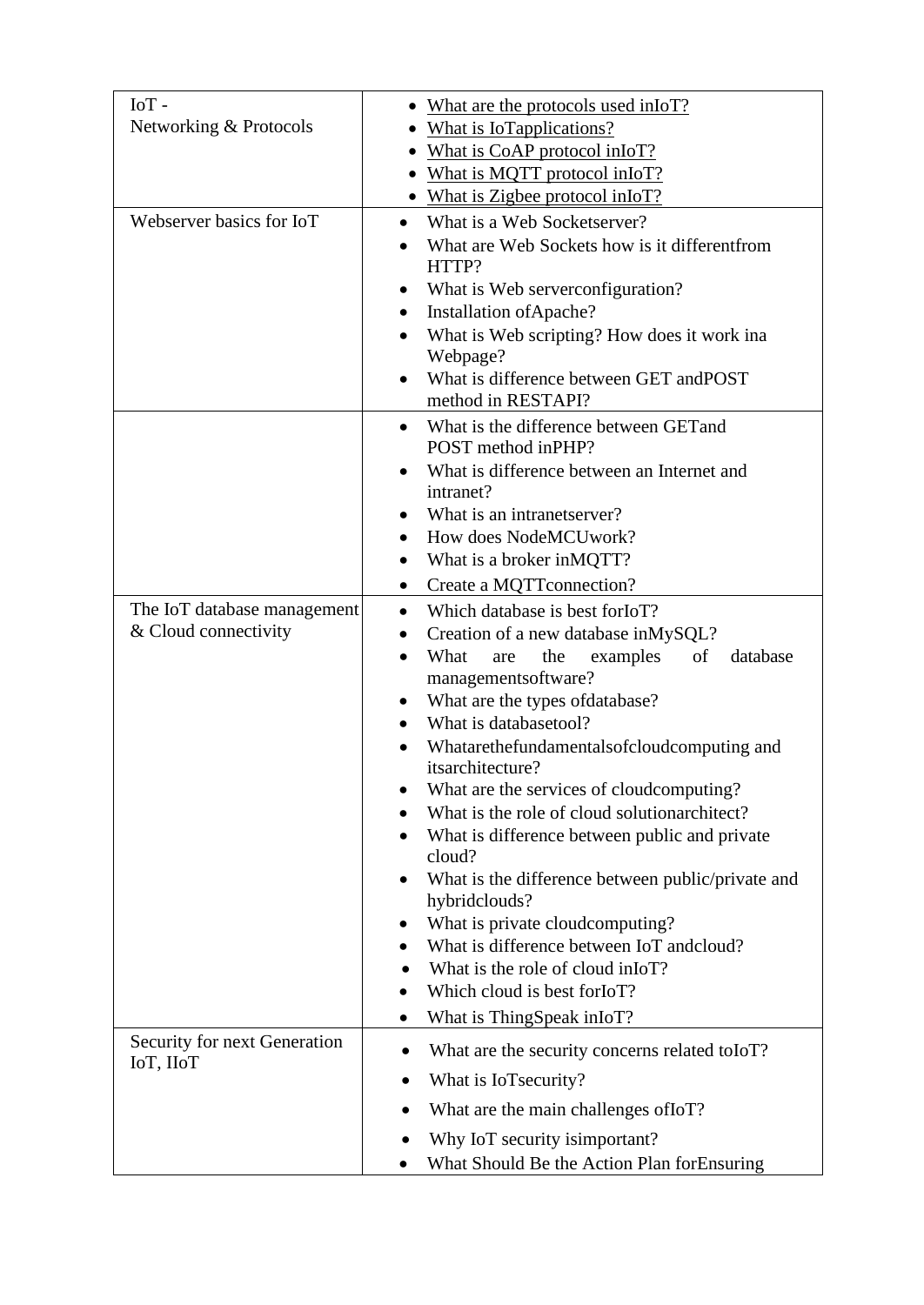|                            | <b>IoTSafety</b>                                    |
|----------------------------|-----------------------------------------------------|
| <b>Means of assessment</b> | Assessment details are given at Sr. no 23           |
| <b>Pass/Fail</b>           | Pass/Qualifying Criteria is also given at Sr. no23. |

# **A10.1-R5-Data Science Using Python**

| <b>Outcomes to be</b><br>assessed/NOSs to be<br>assessed  | <b>Assessment criteria for the outcome</b>                                                                                                                                                                                                                                                                   |
|-----------------------------------------------------------|--------------------------------------------------------------------------------------------------------------------------------------------------------------------------------------------------------------------------------------------------------------------------------------------------------------|
| Python Language,<br>Structures, Programming<br>Constructs | Write programs in the Pythonlanguage.<br>Use of conditional statements, loops and various data<br>structures ofPython.                                                                                                                                                                                       |
| Data Science Concepts                                     | What is Data Science and Analytics?<br>What is Exploratory DataAnalysis?<br>How to perform Exploratory DataAnalysis?                                                                                                                                                                                         |
| <b>NumPy</b>                                              | What is NumPy? Where it is used?<br>Scientific computing and data analysis by<br>$\bullet$<br>understanding large, multi-dimensional arrays<br>andmatrices<br>Operations on arrays<br>work on high-level mathematical functions tooperate<br>on these arrays                                                 |
| Pandas                                                    | DataAnalysis<br>after<br>importing<br>data<br>$\bullet$<br>from various sources.<br>Understand the Series and DataFrame as the central<br>data structures for dataanalysis.<br>• Learn various functions, grouping, merging and<br>querying large sets ofdata                                                |
| <b>Statistical Concepts and</b><br>Functions              | The statistical tool of python having ability to<br>$\bullet$<br>manipulate some statistical data and calculate results<br>of various statistical operations<br>Understand functions like mean, median, mode and<br>standarddeviation<br>Understand<br>Correlation<br>the<br>concept of<br>and<br>Regression |
| Matplotlib                                                | What Is DataVisualization.<br>Create graphs and plots using MatplotLib.<br>Plotting histograms, bar charts, scattergraphs,<br>line graphsetc.                                                                                                                                                                |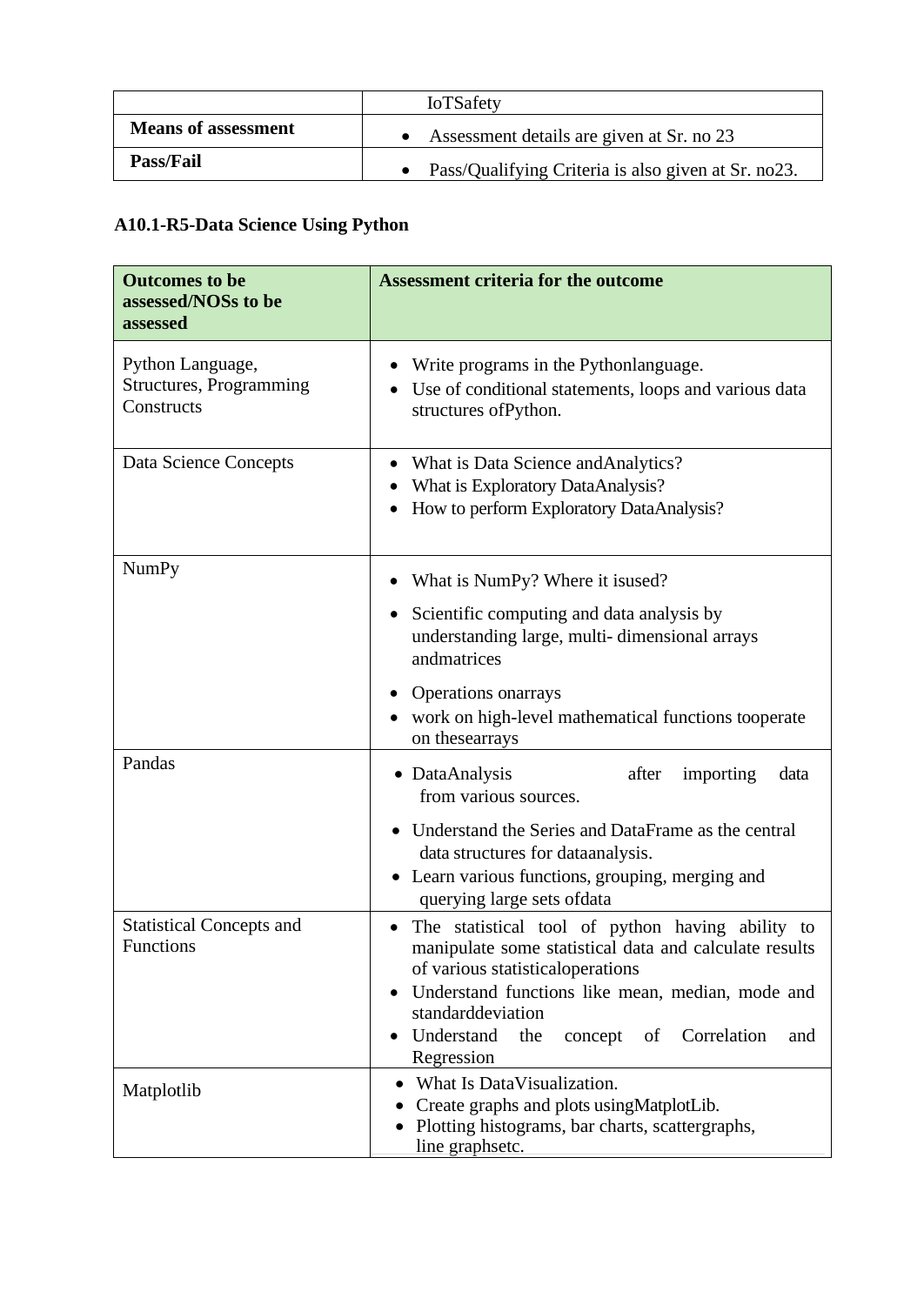| GUI - Tkinter              | What is Tkinter                                                                                                                                                                                                                 |
|----------------------------|---------------------------------------------------------------------------------------------------------------------------------------------------------------------------------------------------------------------------------|
|                            | Creation of various widgets like button, canvas,<br>label, entry, frame, check button, label etc.<br>Geometry Management: pack, grid, place,<br>organizing layouts and widgets, binding functions,<br>mouse clicking eventsetc. |
| <b>Machine Learning</b>    | • Overview of Machine Learning and its concepts.                                                                                                                                                                                |
|                            |                                                                                                                                                                                                                                 |
| <b>Means of assessment</b> | Assessment details are given at Sr. no 23                                                                                                                                                                                       |
| <b>Pass/Fail</b>           | • Pass/Qualifying Criteria is also given at Sr. no23.                                                                                                                                                                           |

# **A10.2-R5-Full Stack Web Development using MVC Framework**

| <b>Outcomes to be</b><br>assessed/NOSs to be<br>assessed                                  | <b>Assessment criteria for the outcome</b>                                                                                                                                                                                                                                                                                                                                       |
|-------------------------------------------------------------------------------------------|----------------------------------------------------------------------------------------------------------------------------------------------------------------------------------------------------------------------------------------------------------------------------------------------------------------------------------------------------------------------------------|
| Infrastructure<br><b>MVC</b><br>Basics,<br>Frameworks & Introduction to<br><b>CakePHP</b> | What are Model-View-Controller,<br>Why use framework in the<br>project (conventional vs.<br>MVCproject).<br>Advantages of MVC<br>What isCakePHP?<br>Why use CakePHPframework.<br>Configuration and Installation of CakePHP<br>How does MVC work in Cake PHP?<br>CakePHP folder structure & File<br>naming conventions.<br>Disadvantages of using the Cakeframework.<br>$\bullet$ |
| Models                                                                                    | What are the different models of databases<br>and how to interact betweendatabase.<br>Creation of database<br>Accessing and manipulating table data using<br>find, save, update methods of the model,<br>DeletingData.                                                                                                                                                           |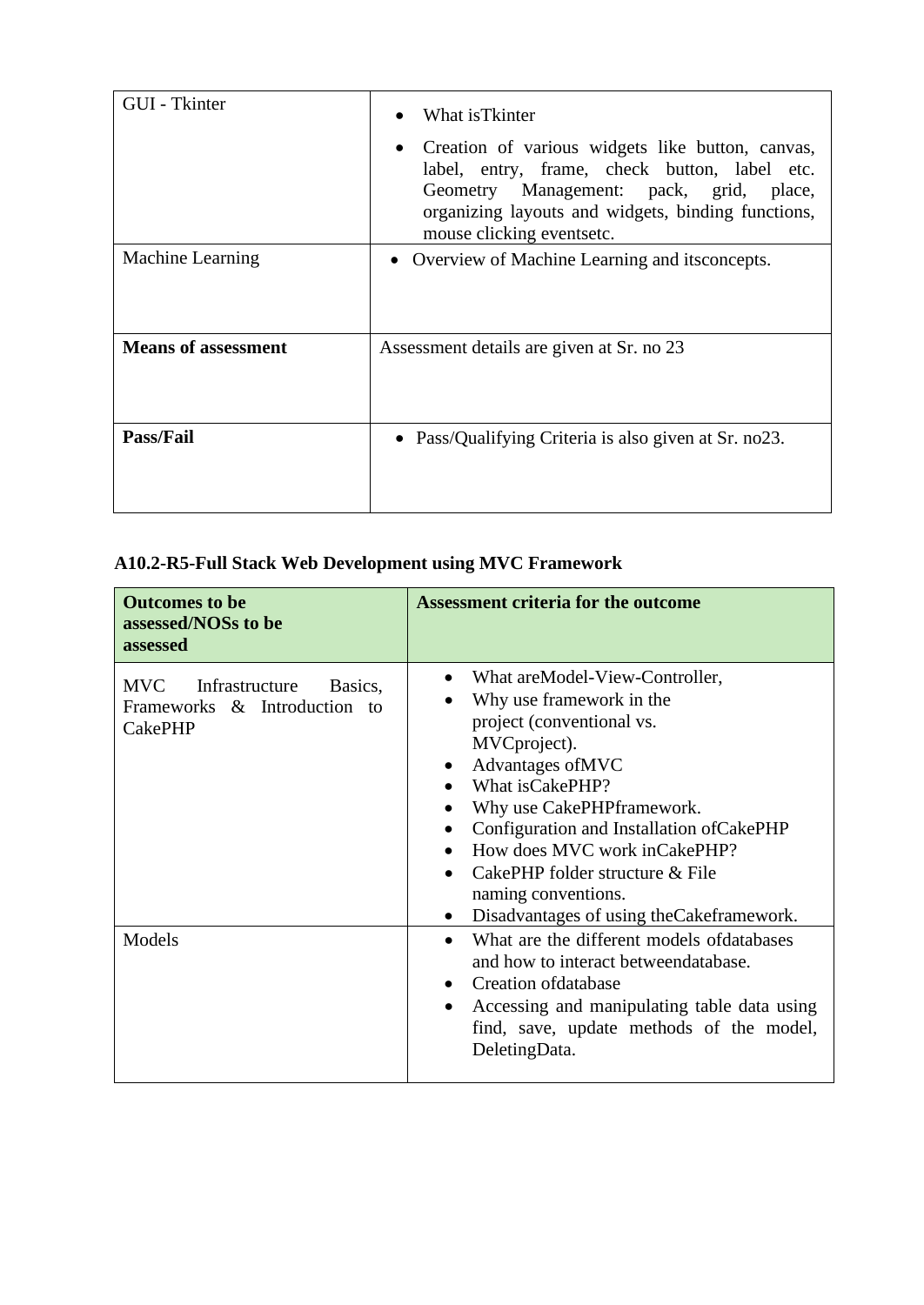| 3. Controller and Views                        | <b>CreateControllers</b><br>٠<br><b>CreateViews</b><br>Controllers<br>and Views<br>Interaction and<br>exchange data betweenthem.                                                                                                                                                                                |
|------------------------------------------------|-----------------------------------------------------------------------------------------------------------------------------------------------------------------------------------------------------------------------------------------------------------------------------------------------------------------|
| 4. PHP Basics and<br><b>Conditional Logic</b>  | PHP and MYSQLBasics<br>Setup in different platform.<br>How to declare variable and data types,<br>Constants, Arrays, Strings, Web<br>concepts,<br>Decision<br>making<br>statements, loop<br>types,<br>operators.                                                                                                |
| 5. Functions and Error<br>Handling             | What is Function?<br>CanCreatePHPfunctions,PHPfunctionswith<br>parameters, Argument by reference, setting<br>default values for function<br>parameters,<br>dynamic function calls, regular expressions,<br>Date and timefunctions<br>Able to create user defined functions.<br>Can work with Built-infunctions. |
| 6. Object Oriented<br>Programming              | <b>Object OrientedConcepts</b><br>$\bullet$<br>Classes, creation of Objects forClass.<br>Methods andfunctions<br>Objectorientedfunctionalitiesi.e.Inheritance,<br>Method Overriding, Interfaces<br>ConstantsAccess<br>Specifiers and Abstract<br>Classes.                                                       |
| <b>MySQL</b><br><b>Installation and Basics</b> | Database and DatabaseTerminology<br>MySQL installation on variousplatforms<br>MySQL connection, Database creation, Database<br>Manipulations- Add, Edit, Retrieve and Delete.<br>Database manipulations like add, edit and delete<br>Table creation and tablemanipulations-                                     |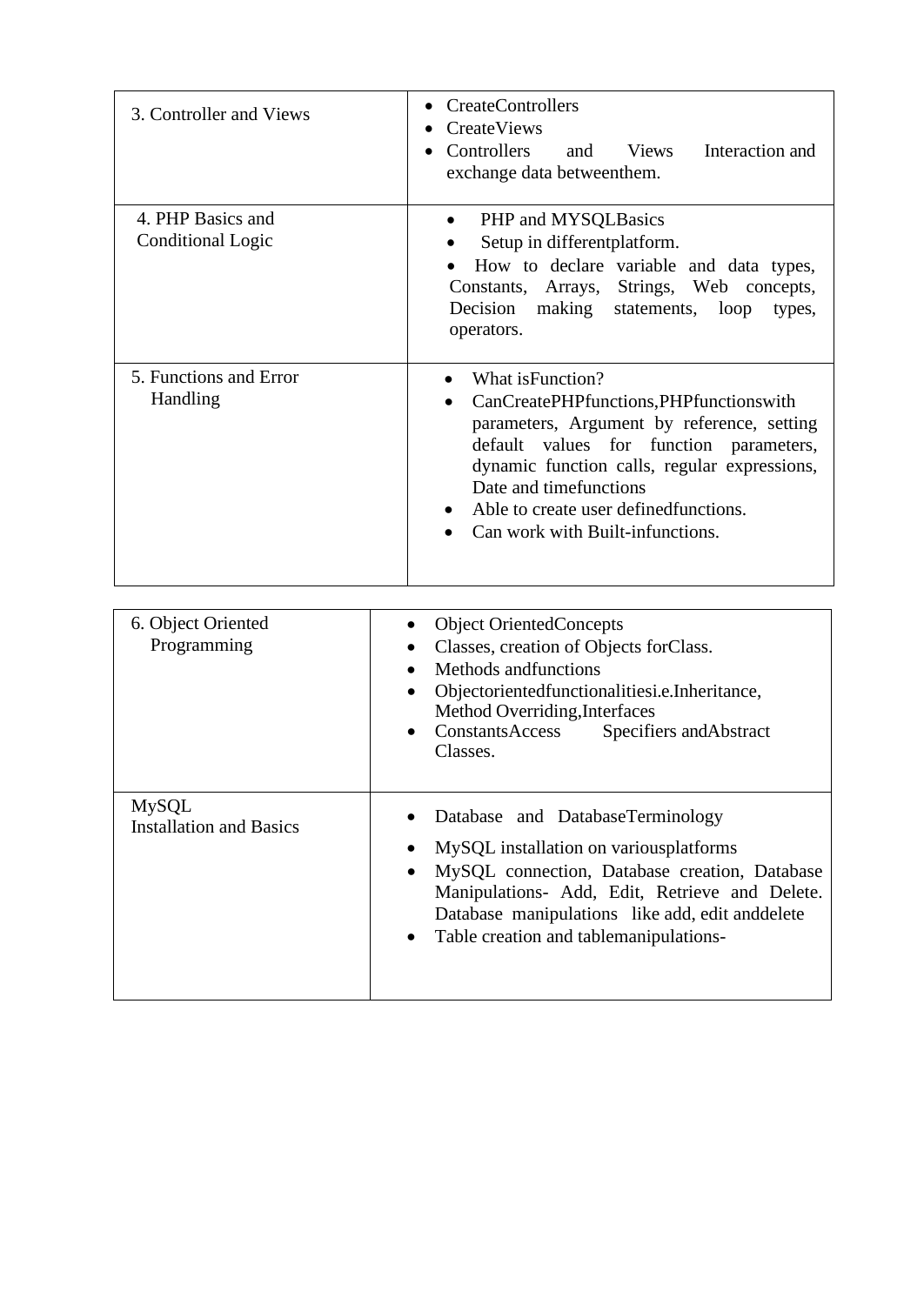| <b>Advance Queries and Data</b><br>Manipulation using PHP and<br><b>MySQL</b> | AdvancedQueries.<br>SQLInjection<br>Sorting and Indexing<br>Joins<br>Retrieving and manipulating Data using PHP.<br>$\bullet$<br>Creation of Login and Registration form for<br>$\bullet$<br>userauthentication<br>Searching, Updation, Deletion of dataand<br>$\bullet$<br>users               |
|-------------------------------------------------------------------------------|-------------------------------------------------------------------------------------------------------------------------------------------------------------------------------------------------------------------------------------------------------------------------------------------------|
| <b>Creating Dynamic</b><br>Forms using CakePHP<br><b>HTML Helpers</b>         | forms<br>usingCakePHP<br>Generate<br>Validate forms using modeldefinitions.<br>Difference between get and postmethods<br>Sessions and cookies<br>Form validation using Model validation<br>definitions<br>File handling in CakePHP<br>$\bullet$<br>Use of CakePHP globalvariables.<br>$\bullet$ |
| <b>Means of assessment</b>                                                    | Assessment details are given at Sr. no 23                                                                                                                                                                                                                                                       |
| <b>Pass/Fail</b>                                                              | Pass/Qualifying Criteria is also given at Sr. no23.                                                                                                                                                                                                                                             |

# **A10.3-R5-Information Security Management**

| <b>Outcomes to be</b><br>assessed/NOSs to be<br>assessed | Assessment criteria for the outcome                                                                                                                                                                                                                                                                                                                                                                                                       |
|----------------------------------------------------------|-------------------------------------------------------------------------------------------------------------------------------------------------------------------------------------------------------------------------------------------------------------------------------------------------------------------------------------------------------------------------------------------------------------------------------------------|
| <b>Network Fundamentals</b>                              | • Identify different components of<br>network<br>devices.<br>• Identify the different types of network, topologies<br>and the most common networktechnologies<br>• Able to explain various properties and functions of<br>network protocols and network protocolstacks<br>$\bullet$ How networkswork?<br>• What is a switch, router?<br>• What is the difference between switch and hub?<br>• What is VLAN used for? Why it is important? |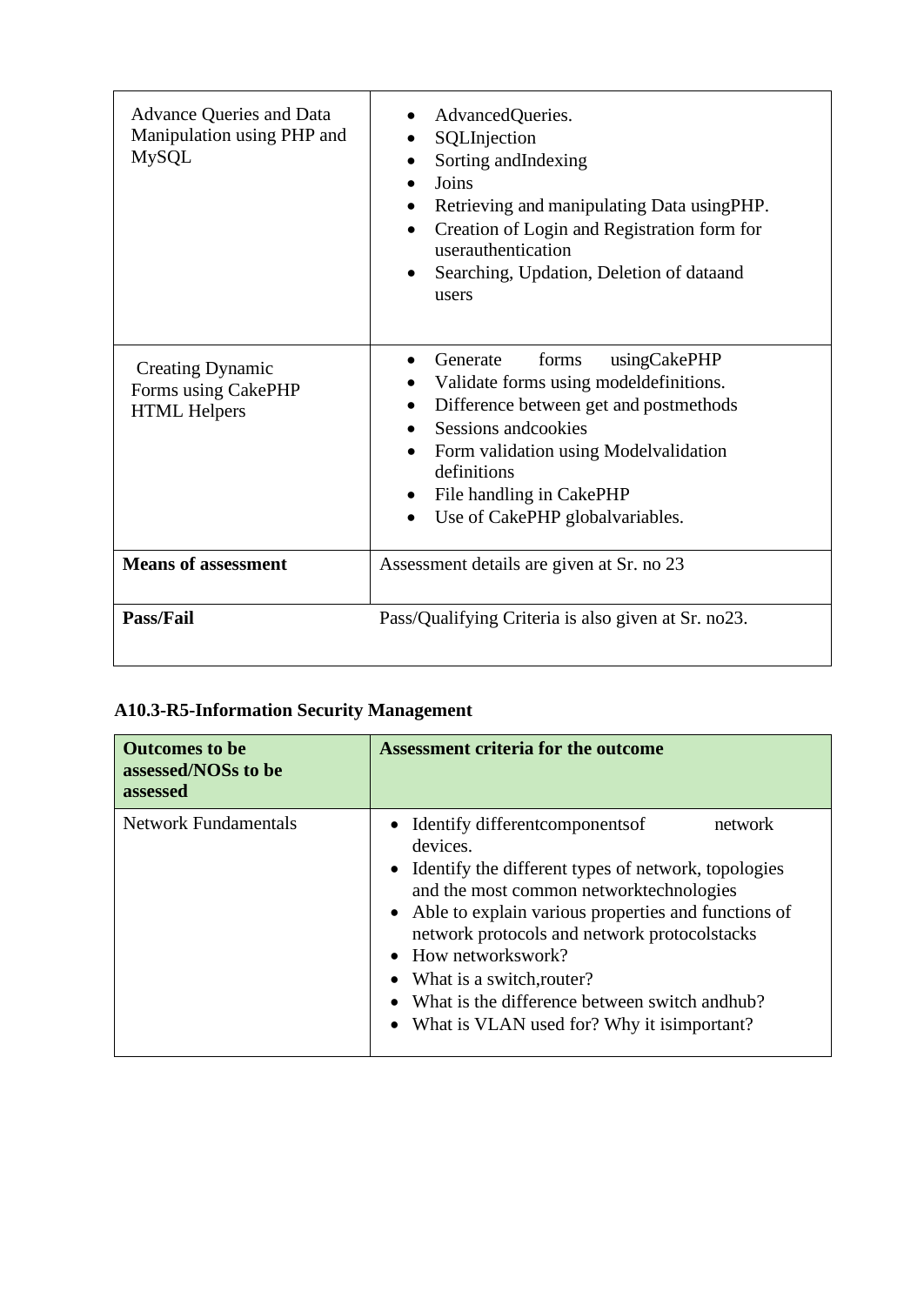| Introduction to cyber<br>security and Attacks | • Able to acquaint with various Information<br>security threat and controls forit.                                                                                                                                                                                                                                                                                                                                                                                                                           |
|-----------------------------------------------|--------------------------------------------------------------------------------------------------------------------------------------------------------------------------------------------------------------------------------------------------------------------------------------------------------------------------------------------------------------------------------------------------------------------------------------------------------------------------------------------------------------|
|                                               | $\bullet$ Principle<br>of Least<br>Privilege<br>and<br>Confidentiality, Integrity, Availability(CIA)<br>Conversant in the fundamentals of risk management,<br>policy<br>security<br>and<br>authentication/authorization/accountability.<br>What are the types of cyberattacks?<br>• What is authentication and how does it work explain<br>itstypes.<br>What is Web applicationattack?<br>How do you ensure data security in cloud computing?<br>What are the security aspects in mobile cloud<br>computing? |
| Cryptography                                  | • Explain the concepts used in early substitution and<br>translationciphers                                                                                                                                                                                                                                                                                                                                                                                                                                  |
|                                               | Mathematical<br>underpinning<br>concepts<br>cryptography                                                                                                                                                                                                                                                                                                                                                                                                                                                     |
|                                               | • Demonstrate the use of hashing in maintaining<br>dataintegrity                                                                                                                                                                                                                                                                                                                                                                                                                                             |
|                                               | • Use encryption methodsthatensure<br>both<br>confidentiality and integrity                                                                                                                                                                                                                                                                                                                                                                                                                                  |
|                                               | • Algorithms used to protect users online $&$ design<br>choices behind these algorithms.                                                                                                                                                                                                                                                                                                                                                                                                                     |
|                                               | What<br>algorithms<br>are<br>used<br>in<br>asymmetric<br>encryption?                                                                                                                                                                                                                                                                                                                                                                                                                                         |

|                                         | • Which encryption algorithm uses a variable length<br>symmetric key?<br>• Whatisthebestsymmetricencryptionalgorithm?<br>• What is RSA algorithm in networks ecurity?<br>• Applications of cryptography.                                                                                                                                                                                                                                                            |
|-----------------------------------------|---------------------------------------------------------------------------------------------------------------------------------------------------------------------------------------------------------------------------------------------------------------------------------------------------------------------------------------------------------------------------------------------------------------------------------------------------------------------|
| Network Security and<br>countermeasures | • What are the different types of topologies and the<br>inherent security risks they create<br>• Identify the common types of attacks against<br>networks<br>• Explain properties and functions of network<br>protocols and the network protocolstacks<br>• What is the aspect of deploying and utilizing<br>wireless networks and technologies<br>What is IDS?<br>Configure firewalls, IDS, HIDS, NIDS, NIPS on all<br>platforms for all types of attackscenarios. |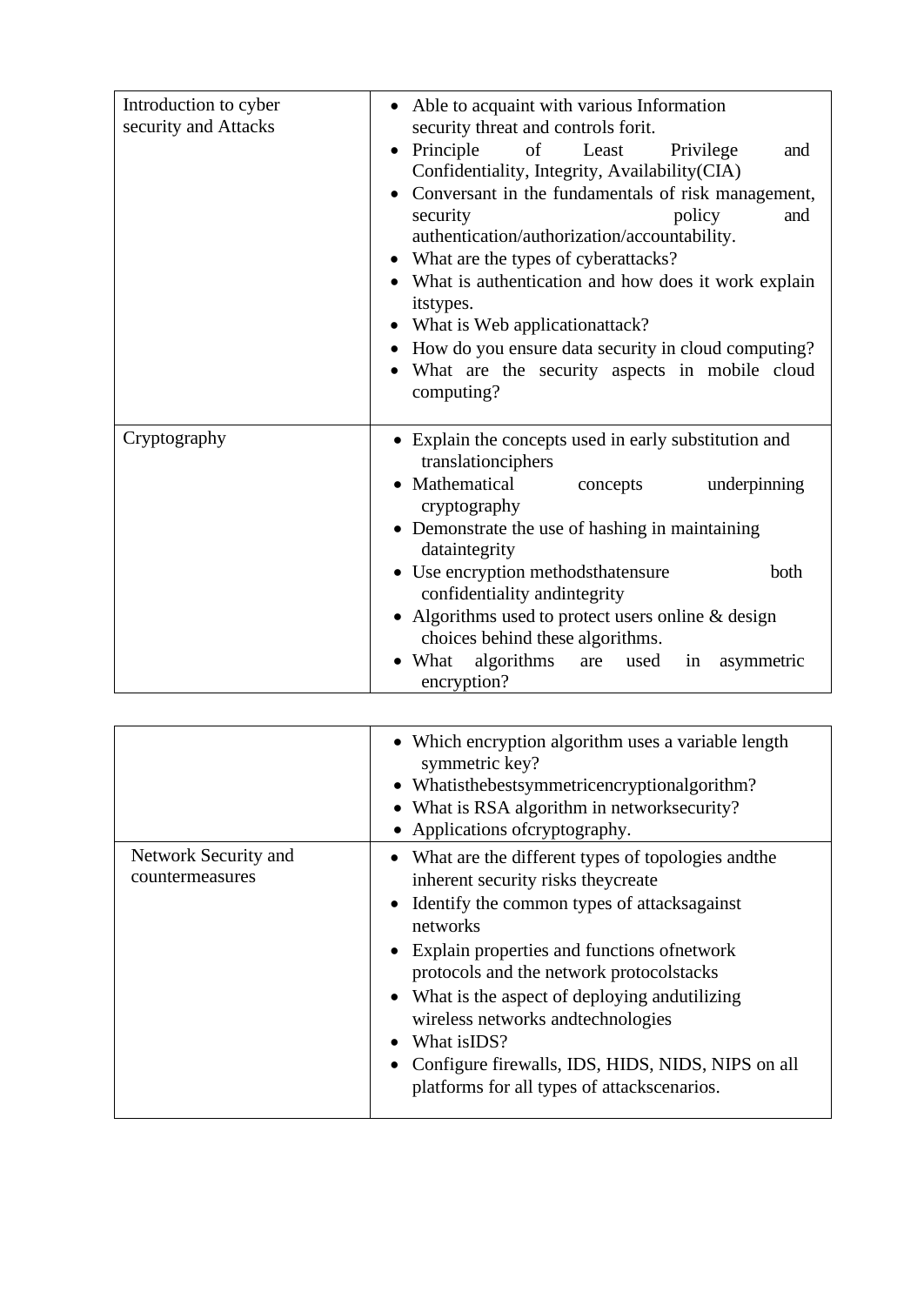| Web Server and Application<br>Security | • What is a Web application vulnerability?<br>What are some examples of vulnerabilities?<br>Identify vulnerabilities in web applications, find a<br>way in which the problems could be fixed or<br>avoided.<br>• Learn Mitigation strategies from aninfrastructure,<br>architecture, and coding perspective<br>Application coding errors like SQL injection and<br>cross-sitescripting<br>OWASP top 10 vulnerabilities and mitigation<br>techniques.<br>What isNessus?       |
|----------------------------------------|------------------------------------------------------------------------------------------------------------------------------------------------------------------------------------------------------------------------------------------------------------------------------------------------------------------------------------------------------------------------------------------------------------------------------------------------------------------------------|
| <b>Security Auditing</b>               | Identifies the phases of IT audit, and how to<br>ensure that an audit provides value to the<br>organization.<br>explain management models exist for<br>implementing a deeper riskmanagement<br>program in theirorganization.<br>What are the elements of risk assessment and the<br>data necessary for performing an effective risk<br>assessment using Microsoft Security<br>AssessmentTool<br>Perform Risk Assessment based on ISO 27001 using<br>ISO27001 securitytoolkit |

|                           | Preparation of Audit Questionnaire & Performing<br>Audit for ISO27001Standard<br>What is the purpose of Microsoft Baseline<br>SecurityAnalyzer?<br>• Use of Microsoft Baseline Security Analyzer.                                                                                                                                                       |
|---------------------------|---------------------------------------------------------------------------------------------------------------------------------------------------------------------------------------------------------------------------------------------------------------------------------------------------------------------------------------------------------|
| Cyber Law and IT Act 2000 | What is cyber crime under Information<br>Technology Act2000?<br>• What are the major objectives of Information<br>Technology Act 2000 (as amended in 2008)<br>explain inbrief?<br>• What is the maximum punishment forcyber<br>terrorism under IT Act2000?<br>What is Digital Signature in cyberlaw?<br>How does domain name disputearise?<br>$\bullet$ |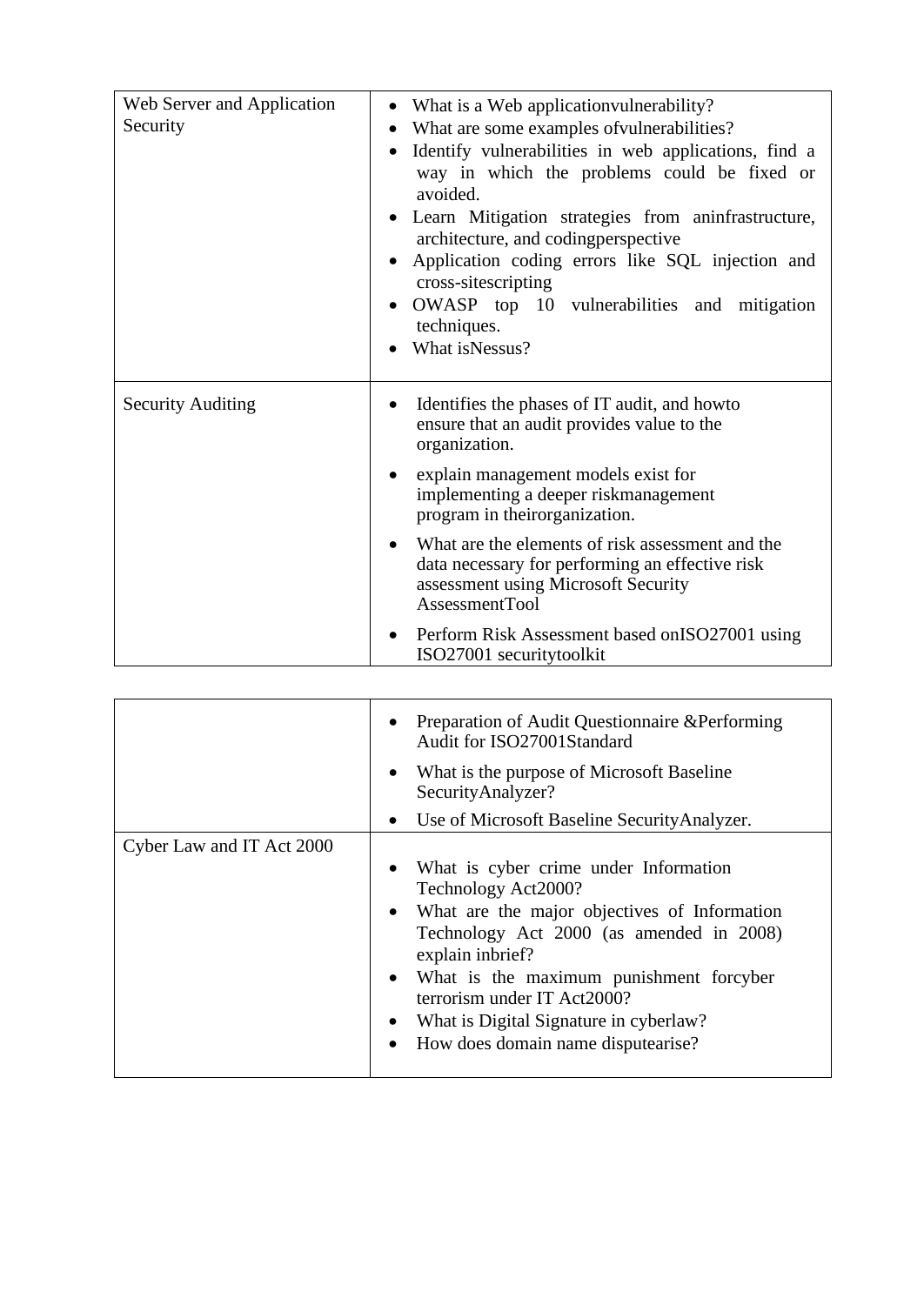| <b>Cyber Forensics</b>     | Identify source of digital evidence<br>Whatarethedifferenttypesofdigitalanalysisthat can be<br>performed on the captured forensic evidence?<br>What is digital forensics and how is it used in<br>investigations?<br>What does a digital forensic investigator do?<br>٠<br>What is the cyber forensics procedure identification,<br>analysis, authentication?<br>preserving,<br>Perform collection, imaging and analysis of the<br>$\bullet$<br>digitalevidence<br>Perform volatile data collection and analysis<br>What is the importance of report, maintaining chain<br>ofcustody? |
|----------------------------|---------------------------------------------------------------------------------------------------------------------------------------------------------------------------------------------------------------------------------------------------------------------------------------------------------------------------------------------------------------------------------------------------------------------------------------------------------------------------------------------------------------------------------------------------------------------------------------|
| <b>Means of assessment</b> | Assessment details are given at Sr. no 23                                                                                                                                                                                                                                                                                                                                                                                                                                                                                                                                             |
| <b>Pass/Fail</b>           | Pass/Qualifying Criteria is also given at Sr. no23.                                                                                                                                                                                                                                                                                                                                                                                                                                                                                                                                   |

# **A10.4-R5-Internet of Things using Raspberry Pi**

| <b>Outcomes to be</b><br>assessed/NOSs to be<br>assessed                              | <b>Assessment criteria for the outcome</b>                                                                                                                                                                                                                                                     |
|---------------------------------------------------------------------------------------|------------------------------------------------------------------------------------------------------------------------------------------------------------------------------------------------------------------------------------------------------------------------------------------------|
| Introduction to Single Board<br>Computer – Raspberry Pi and<br>other target platforms | Need and use of Single Board Computer-<br>Raspberry Pi<br>Uses of Raspberry Pi in IoTecosystem<br>Architecture, Working and characteristics of SBC<br>Programming through Python-<br>Variabletypes<br>Operators<br>Program in Python like sorting an array<br>Use of various inbuilt functions |
| Configuring and Managing<br>Raspberry Pi                                              | Selection of appropriate Raspberry Pi and<br>itsaccessories<br>Operating System distribution-NOOBS,<br>Raspbian<br>Uses of raspi-configcommand<br>Configuring Network-wired &wireless                                                                                                          |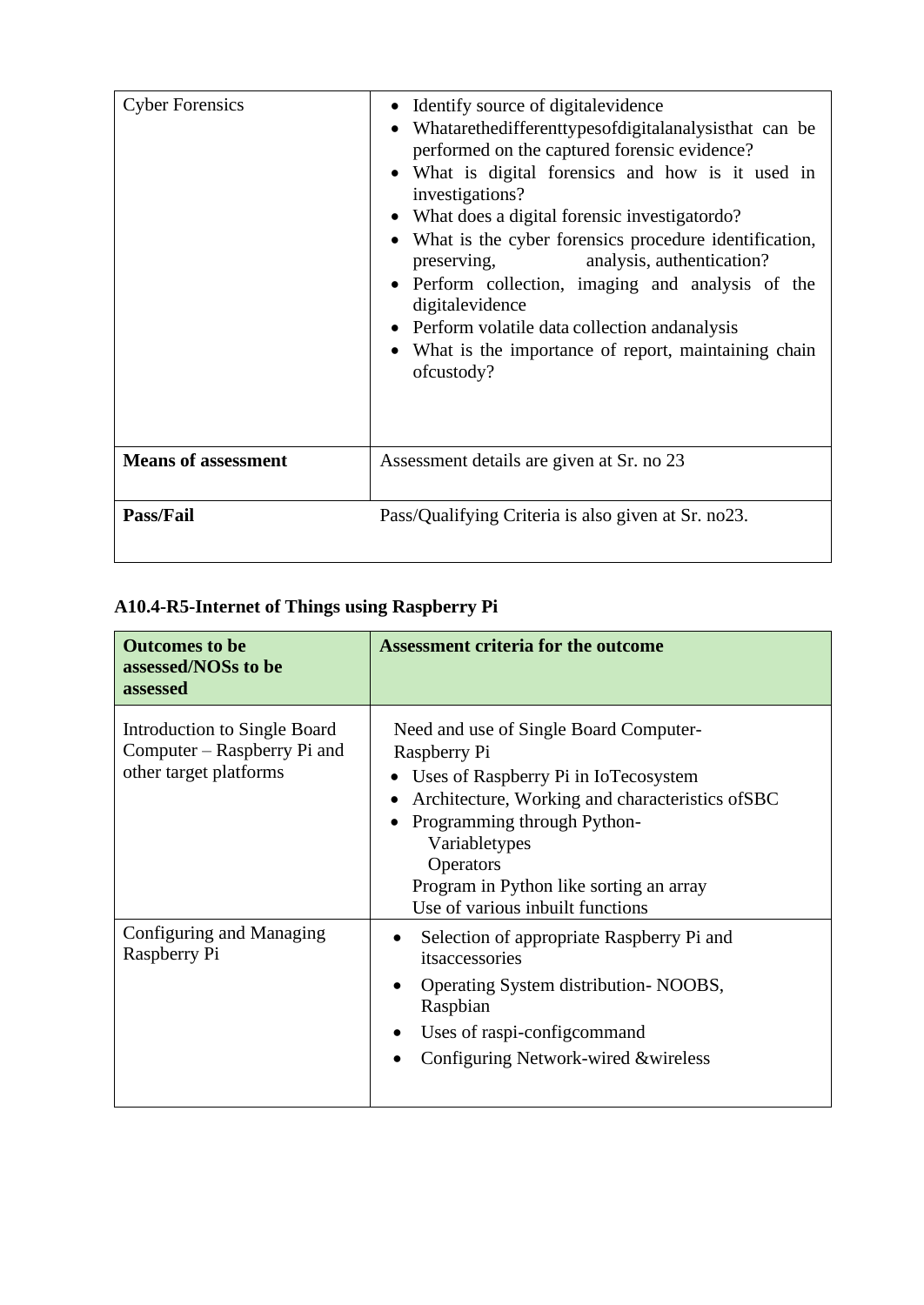| <b>Linux Operating System</b><br><b>Basics</b>       | • Use of Terminal to access File system, creating,<br>moving, deleting files/folders, Privileges/file<br>permissions, ownershipetc<br>Writing shells cripts<br>Use of pipes, redirection                                                                                                                                                                                       |
|------------------------------------------------------|--------------------------------------------------------------------------------------------------------------------------------------------------------------------------------------------------------------------------------------------------------------------------------------------------------------------------------------------------------------------------------|
| Hardware interfacing -<br><b>GPIO</b><br>programming | • What are the GPIO pins on RaspberryPi?<br>• Pin configuration including GPIOpins<br>• Functions of the GIPOpins.<br>• Wiring Pi, BCMpinout<br>• Interfacing of various devices like DC motor, LED,<br>switches, sensorsetc.<br>• Programming digital I/O's using Wiring Pi $(C)$<br>language)library<br>• Web request from Python<br>• Running various Linux cmds frompython |
| Raspberry Pi based IoT<br>application use-cases      | Configuring web server on RaspberryPi<br>Controlling GPIO pins from webbrowser<br>Display sensor values on<br>webpage                                                                                                                                                                                                                                                          |

|                            | Configure Apache-<br>MySQL-PHP<br>$\bullet$<br>Pushing data topublic<br>and/or private web<br>server.<br>Programmingwith<br>Node-RED |
|----------------------------|--------------------------------------------------------------------------------------------------------------------------------------|
| <b>Means of assessment</b> | Assessment details are given at Sr. no 23                                                                                            |
| Pass/Fail                  | Pass/Qualifying Criteria is also given at Sr. no23.                                                                                  |

# **A10.5-R5-Machine Learning Using Python**

| <b>Outcomes to be</b><br>assessed/NOSs to be<br>assessed | <b>Assessment criteria for the outcome</b>                                                                                                                               |
|----------------------------------------------------------|--------------------------------------------------------------------------------------------------------------------------------------------------------------------------|
| <b>Advanced Python</b>                                   | Scientific computing and data<br>analysis<br>using multi-dimensional arrays, data frames and<br>analysisfunctions.<br>What is the difference between a listand<br>tuple? |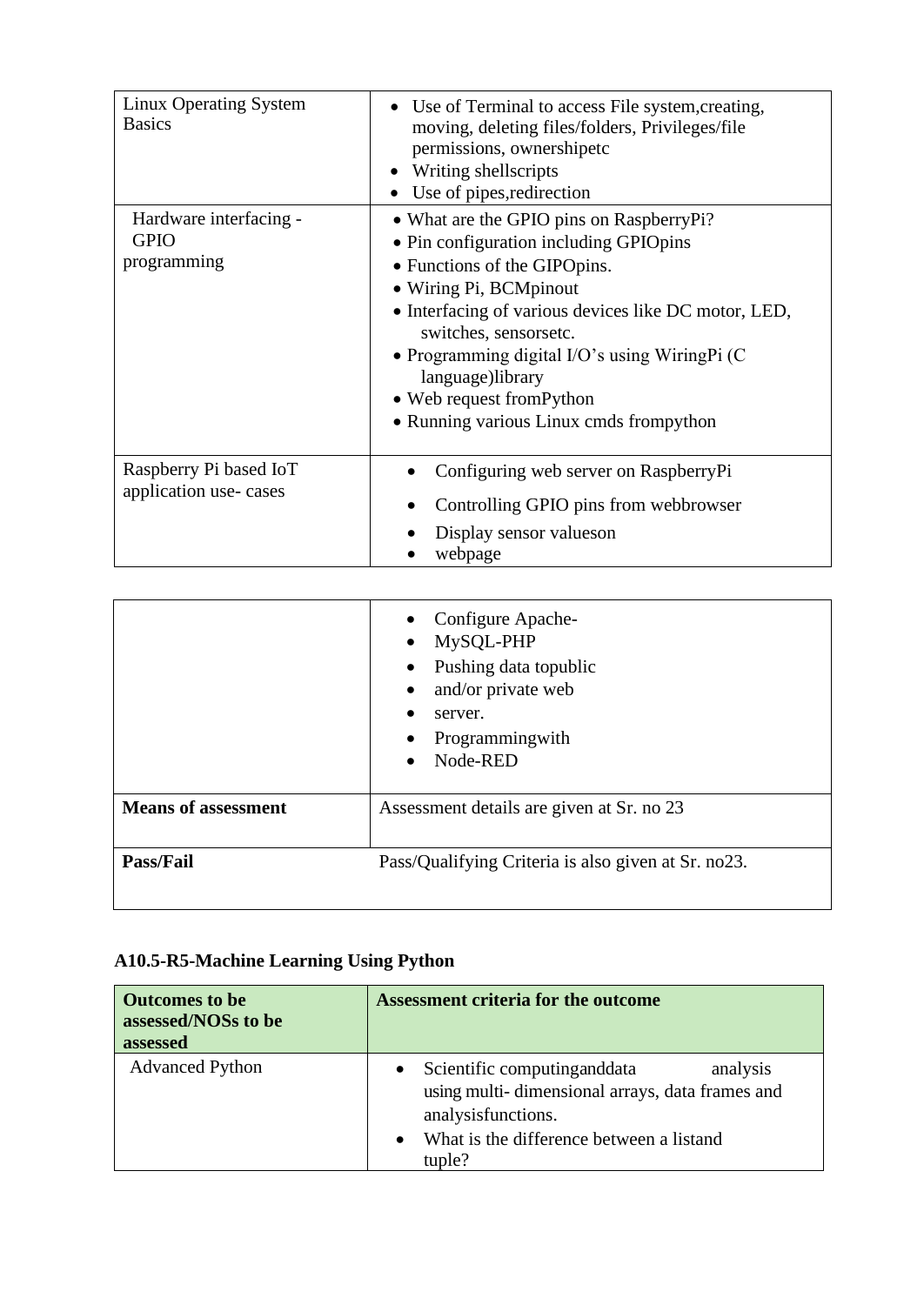|                                | What is the difference between a dictionary and<br>alist.                                                                                                                                                                                                                                                                                                                                                                                                                          |
|--------------------------------|------------------------------------------------------------------------------------------------------------------------------------------------------------------------------------------------------------------------------------------------------------------------------------------------------------------------------------------------------------------------------------------------------------------------------------------------------------------------------------|
|                                | Use of various inbuiltfunctions.                                                                                                                                                                                                                                                                                                                                                                                                                                                   |
|                                | Make various types of Graphs and Plots using<br>$\bullet$<br>Python Graphicallibraries.<br>What is the use of NumPy inPython?<br>Can import CSV file intoPandas.<br>What is difference between Matplotlib and<br>Seaborn?                                                                                                                                                                                                                                                          |
| Machine Learning               | Solve problems through machinelearning<br>implementations.<br>Algorithms for evaluation and accuracy<br>What is<br>supervised<br>and<br>unsupervised<br>classification?<br>What are the supervised learningtechniques?<br>How do you evaluate the accuracy of a<br>$\bullet$<br>classifier?<br>What is ensembletechnique?                                                                                                                                                          |
|                                | What is model evaluation in machinelearning?<br>$\bullet$                                                                                                                                                                                                                                                                                                                                                                                                                          |
| <b>Computer Vision</b>         | Write programsusing machine learning algorithms<br>$\bullet$<br>OpenCV for detection<br>and<br>in<br>recognition ofimages.<br>Whatisthebestalgorithmforfacerecognition?                                                                                                                                                                                                                                                                                                            |
| Deep Learning                  | What is artificial neural network with example?<br>What is a neuralmodel?<br>What are the main components of artificial<br>neuralnetworks?<br>What is a neuron in aCNN?<br>What is back propagation algorithm in neural<br>network?<br>What is the neural network model?<br>What are the types of neural processing?<br>What is Perceptron learningalgorithm?<br>What is back propagation algorithm inmachine<br>learning?<br>How does artificial neural networkalgorithm<br>work? |
| Natural Language<br>Processing | What are the steps in NLP?<br>$\bullet$<br>What is semantic analysis in naturallanguage<br>processing?<br>What are the applications of NLP?<br>What is the difference between NLU and NLP?<br>$\bullet$<br>What are natural language processing<br>techniques?<br>What is natural language processing in<br>artificialintelligence?                                                                                                                                                |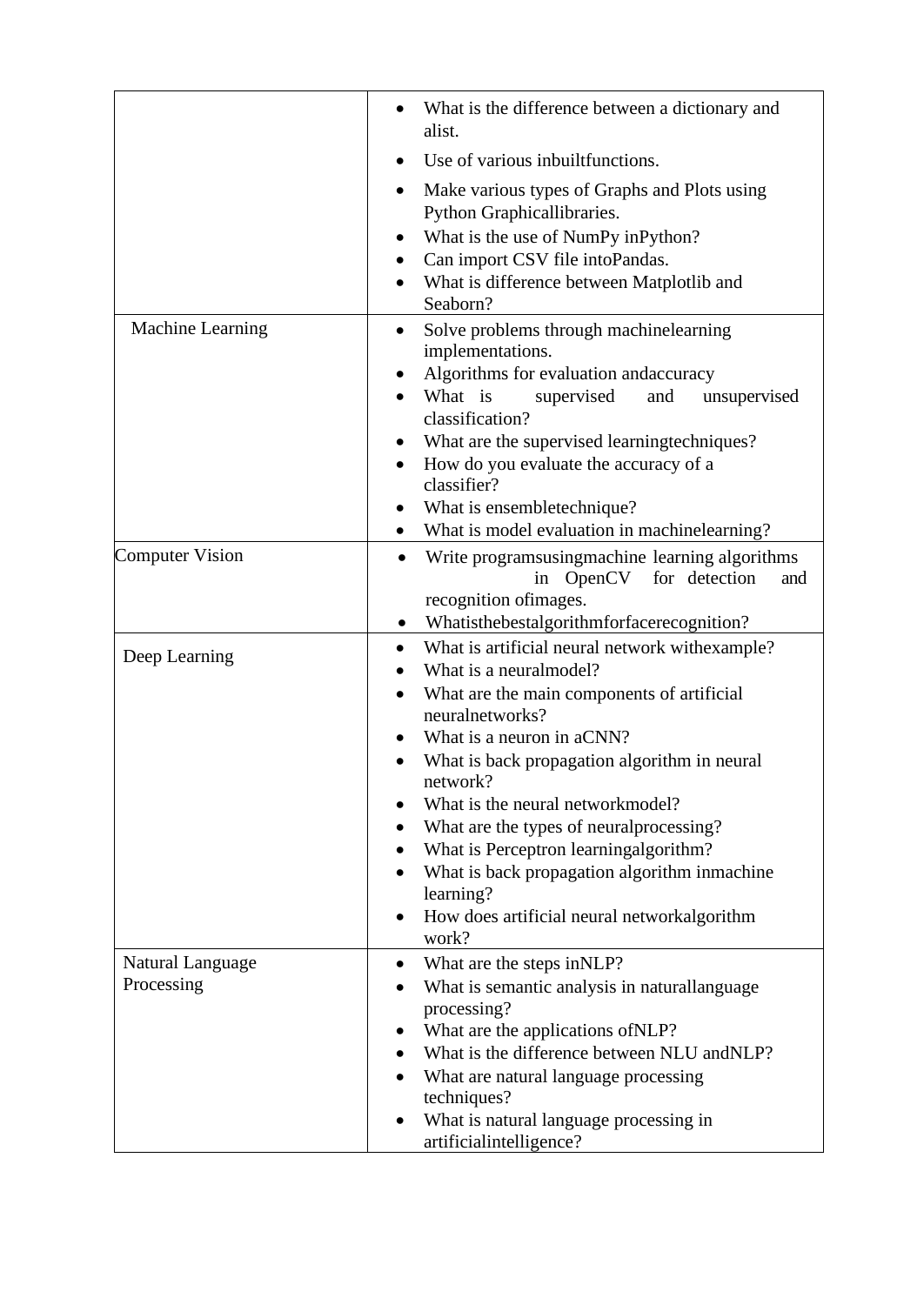| <b>Means of assessment</b> | Assessment details are given at Sr. no 23           |
|----------------------------|-----------------------------------------------------|
| <b>Pass/Fail</b>           | Pass/Qualifying Criteria is also given at Sr. no23. |

**Complete a grid for each component as listed in "Formal structure of the the qualification" in the Summary.** 

*NOTE: this grid can be replaced by any part of the qualification documentation which shows the same information – ie Learning Outcomes to be assessed, assessment criteria and the means of assessment.* 

### **SECTION 2 25. EVIDENCE OF LEVEL**

T.

|                              | <b>Title / NameofQualification/Components:</b>                                                                                                                                                                                                                                                                                                                                                                                                          | <b>ALevel</b>                                                                                                                                                                                                                                                                                                                                                                                                                                                                      |                             |
|------------------------------|---------------------------------------------------------------------------------------------------------------------------------------------------------------------------------------------------------------------------------------------------------------------------------------------------------------------------------------------------------------------------------------------------------------------------------------------------------|------------------------------------------------------------------------------------------------------------------------------------------------------------------------------------------------------------------------------------------------------------------------------------------------------------------------------------------------------------------------------------------------------------------------------------------------------------------------------------|-----------------------------|
| <b>NSQF</b><br><b>Domain</b> | <b>Outcomes of the</b><br><b>Qualification/Component</b>                                                                                                                                                                                                                                                                                                                                                                                                | How the outcomes relates to<br>the NSQF level descriptors                                                                                                                                                                                                                                                                                                                                                                                                                          | <b>NSQF</b><br><b>Level</b> |
| Process                      | Job that requires well developed<br>skill, with clear choice of<br>procedures in familiarcontext.<br>wide<br>Requires<br>of<br>range<br>specialized<br>theoretical<br>$\&$<br>Practical<br>skills<br>involving variable routine and<br>non-routine context. Assess how<br>different area of IT in the<br>organization work together.<br>Develop, maintain and upgrade<br>software. Monitor performance<br>of<br>available<br>and<br>usage<br>resources. | Demands a wide range of specialized<br>technical skill, clarity of knowledge<br>and practice in broad range of<br>activities involving standard and<br>standard<br>practices.<br>The<br>non-<br>individual in this role needs to have<br>thorough understanding of IT<br>processesandhowtosatisfytherequire<br>mentof the organization's clients<br>Individuals will be<br>/customers.<br>expected to guide team members to<br>carry out all assigned tasks safely<br>andsecurely. | 6                           |
| Professiona<br>Knowledge     | Individual will have factual<br>and theoretical knowledge in<br>broad contexts within a fieldof<br>work. Full resource utilization,<br>skill Development and skill to<br>updateKnowledge<br>time<br>to<br>time. Explain and Demonstrate<br>Professional<br>knowledge<br>software<br>includes<br>setup,<br>back-up,<br>system recovery,<br>upgradation<br>$\&$<br>creating<br>deploymentplans.                                                           | Individual will carry out a broad<br>range of work which requires wide<br>ranging specialized theoretical and<br>practical skills within a field of work<br>or study. The individual will have in-<br>depth knowledge of the different<br>fields of IT and be able to guide<br>junior associate to achieve the same.                                                                                                                                                               | 6                           |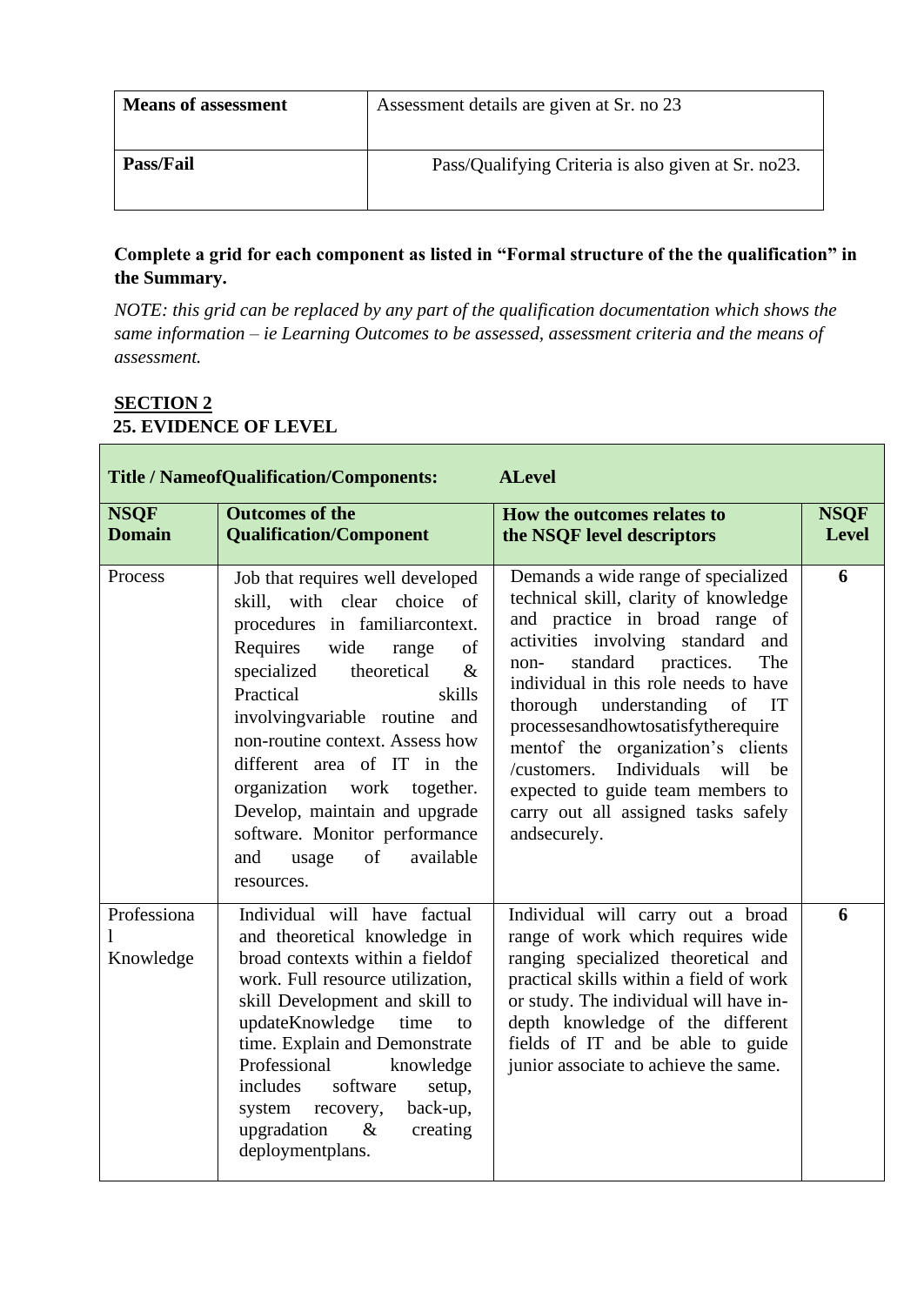| Professiona<br>1 Skills | They plan tests, prepare tests<br>cases,<br>generatetestdataandperformtesti<br>data<br>to<br>ngontest<br>generate<br>solutions to specific problems.<br>They have goodcommunication                                                                                                                                                                                                                                                                                                                                                                                                                                                                                                       | The individual should have the<br>ability to use various s/w in<br>different platform $\&$ to monitor the<br>performance and usage of<br>resources. They should also know<br>how to generate                                                                                                                                                                                                                           | 6 |
|-------------------------|-------------------------------------------------------------------------------------------------------------------------------------------------------------------------------------------------------------------------------------------------------------------------------------------------------------------------------------------------------------------------------------------------------------------------------------------------------------------------------------------------------------------------------------------------------------------------------------------------------------------------------------------------------------------------------------------|------------------------------------------------------------------------------------------------------------------------------------------------------------------------------------------------------------------------------------------------------------------------------------------------------------------------------------------------------------------------------------------------------------------------|---|
|                         | Skill and creative ideas for unique<br>design of product.                                                                                                                                                                                                                                                                                                                                                                                                                                                                                                                                                                                                                                 | solutions to specific problem in<br>the field of work. Individual is<br>also expected to monitor and<br>guide/ aid staff to complete their<br>task in more effective manner and<br>will be responsible for resolving<br>day to day operational problems.                                                                                                                                                               |   |
| <b>Core Skills</b>      | should<br>They<br>be<br>good<br>in<br>communication, understanding,<br>collecting<br>information<br>and<br>logical skills. They can give new<br>ideas for developments. They<br>can identify system performance<br>metrics and guide processes that<br>track and measure performance<br>of deployed systems.                                                                                                                                                                                                                                                                                                                                                                              | Individual is expected to be able to<br>communicate clearly in speech and<br>writing and may be required to apply<br>mathematical processes & expected<br>to understandcapability of team<br>and<br>member<br>accordingly<br>allocatework and check on the<br>of<br>the<br>progress<br>same,<br>they<br>shouldbeabletoguide/leadteamsonw<br>ork<br>within their capability.                                            | 6 |
| Responsibility          | They have full responsibility<br>for output of group and self-<br>development. They can design/<br>upgrade/maintain<br>websites,<br>database, software and provide<br>solution ina conducive & Non-<br>Conductive<br>environment.<br>Check-up procedures to ensure<br>that project objectives are<br>finished within specified time<br>balanced<br>frames.<br>Apply<br>different<br>judgments<br>to<br>situations, Follow rule-based<br>decision-making processes &<br>complete accurate well written<br>work. Make<br>decisions<br>on<br>suitable<br>courses,<br>convey<br>relevant information to teams<br>Manage performance of teams<br>and motivate them to their full<br>potential. | Individualswillberesponsiblefortheco<br>mpletion of their own work and they<br>will have some responsibility for<br>$\&$<br>work<br>the<br>other's<br>team<br>learningprocess.Individualwillbeable<br>tomake choices<br>about<br>the best<br>procedure to adopt to address<br>problems where the choices are clear<br>and they will require well developed<br>practical and cognitive skills to<br>complete theirwork. | 6 |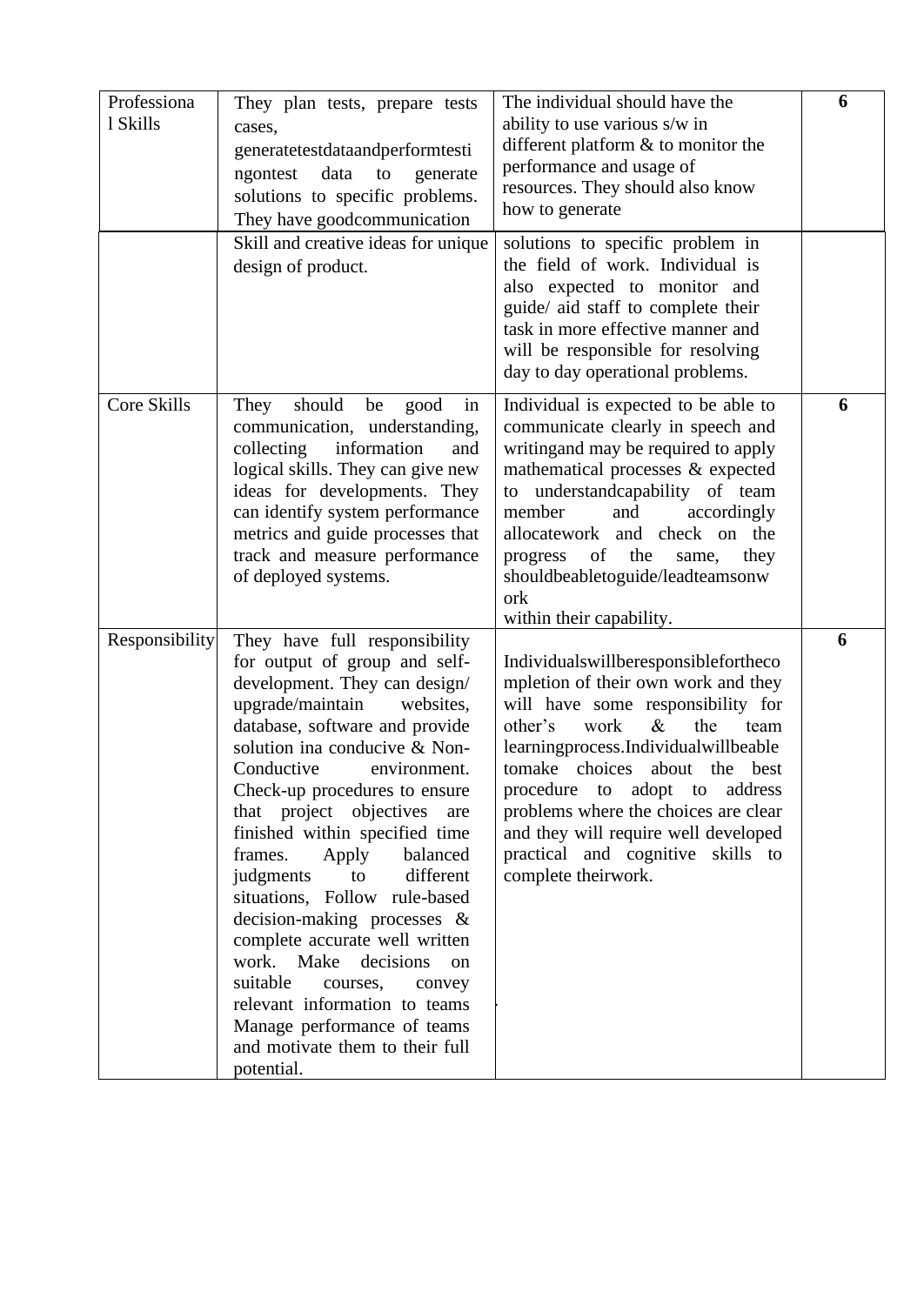### **SECTION 3 EVIDENCE OF NEED**

| 26 |                               | What evidence is there that the qualification is needed? What is the estimated uptake<br>of this qualification and what is the basis of this estimate?                                                                                                                                                                                                                                                                                                                 |
|----|-------------------------------|------------------------------------------------------------------------------------------------------------------------------------------------------------------------------------------------------------------------------------------------------------------------------------------------------------------------------------------------------------------------------------------------------------------------------------------------------------------------|
|    | <b>Basis</b>                  | In case of other Awarding Bodies (Institutes under Central<br>Ministries and states departments)                                                                                                                                                                                                                                                                                                                                                                       |
|    | Need of the<br>qualification  | This Qualification is designed to meet the increasing manpower<br>requirementsincomputersafterdiscussionwithvariousministries-MHRD,<br>Industries etc.<br>The 'A' Level of NIELIT is recognized as equivalent to Advance<br>DiplomaLevelCoursebytheGovernmentofIndiaforthepurpose<br>ofemploymentvideNotificationNo.F.18-23/92-TD.V/TSdated1st March,                                                                                                                  |
|    | Industry<br>Relevance         | 1995 and F.18-23/92-TD.V/TS-IV dated 10 <sup>th</sup> April, 1996 issued by<br>Ministry of Human ResourcesDevelopment.<br>The job role defined for the qualification is as per the National<br>Qualification of Occupation 2015 which is developed by Employment<br>Directorate under the ministry of Labour and<br>Employmentincollaborationwithdifferentindustrypartnersandas<br>perILOguidelines. Thisjustifiesthequalificationisverymuch<br>relevant for industry. |
|    | Usage of the<br>qualification | With this qualification, candidates will be equipped withrequired<br>knowledgetodevelopsoftware.Candidatescanbeemployedas Full Stack<br>Developer/ Data Scientist/ Analyst/ IoT Architect/ IoT Developer/<br>Business Intelligence depending on the specialization.                                                                                                                                                                                                    |
|    | <b>Estimated uptake</b>       | NIELIT is having 43 Centres and 140+ accredited Centres spread all<br>over India and approximate 1000 candidates per year are expected to<br>register in this course.                                                                                                                                                                                                                                                                                                  |
| 27 |                               | Recommendation from the concerned Line Ministry of the Government/Regulatory<br>Body. To be supported by documentary evidences<br>This qualification is run by National Institute of Electronics & Information Technology<br>(NIELIT). It is an Autonomous Scientific Society under the administrative control of<br>Ministry of Electronics & Information Technology (MoE&IT), Government of India.                                                                   |